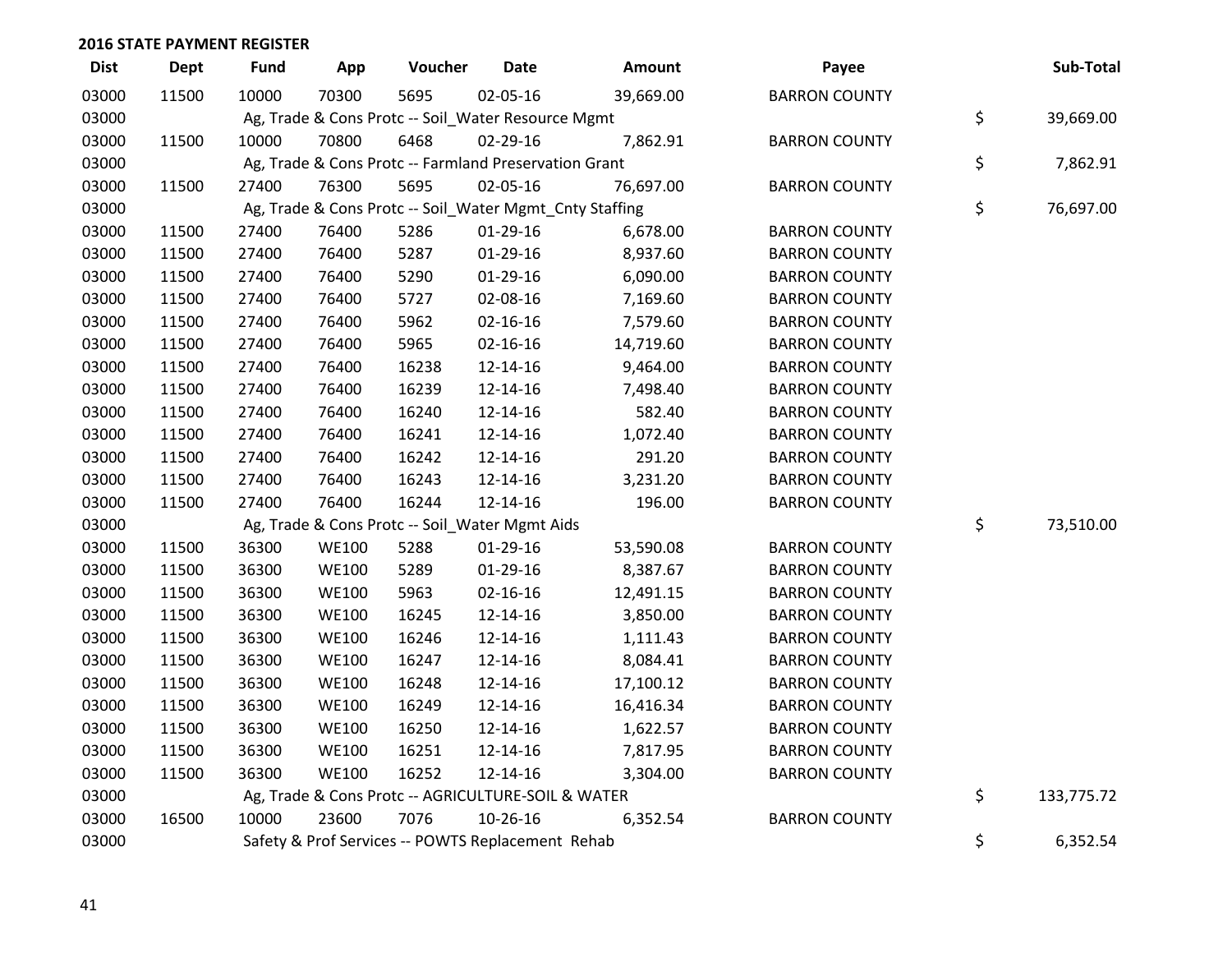| <b>Dist</b> | <b>Dept</b> | <b>Fund</b> | App   | Voucher                                             | <b>Date</b>    | Amount    | Payee                | Sub-Total       |
|-------------|-------------|-------------|-------|-----------------------------------------------------|----------------|-----------|----------------------|-----------------|
| 03000       | 37000       | 21200       | 38100 | 37526                                               | 03-22-16       | 1,263.22  | <b>BARRON COUNTY</b> |                 |
| 03000       |             |             |       | Natural Resources -- GPO -federal funds             |                |           |                      | \$<br>1,263.22  |
| 03000       | 37000       | 21200       | 55000 | 37526                                               | 03-22-16       | 4,377.04  | <b>BARRON COUNTY</b> |                 |
| 03000       |             |             |       | Natural Resources -- Enf A - boating enforcement    |                |           |                      | \$<br>4,377.04  |
| 03000       | 37000       | 21200       | 55100 | 94544                                               | 09-28-16       | 18,589.28 | <b>BARRON COUNTY</b> |                 |
| 03000       |             |             |       | Natural Resources -- Enf A - atv & utv enforcement  |                |           |                      | \$<br>18,589.28 |
| 03000       | 37000       | 21200       | 55200 | 94333                                               | 09-28-16       | 6,932.20  | <b>BARRON COUNTY</b> |                 |
| 03000       |             |             |       | Natural Resources -- Enf A - snow enforcement       |                |           |                      | \$<br>6,932.20  |
| 03000       | 37000       | 21200       | 56400 | 44663                                               | $04 - 22 - 16$ | 766.79    | <b>BARRON COUNTY</b> |                 |
| 03000       |             |             |       | Natural Resources -- RA- fish, wl & forestry        |                |           |                      | \$<br>766.79    |
| 03000       | 37000       | 21200       | 57200 | 37187                                               | 04-08-16       | 4,007.11  | <b>BARRON COUNTY</b> |                 |
| 03000       |             |             |       | Natural Resources -- ResAids - cnty forst & admin   |                |           |                      | \$<br>4,007.11  |
| 03000       | 37000       | 21200       | 57500 | 80840                                               | 08-08-16       | 38,712.50 | <b>BARRON COUNTY</b> |                 |
| 03000       | 37000       | 21200       | 57500 | 88357                                               | 09-06-16       | 38,712.50 | <b>BARRON COUNTY</b> |                 |
| 03000       |             |             |       | Natural Resources -- RA- snowmobile trail areas     |                |           |                      | \$<br>77,425.00 |
| 03000       | 37000       | 21200       | 57600 | 79742                                               | 08-02-16       | 3,485.00  | <b>BARRON COUNTY</b> |                 |
| 03000       | 37000       | 21200       | 57600 | 80843                                               | 08-08-16       | 27,815.00 | <b>BARRON COUNTY</b> |                 |
| 03000       | 37000       | 21200       | 57600 | 80847                                               | 08-08-16       | 1,745.00  | <b>BARRON COUNTY</b> |                 |
| 03000       | 37000       | 21200       | 57600 | 87953                                               | 09-01-16       | 3,485.00  | <b>BARRON COUNTY</b> |                 |
| 03000       | 37000       | 21200       | 57600 | 87956                                               | 09-01-16       | 26,630.00 | <b>BARRON COUNTY</b> |                 |
| 03000       | 37000       | 21200       | 57600 | 111582                                              | 12-06-16       | 6,418.29  | <b>BARRON COUNTY</b> |                 |
| 03000       |             |             |       | Natural Resources -- RA- atv prj aids, gas tax pymt |                |           |                      | \$<br>69,578.29 |
| 03000       | 37000       | 21200       | 58900 | 102064                                              | 11-18-16       | 3,808.76  | <b>BARRON COUNTY</b> |                 |
| 03000       |             |             |       | Natural Resources -- Resource aids - distribution o |                |           |                      | \$<br>3,808.76  |
| 03000       | 37000       | 27400       | 67000 | 55434                                               | 05-31-16       | 75,126.47 | <b>BARRON COUNTY</b> |                 |
| 03000       |             |             |       | Natural Resources -- Fin asst for responsible units |                |           |                      | \$<br>75,126.47 |
| 03000       | 37000       | 27400       | 67300 | 55434                                               | 05-31-16       | 9,080.81  | <b>BARRON COUNTY</b> |                 |
| 03000       |             |             |       | Natural Resources -- Recycling consolidation grants |                |           |                      | \$<br>9,080.81  |
| 03000       | 37000       | 36300       | TF100 | 58430                                               | 06-03-16       | 70,468.84 | <b>BARRON COUNTY</b> |                 |
| 03000       |             |             |       | Natural Resources -- DNR-NONPOINT SOURCE            |                |           |                      | \$<br>70,468.84 |
| 03000       | 39500       | 21100       | 18500 | 26478                                               | 09-22-16       | 2,418.20  | <b>BARRON COUNTY</b> |                 |
| 03000       | 39500       | 21100       | 18500 | 26484                                               | 09-22-16       | 1,185.10  | <b>BARRON COUNTY</b> |                 |
| 03000       | 39500       | 21100       | 18500 | 45030                                               | 10-31-16       | 847.15    | <b>BARRON COUNTY</b> |                 |
| 03000       | 39500       | 21100       | 18500 | 45032                                               | 10-31-16       | 523.30    | <b>BARRON COUNTY</b> |                 |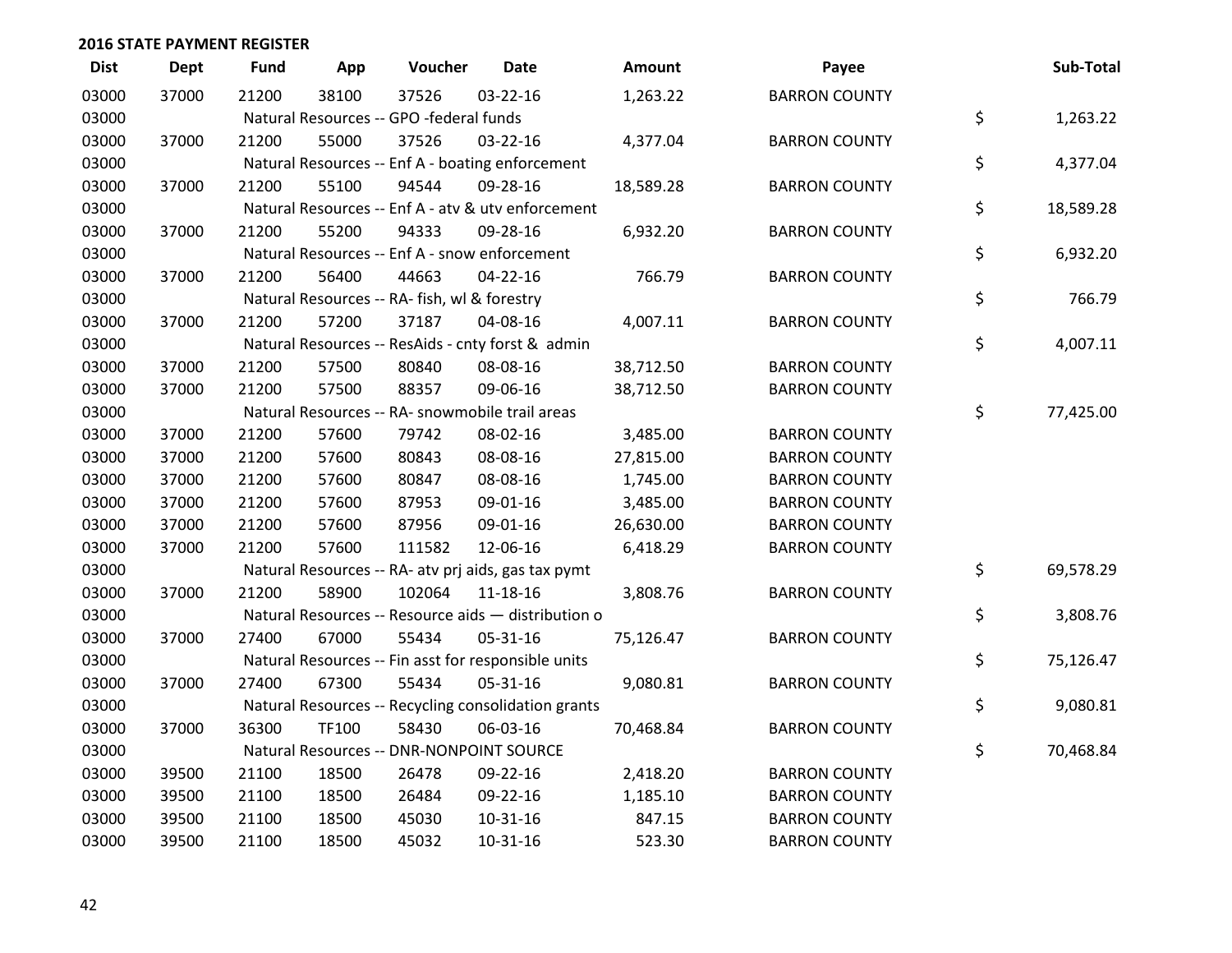| <b>Dist</b> | <b>Dept</b> | <b>Fund</b> | App   | Voucher                                | <b>Date</b>                                   | <b>Amount</b> | Payee                   | Sub-Total        |
|-------------|-------------|-------------|-------|----------------------------------------|-----------------------------------------------|---------------|-------------------------|------------------|
| 03000       | 39500       | 21100       | 18500 | 58885                                  | 12-06-16                                      | 867.61        | <b>BARRON COUNTY</b>    |                  |
| 03000       | 39500       | 21100       | 18500 | 60507                                  | 12-13-16                                      | 2,442.02      | <b>BARRON COUNTY</b>    |                  |
| 03000       | 39500       | 21100       | 18500 | 63852                                  | 12-22-16                                      | 285.65        | <b>BARRON COUNTY</b>    |                  |
| 03000       |             |             |       | Transportation -- Hwy Sfty Loc Aid Ffd |                                               |               |                         | \$<br>8,569.03   |
| 03000       | 39500       | 21100       | 19000 | 112                                    | 07-05-16                                      | 490,996.58    | <b>BARRON COUNTY</b>    |                  |
| 03000       | 39500       | 21100       | 19000 | 29066                                  | 10-03-16                                      | 245,498.30    | <b>BARRON COUNTY</b>    |                  |
| 03000       |             |             |       | Transportation -- Trans Aids To Co.-Sf |                                               |               |                         | \$<br>736,494.88 |
| 03000       | 39500       | 21100       | 16800 | 88003                                  | 05-06-16                                      | 126,815.00    | <b>COUNTY OF BARRON</b> |                  |
| 03000       |             |             |       | Transportation -- Eldly&Disa Co/Aid Sf |                                               |               |                         | \$<br>126,815.00 |
| 03000       | 39500       | 21100       | 18500 | 71692                                  | $01 - 22 - 16$                                | 299.66        | <b>TREAS BARRON CO</b>  |                  |
| 03000       | 39500       | 21100       | 18500 | 71692                                  | $01 - 22 - 16$                                | 310.67        | <b>TREAS BARRON CO</b>  |                  |
| 03000       | 39500       | 21100       | 18500 | 72627                                  | $02 - 02 - 16$                                | 1,695.33      | <b>TREAS BARRON CO</b>  |                  |
| 03000       | 39500       | 21100       | 18500 | 74782                                  | $02 - 25 - 16$                                | 2,603.51      | <b>TREAS BARRON CO</b>  |                  |
| 03000       | 39500       | 21100       | 18500 | 79728                                  | $04 - 21 - 16$                                | 958.73        | <b>TREAS BARRON CO</b>  |                  |
| 03000       | 39500       | 21100       | 18500 | 79728                                  | $04 - 21 - 16$                                | 1,325.68      | <b>TREAS BARRON CO</b>  |                  |
| 03000       | 39500       | 21100       | 18500 | 80341                                  | 04-28-16                                      | 2,161.60      | <b>TREAS BARRON CO</b>  |                  |
| 03000       | 39500       | 21100       | 18500 | 82947                                  | 05-26-16                                      | 1,221.34      | <b>TREAS BARRON CO</b>  |                  |
| 03000       | 39500       | 21100       | 18500 | 83172                                  | 05-31-16                                      | 5,091.01      | <b>BARRON CO</b>        |                  |
| 03000       | 39500       | 21100       | 18500 | 86798                                  | 07-08-16                                      | 4,782.51      | <b>TREAS BARRON CO</b>  |                  |
| 03000       | 39500       | 21100       | 18500 | 87310                                  | $07-14-16$                                    | 10,319.62     | <b>BARRON CO</b>        |                  |
| 03000       |             |             |       | Transportation -- Hwy Sfty Loc Aid Ffd |                                               |               |                         | \$<br>30,769.66  |
| 03000       | 39500       | 21100       | 19000 | 74003                                  | $01 - 04 - 16$                                | 245,498.29    | <b>COUNTY OF BARRON</b> |                  |
| 03000       |             |             |       | Transportation -- Trans Aids To Co.-Sf |                                               |               |                         | \$<br>245,498.29 |
| 03000       | 41000       | 10000       | 11600 | 92063                                  | 11-29-16                                      | 64,880.00     | <b>BARRON COUNTY</b>    |                  |
| 03000       |             |             |       |                                        | Corrections -- Reimbursing counties for proba |               |                         | \$<br>64,880.00  |
| 03000       | 43500       | 10000       | 10700 | 28409                                  | 02-24-16                                      | 998.52        | <b>BARRON COUNTY</b>    |                  |
| 03000       | 43500       | 10000       | 10700 | 28412                                  | 02-26-16                                      | 710.26        | <b>BARRON COUNTY</b>    |                  |
| 03000       | 43500       | 10000       | 10700 | 37179                                  | 04-08-16                                      | 331.75        | <b>BARRON COUNTY</b>    |                  |
| 03000       | 43500       | 10000       | 10700 | 41064                                  | 04-22-16                                      | 246.55        | <b>BARRON COUNTY</b>    |                  |
| 03000       | 43500       | 10000       | 10700 | 53640                                  | 06-16-16                                      | 293.97        | <b>BARRON COUNTY</b>    |                  |
| 03000       | 43500       | 10000       | 10700 | 60082                                  | 07-20-16                                      | 398.38        | <b>BARRON COUNTY</b>    |                  |
| 03000       | 43500       | 10000       | 10700 | 67498                                  | 08-24-16                                      | 540.28        | <b>BARRON COUNTY</b>    |                  |
| 03000       | 43500       | 10000       | 10700 | 86128                                  | 11-09-16                                      | 436.27        | <b>BARRON COUNTY</b>    |                  |
| 03000       | 43500       | 10000       | 10700 | 86687                                  | 12-02-16                                      | 360.37        | <b>BARRON COUNTY</b>    |                  |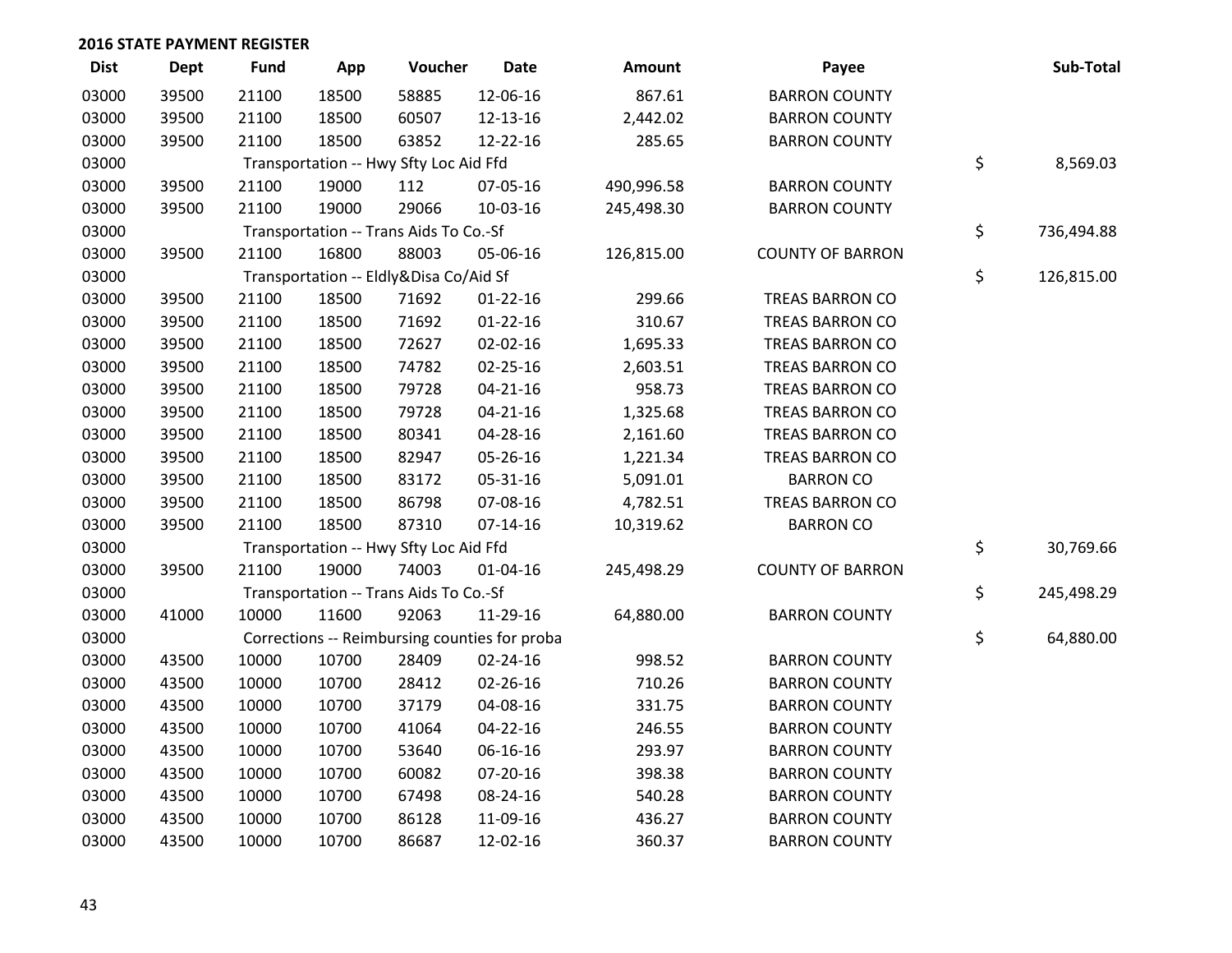| <b>Dist</b> | <b>Dept</b> | <b>Fund</b> | App   | Voucher                                           | <b>Date</b>    | <b>Amount</b> | Payee                | Sub-Total          |
|-------------|-------------|-------------|-------|---------------------------------------------------|----------------|---------------|----------------------|--------------------|
| 03000       | 43500       | 10000       | 10700 | 86717                                             | $11 - 18 - 16$ | 388.79        | <b>BARRON COUNTY</b> |                    |
| 03000       | 43500       | 10000       | 10700 | 93440                                             | 12-23-16       | 360.44        | <b>BARRON COUNTY</b> |                    |
| 03000       |             |             |       | Health Services -- Public health dispensaries and |                |               |                      | \$<br>5,065.58     |
| 03000       | 43500       | 10000       | 97500 | 28446                                             | $02 - 24 - 16$ | 227.87        | <b>BARRON COUNTY</b> |                    |
| 03000       | 43500       | 10000       | 97500 | 51761                                             | 06-28-16       | 227.56        | <b>BARRON COUNTY</b> |                    |
| 03000       |             |             |       | Health Services -- 975- GENERAL RCPT/CLRING       |                |               |                      | \$<br>455.43       |
| 03000       | 43500       | 10000       | 00000 | 90613                                             | $01 - 02 - 16$ | 57,402.00     | <b>BARRON CO</b>     |                    |
| 03000       | 43500       | 10000       | 00000 | 90614                                             | $01 - 04 - 16$ | 46,530.00     | <b>BARRON CO</b>     |                    |
| 03000       | 43500       | 10000       | 00000 | 90616                                             | 02-01-16       | 111,593.00    | <b>BARRON CO</b>     |                    |
| 03000       | 43500       | 10000       | 00000 | 90618                                             | 03-01-16       | 114,599.00    | <b>BARRON CO</b>     |                    |
| 03000       | 43500       | 10000       | 00000 | 90622                                             | $04 - 01 - 16$ | 310,921.00    | <b>BARRON CO</b>     |                    |
| 03000       | 43500       | 10000       | 00000 | 90624                                             | 05-02-16       | 215,273.00    | <b>BARRON CO</b>     |                    |
| 03000       | 43500       | 10000       | 00000 | 90625                                             | 05-03-16       | 28,819.00     | <b>BARRON CO</b>     |                    |
| 03000       | 43500       | 10000       | 00000 | 90627                                             | 06-01-16       | 303,058.00    | <b>BARRON CO</b>     |                    |
| 03000       | 43500       | 10000       | 00000 | 90700                                             | $07 - 01 - 16$ | 148,406.00    | <b>BARRON CO</b>     |                    |
| 03000       | 43500       | 10000       | 00000 | 90701                                             | 08-01-16       | 971,780.00    | <b>BARRON CO</b>     |                    |
| 03000       | 43500       | 10000       | 00000 | 90702                                             | 09-01-16       | 353,629.00    | <b>BARRON CO</b>     |                    |
| 03000       | 43500       | 10000       | 00000 | 90704                                             | $10 - 01 - 16$ | 145,024.00    | <b>BARRON CO</b>     |                    |
| 03000       | 43500       | 10000       | 00000 | 90705                                             | $11 - 01 - 16$ | 150,907.00    | <b>BARRON CO</b>     |                    |
| 03000       | 43500       | 10000       | 00000 | 90706                                             | 12-01-16       | 98,491.00     | <b>BARRON CO</b>     |                    |
| 03000       |             |             |       | Health Services -- State/Fed Aids                 |                |               |                      | \$<br>3,056,432.00 |
| 03000       | 45500       | 10000       | 22100 | 14294                                             | $07 - 22 - 16$ | 3,150.00      | <b>BARRON COUNTY</b> |                    |
| 03000       |             |             |       | Justice -- Crime laboratories, DNA                |                |               |                      | \$<br>3,150.00     |
| 03000       | 45500       | 10000       | 22600 | 5027                                              | $01 - 15 - 16$ | 17,896.00     | <b>BARRON COUNTY</b> |                    |
| 03000       |             |             |       | Justice -- County law enforcement service         |                |               |                      | \$<br>17,896.00    |
| 03000       | 45500       | 10000       | 24100 | 5095                                              | $01-19-16$     | 665.00        | <b>BARRON COUNTY</b> |                    |
| 03000       |             |             |       | Justice -- Federal aid, state operations          |                |               |                      | \$<br>665.00       |
| 03000       | 45500       | 10000       | 26300 | 5055                                              | $01 - 15 - 16$ | 13,917.00     | <b>BARRON COUNTY</b> |                    |
| 03000       |             |             |       | Justice -- County-tribal programs, local          |                |               |                      | \$<br>13,917.00    |
| 03000       | 45500       | 10000       | 53200 | 14408                                             | $07 - 22 - 16$ | 24,406.67     | <b>BARRON COUNTY</b> |                    |
| 03000       |             |             |       | Justice -- Crime victim witness assist            |                |               |                      | \$<br>24,406.67    |
| 03000       | 45500       | 10000       | 53900 | 7578                                              | 03-14-16       | 26,226.13     | <b>BARRON COUNTY</b> |                    |
| 03000       |             |             |       | Justice -- County reimb victim-witness            |                |               |                      | \$<br>26,226.13    |
| 03000       | 46500       | 10000       | 30800 | 6657                                              | 03-01-16       | 381.00        | <b>BARRON COUNTY</b> |                    |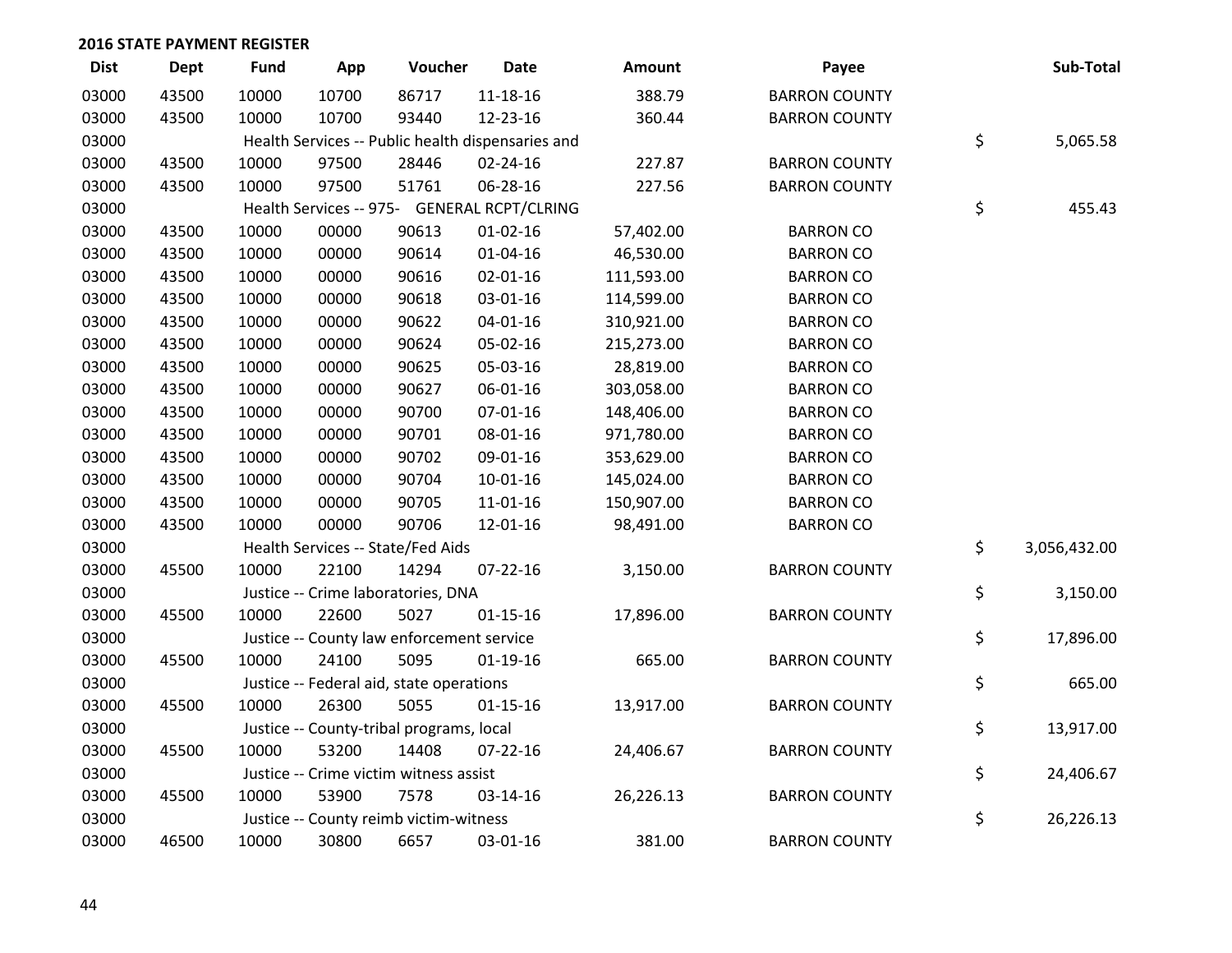| <b>Dist</b> | Dept  | <b>Fund</b> | App   | Voucher                                           | <b>Date</b>                                       | Amount    | Payee                | Sub-Total       |
|-------------|-------|-------------|-------|---------------------------------------------------|---------------------------------------------------|-----------|----------------------|-----------------|
| 03000       | 46500 | 10000       | 30800 | 17519                                             | 11-07-16                                          | 7,924.31  | <b>BARRON COUNTY</b> |                 |
| 03000       |       |             |       |                                                   | Military Affairs -- Emergency response equipment  |           |                      | \$<br>8,305.31  |
| 03000       | 46500 | 10000       | 33700 | 12906                                             | 07-20-16                                          | 6,579.00  | <b>BARRON COUNTY</b> |                 |
| 03000       | 46500 | 10000       | 33700 | 18585                                             | 12-06-16                                          | 6,579.00  | <b>BARRON COUNTY</b> |                 |
| 03000       |       |             |       | Military Affairs -- Local emer planning grants    |                                                   |           |                      | \$<br>13,158.00 |
| 03000       | 46500 | 10000       | 34200 | 5017                                              | $01-27-16$                                        | 22,330.21 | <b>BARRON COUNTY</b> |                 |
| 03000       | 46500 | 10000       | 34200 | 5567                                              | 02-04-16                                          | 6,632.50  | <b>BARRON COUNTY</b> |                 |
| 03000       | 46500 | 10000       | 34200 | 6000                                              | $02 - 11 - 16$                                    | 513.06    | <b>BARRON COUNTY</b> |                 |
| 03000       | 46500 | 10000       | 34200 | 7802                                              | 03-25-16                                          | 271.62    | <b>BARRON COUNTY</b> |                 |
| 03000       | 46500 | 10000       | 34200 | 8673                                              | 04-19-16                                          | 918.90    | <b>BARRON COUNTY</b> |                 |
| 03000       | 46500 | 10000       | 34200 | 9816                                              | 05-17-16                                          | 1,125.66  | <b>BARRON COUNTY</b> |                 |
| 03000       | 46500 | 10000       | 34200 | 9817                                              | 05-17-16                                          | 1,323.60  | <b>BARRON COUNTY</b> |                 |
| 03000       | 46500 | 10000       | 34200 | 10321                                             | 05-31-16                                          | 466.20    | <b>BARRON COUNTY</b> |                 |
| 03000       | 46500 | 10000       | 34200 | 13465                                             | 07-29-16                                          | 1,225.56  | <b>BARRON COUNTY</b> |                 |
| 03000       | 46500 | 10000       | 34200 | 13845                                             | 08-16-16                                          | 22,259.83 | <b>BARRON COUNTY</b> |                 |
| 03000       | 46500 | 10000       | 34200 | 15521                                             | 09-26-16                                          | 7,195.84  | <b>BARRON COUNTY</b> |                 |
| 03000       | 46500 | 10000       | 34200 | 18654                                             | 12-06-16                                          | 22,259.82 | <b>BARRON COUNTY</b> |                 |
| 03000       |       |             |       | Military Affairs -- Federal aid, local assistance |                                                   |           |                      | \$<br>86,522.80 |
| 03000       | 48500 | 15200       | 12700 | 7760                                              | 03-04-16                                          | 691.20    | <b>BARRON COUNTY</b> |                 |
| 03000       | 48500 | 15200       | 12700 | 13947                                             | 06-30-16                                          | 425.00    | <b>BARRON COUNTY</b> |                 |
| 03000       | 48500 | 15200       | 12700 | 14241                                             | 07-08-16                                          | 33.80     | <b>BARRON COUNTY</b> |                 |
| 03000       |       |             |       | Veterans Affairs -- Grants to counties            |                                                   |           |                      | \$<br>1,150.00  |
| 03000       | 48500 | 58200       | 26700 | 7760                                              | 03-04-16                                          | 3,110.40  | <b>BARRON COUNTY</b> |                 |
| 03000       | 48500 | 58200       | 26700 | 13947                                             | 06-30-16                                          | 1,912.50  | <b>BARRON COUNTY</b> |                 |
| 03000       | 48500 | 58200       | 26700 | 14241                                             | 07-08-16                                          | 152.10    | <b>BARRON COUNTY</b> |                 |
| 03000       |       |             |       | Veterans Affairs -- County grants                 |                                                   |           |                      | \$<br>5,175.00  |
| 03000       | 48500 | 58200       | 28000 | 21147                                             | 11-23-16                                          | 542.57    | <b>BARRON COUNTY</b> |                 |
| 03000       |       |             |       |                                                   | Veterans Affairs -- Veterans transportation grant |           |                      | \$<br>542.57    |
| 03000       | 48500 | 58300       | 37000 | 7760                                              | 03-04-16                                          | 3,110.40  | <b>BARRON COUNTY</b> |                 |
| 03000       | 48500 | 58300       | 37000 | 13947                                             | 06-30-16                                          | 1,912.50  | <b>BARRON COUNTY</b> |                 |
| 03000       | 48500 | 58300       | 37000 | 14241                                             | 07-08-16                                          | 152.10    | <b>BARRON COUNTY</b> |                 |
| 03000       |       |             |       | Veterans Affairs -- County grants                 |                                                   |           |                      | \$<br>5,175.00  |
| 03000       | 50500 | 10000       | 15500 | 11499                                             | $02 - 17 - 16$                                    | 7,972.43  | <b>BARRON COUNTY</b> |                 |
| 03000       | 50500 | 10000       | 15500 | 12796                                             | 03-02-16                                          | 5,848.58  | <b>BARRON COUNTY</b> |                 |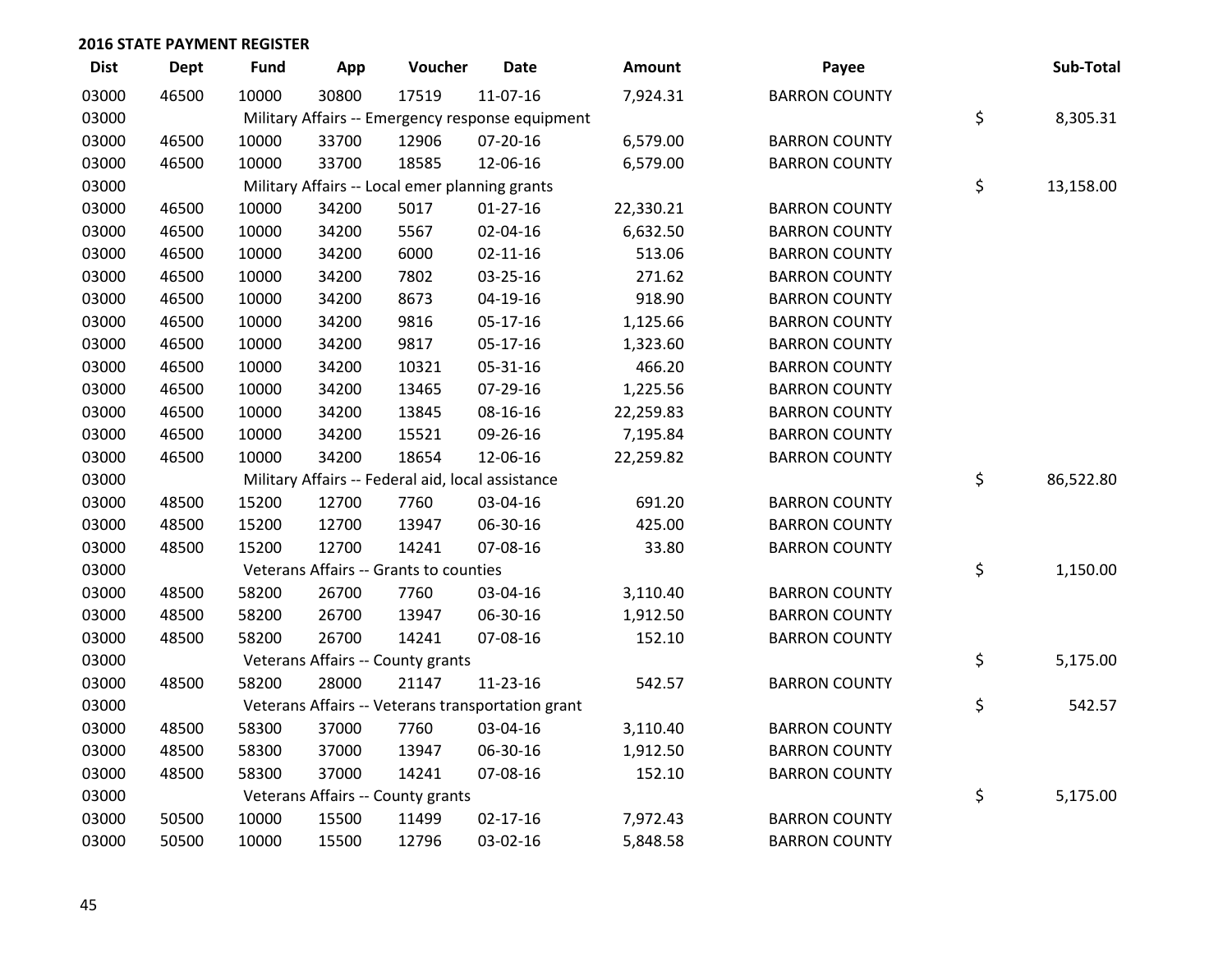| <b>Dist</b> | <b>Dept</b> | <b>Fund</b> | App                                  | Voucher                                         | <b>Date</b>    | <b>Amount</b> | Payee                 | Sub-Total           |
|-------------|-------------|-------------|--------------------------------------|-------------------------------------------------|----------------|---------------|-----------------------|---------------------|
| 03000       | 50500       | 10000       | 15500                                | 16302                                           | $04 - 15 - 16$ | 1,548.18      | <b>BARRON COUNTY</b>  |                     |
| 03000       | 50500       | 10000       | 15500                                | 17665                                           | 04-29-16       | 153.97        | <b>BARRON COUNTY</b>  |                     |
| 03000       | 50500       | 10000       | 15500                                | 20751                                           | 06-01-16       | 55.30         | <b>BARRON COUNTY</b>  |                     |
| 03000       | 50500       | 10000       | 15500                                | 24401                                           | $07 - 15 - 16$ | 7,484.70      | <b>BARRON COUNTY</b>  |                     |
| 03000       | 50500       | 10000       | 15500                                | 27518                                           | 08-17-16       | 4,968.84      | <b>BARRON COUNTY</b>  |                     |
| 03000       | 50500       | 10000       | 15500                                | 31034                                           | 09-29-16       | 6,642.89      | <b>BARRON COUNTY</b>  |                     |
| 03000       | 50500       | 10000       | 15500                                | 32634                                           | $10-17-16$     | 7,279.82      | <b>BARRON COUNTY</b>  |                     |
| 03000       | 50500       | 10000       | 15500                                | 33859                                           | 10-31-16       | 33,792.82     | <b>BARRON COUNTY</b>  |                     |
| 03000       | 50500       | 10000       | 15500                                | 37661                                           | 12-15-16       | 8,470.62      | <b>BARRON COUNTY</b>  |                     |
| 03000       |             |             |                                      | Administration -- Federal aid, local assistance |                |               |                       | \$<br>84,218.15     |
| 03000       | 50500       | 23500       | 37100                                | 11499                                           | $02 - 17 - 16$ | 7,958.32      | <b>BARRON COUNTY</b>  |                     |
| 03000       | 50500       | 23500       | 37100                                | 12796                                           | 03-02-16       | 4,720.66      | <b>BARRON COUNTY</b>  |                     |
| 03000       | 50500       | 23500       | 37100                                | 16302                                           | $04 - 15 - 16$ | 3,973.86      | <b>BARRON COUNTY</b>  |                     |
| 03000       | 50500       | 23500       | 37100                                | 17665                                           | 04-29-16       | 1,837.25      | <b>BARRON COUNTY</b>  |                     |
| 03000       | 50500       | 23500       | 37100                                | 37661                                           | 12-15-16       | 8,782.70      | <b>BARRON COUNTY</b>  |                     |
| 03000       |             |             |                                      | Administration -- Low-income assistance grants  |                |               |                       | \$<br>27,272.79     |
| 03000       | 50500       | 26900       | 16600                                | 13196                                           | 03-23-16       | 1,000.00      | <b>BARRON COUNTY</b>  |                     |
| 03000       | 50500       | 26900       | 16600                                | 13411                                           | 03-24-16       | 28,600.00     | <b>BARRON COUNTY</b>  |                     |
| 03000       | 50500       | 26900       | 16600                                | 18209                                           | 05-10-16       | 25,000.00     | <b>BARRON COUNTY</b>  |                     |
| 03000       |             |             | Administration -- Land               |                                                 |                |               |                       | \$<br>54,600.00     |
| 03000       | 83500       | 10000       | 10500                                | 5354                                            | $07 - 25 - 16$ | 182,567.37    | <b>BARRON COUNTY</b>  |                     |
| 03000       | 83500       | 10000       | 10500                                | 12871                                           | $11 - 21 - 16$ | 977,852.61    | <b>BARRON COUNTY</b>  |                     |
| 03000       |             |             |                                      | Revenue -- County and Municipal Aid             |                |               |                       | \$<br>1,160,419.98  |
| 03000       | 83500       | 10000       | 10900                                | 7195                                            | $07 - 25 - 16$ | 36,611.00     | <b>BARRON COUNTY</b>  |                     |
| 03000       |             |             |                                      | Revenue -- State Aid, Tax Exempt Proprty        |                |               |                       | \$<br>36,611.00     |
| 03000       | 83500       | 10000       | 11000                                | 12871                                           | $11 - 21 - 16$ | 65,101.80     | <b>BARRON COUNTY</b>  |                     |
| 03000       |             |             |                                      | Revenue -- Public Utility Distribution          |                |               |                       | \$<br>65,101.80     |
| 03000       | 83500       | 10000       | 30200                                | 4995                                            | $07 - 25 - 16$ | 1,341,782.64  | <b>BARRON COUNTY</b>  |                     |
| 03000       | 83500       | 10000       | 30200                                | 5139                                            | $07 - 25 - 16$ | 5,673,387.86  | <b>BARRON COUNTY</b>  |                     |
| 03000       |             |             |                                      | Revenue -- School Lvy Tx/First Dollar Cr        |                |               |                       | \$<br>7,015,170.50  |
| 03000       | 83500       | 52100       | 36300                                | 3398                                            | 03-28-16       | 1,265,198.14  | <b>BARRON COUNTY</b>  |                     |
| 03000       |             |             |                                      | Revenue -- Lottery & Gaming Credit              |                |               |                       | \$<br>1,265,198.14  |
| 03000       |             |             | <b>District Total Appropriations</b> |                                                 |                |               |                       | \$<br>14,869,152.69 |
| 03002       | 16500       | 10000       | 22500                                | 3429                                            | 06-27-16       | 5,509.00      | <b>TOWN OF ALMENA</b> |                     |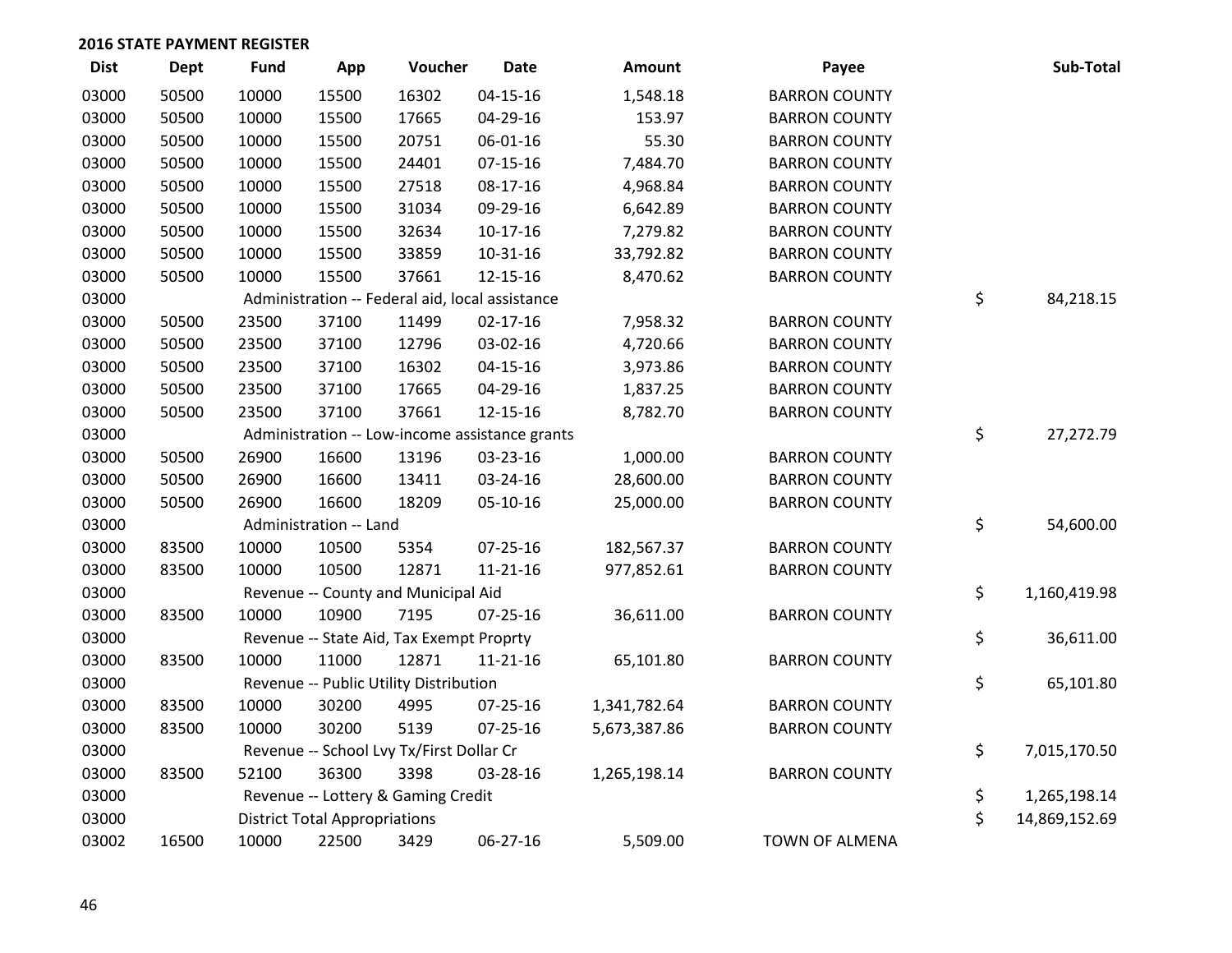| <b>Dist</b> | <b>Dept</b> | Fund  | App                                  | Voucher                                  | Date                                                | Amount    | Payee                 | Sub-Total        |
|-------------|-------------|-------|--------------------------------------|------------------------------------------|-----------------------------------------------------|-----------|-----------------------|------------------|
| 03002       |             |       |                                      |                                          | Safety & Prof Services -- Fire dues distribution    |           |                       | \$<br>5,509.00   |
| 03002       | 37000       | 10000 | 50300                                | 30722                                    | $02 - 17 - 16$                                      | 975.29    | TOWN OF ALMENA        |                  |
| 03002       | 37000       | 10000 | 50300                                | 30723                                    | $02 - 17 - 16$                                      | 547.40    | TOWN OF ALMENA        |                  |
| 03002       | 37000       | 10000 | 50300                                | 30724                                    | $02 - 17 - 16$                                      | 3,365.42  | TOWN OF ALMENA        |                  |
| 03002       | 37000       | 10000 | 50300                                | 46278                                    | $04 - 21 - 16$                                      | 280.41    | <b>TOWN OF ALMENA</b> |                  |
| 03002       | 37000       | 10000 | 50300                                | 46280                                    | $04 - 21 - 16$                                      | 16.60     | TOWN OF ALMENA        |                  |
| 03002       |             |       |                                      |                                          | Natural Resources -- Aids in lieu of taxes - gener  |           |                       | \$<br>5,185.12   |
| 03002       | 37000       | 21200 | 16600                                | 62923                                    | 06-20-16                                            | 295.08    | TOWN OF ALMENA        |                  |
| 03002       |             |       |                                      |                                          | Natural Resources -- Gen program ops-state funds-FR |           |                       | \$<br>295.08     |
| 03002       | 37000       | 21200 | 57100                                | 62923                                    | 06-20-16                                            | 148.60    | TOWN OF ALMENA        |                  |
| 03002       |             |       |                                      |                                          | Natural Resources -- ResAids - cnty forst, cl & mfl |           |                       | \$<br>148.60     |
| 03002       | 37000       | 21200 | 57900                                | 46277                                    | $04 - 21 - 16$                                      | 341.70    | <b>TOWN OF ALMENA</b> |                  |
| 03002       | 37000       | 21200 | 57900                                | 46279                                    | $04 - 21 - 16$                                      | 37.40     | TOWN OF ALMENA        |                  |
| 03002       | 37000       | 21200 | 57900                                | 46281                                    | $04 - 21 - 16$                                      | 1.66      | TOWN OF ALMENA        |                  |
| 03002       |             |       |                                      |                                          | Natural Resources -- Aids in lieu of taxes - sum s  |           |                       | \$<br>380.76     |
| 03002       | 39500       | 21100 | 19100                                | 217                                      | 07-05-16                                            | 34,626.45 | TOWN OF ALMENA        |                  |
| 03002       | 39500       | 21100 | 19100                                | 29289                                    | 10-03-16                                            | 34,626.45 | TOWN OF ALMENA        |                  |
| 03002       | 39500       | 21100 | 19100                                | 76036                                    | 01-04-16                                            | 34,626.45 | TOWN OF ALMENA        |                  |
| 03002       | 39500       | 21100 | 19100                                | 84036                                    | 04-04-16                                            | 34,626.45 | TOWN OF ALMENA        |                  |
| 03002       |             |       |                                      | Transportation -- Trns Aids To Mnc.-Sf   |                                                     |           |                       | \$<br>138,505.80 |
| 03002       | 83500       | 10000 | 10500                                | 5320                                     | 07-25-16                                            | 1,600.78  | TOWN OF ALMENA        |                  |
| 03002       | 83500       | 10000 | 10500                                | 12836                                    | $11 - 21 - 16$                                      | 8,930.98  | TOWN OF ALMENA        |                  |
| 03002       |             |       |                                      | Revenue -- County and Municipal Aid      |                                                     |           |                       | \$<br>10,531.76  |
| 03002       | 83500       | 10000 | 10900                                | 7298                                     | $07 - 25 - 16$                                      | 3.00      | <b>TOWN OF ALMENA</b> |                  |
| 03002       |             |       |                                      | Revenue -- State Aid, Tax Exempt Proprty |                                                     |           |                       | \$<br>3.00       |
| 03002       | 83500       | 10000 | 11000                                | 12836                                    | $11 - 21 - 16$                                      | 131.86    | TOWN OF ALMENA        |                  |
| 03002       |             |       |                                      | Revenue -- Public Utility Distribution   |                                                     |           |                       | \$<br>131.86     |
| 03002       |             |       | <b>District Total Appropriations</b> |                                          |                                                     |           |                       | \$<br>160,690.98 |
| 03004       | 16500       | 10000 | 22500                                | 3430                                     | 06-27-16                                            | 2,545.62  | TOWN OF ARLAND        |                  |
| 03004       |             |       |                                      |                                          | Safety & Prof Services -- Fire dues distribution    |           |                       | \$<br>2,545.62   |
| 03004       | 37000       | 21200 | 16600                                | 62924                                    | 06-20-16                                            | 664.38    | TOWN OF ARLAND        |                  |
| 03004       |             |       |                                      |                                          | Natural Resources -- Gen program ops-state funds-FR |           |                       | \$<br>664.38     |
| 03004       | 37000       | 21200 | 57100                                | 62924                                    | 06-20-16                                            | 459.08    | <b>TOWN OF ARLAND</b> |                  |
| 03004       |             |       |                                      |                                          | Natural Resources -- ResAids - cnty forst, cl & mfl |           |                       | \$<br>459.08     |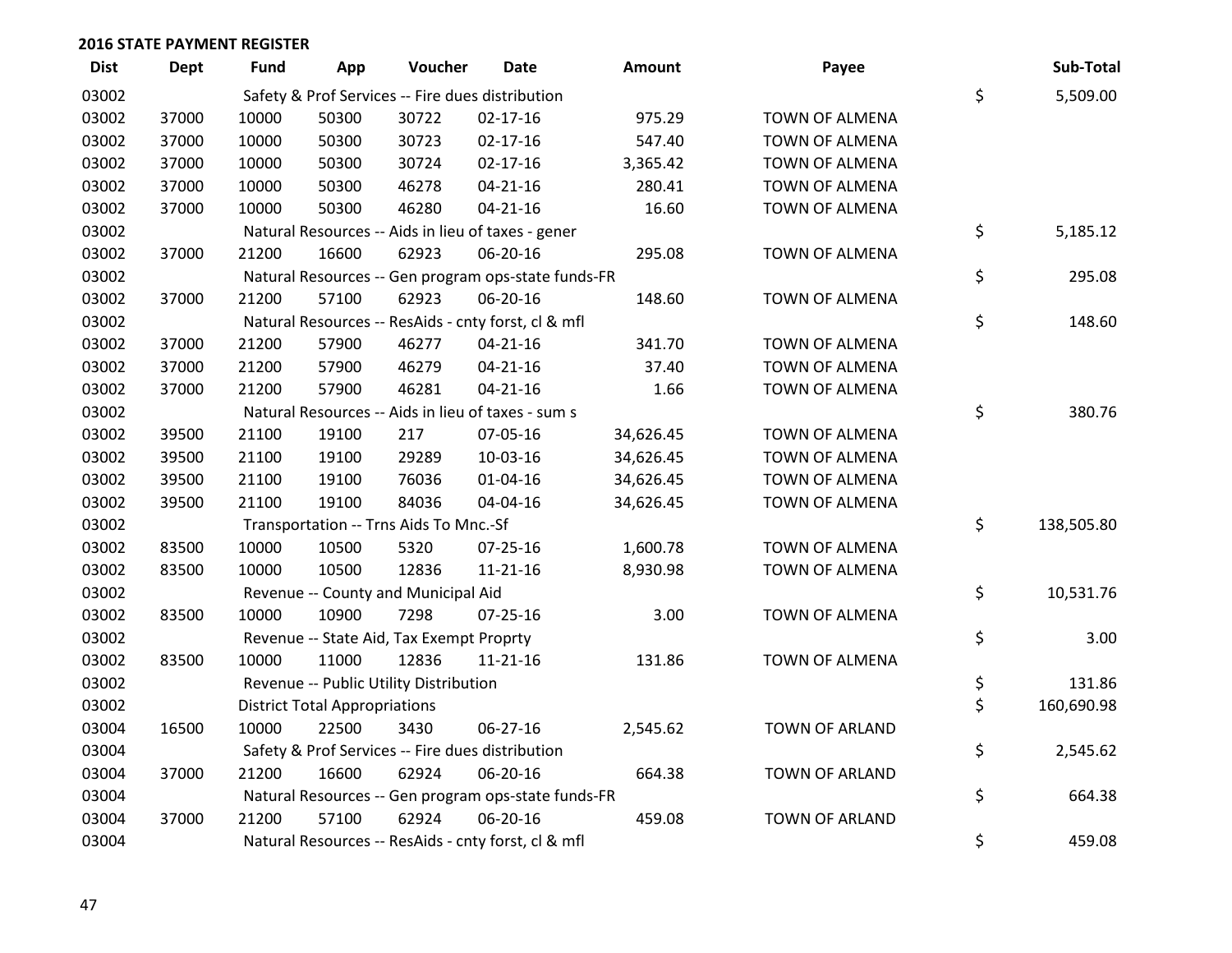| <b>Dist</b> | <b>Dept</b> | <b>Fund</b> | App                                  | Voucher                                             | <b>Date</b>    | Amount    | Payee                 | Sub-Total        |
|-------------|-------------|-------------|--------------------------------------|-----------------------------------------------------|----------------|-----------|-----------------------|------------------|
| 03004       | 37000       | 21200       | 57900                                | 46942                                               | $04 - 21 - 16$ | 3.60      | <b>TOWN OF ARLAND</b> |                  |
| 03004       |             |             |                                      | Natural Resources -- Aids in lieu of taxes - sum s  |                |           |                       | \$<br>3.60       |
| 03004       | 37000       | 21200       | 58900                                | 102065                                              | 11-18-16       | 1,388.14  | <b>TOWN OF ARLAND</b> |                  |
| 03004       |             |             |                                      | Natural Resources -- Resource aids - distribution o |                |           |                       | \$<br>1,388.14   |
| 03004       | 39500       | 21100       | 19100                                | 218                                                 | 07-05-16       | 27,547.02 | TOWN OF ARLAND        |                  |
| 03004       | 39500       | 21100       | 19100                                | 29290                                               | 10-03-16       | 27,547.02 | TOWN OF ARLAND        |                  |
| 03004       | 39500       | 21100       | 19100                                | 76037                                               | $01 - 04 - 16$ | 27,547.02 | TOWN OF ARLAND        |                  |
| 03004       | 39500       | 21100       | 19100                                | 84037                                               | 04-04-16       | 27,547.02 | TOWN OF ARLAND        |                  |
| 03004       |             |             |                                      | Transportation -- Trns Aids To Mnc.-Sf              |                |           |                       | \$<br>110,188.08 |
| 03004       | 83500       | 10000       | 10500                                | 5321                                                | $07 - 25 - 16$ | 7,658.76  | TOWN OF ARLAND        |                  |
| 03004       | 83500       | 10000       | 10500                                | 12837                                               | 11-21-16       | 53,581.13 | TOWN OF ARLAND        |                  |
| 03004       |             |             |                                      | Revenue -- County and Municipal Aid                 |                |           |                       | \$<br>61,239.89  |
| 03004       | 83500       | 10000       | 10900                                | 7299                                                | $07 - 25 - 16$ | 2.00      | TOWN OF ARLAND        |                  |
| 03004       |             |             |                                      | Revenue -- State Aid, Tax Exempt Proprty            |                |           |                       | \$<br>2.00       |
| 03004       |             |             | <b>District Total Appropriations</b> |                                                     |                |           |                       | \$<br>176,490.79 |
| 03006       | 16500       | 10000       | 22500                                | 3431                                                | 06-27-16       | 2,009.84  | <b>TOWN OF BARRON</b> |                  |
| 03006       |             |             |                                      | Safety & Prof Services -- Fire dues distribution    |                |           |                       | \$<br>2,009.84   |
| 03006       | 37000       | 10000       | 50300                                | 29131                                               | $02 - 12 - 16$ | 684.57    | <b>TOWN OF BARRON</b> |                  |
| 03006       | 37000       | 10000       | 50300                                | 46302                                               | $04 - 21 - 16$ | 74.42     | <b>TOWN OF BARRON</b> |                  |
| 03006       |             |             |                                      | Natural Resources -- Aids in lieu of taxes - gener  |                |           |                       | \$<br>758.99     |
| 03006       | 37000       | 21200       | 16600                                | 62925                                               | 06-20-16       | 106.39    | <b>TOWN OF BARRON</b> |                  |
| 03006       |             |             |                                      | Natural Resources -- Gen program ops-state funds-FR |                |           |                       | \$<br>106.39     |
| 03006       | 37000       | 21200       | 57100                                | 62925                                               | 06-20-16       | 58.01     | <b>TOWN OF BARRON</b> |                  |
| 03006       |             |             |                                      | Natural Resources -- ResAids - cnty forst, cl & mfl |                |           |                       | \$<br>58.01      |
| 03006       | 37000       | 21200       | 57900                                | 46301                                               | $04 - 21 - 16$ | 3.20      | <b>TOWN OF BARRON</b> |                  |
| 03006       |             |             |                                      | Natural Resources -- Aids in lieu of taxes - sum s  |                |           |                       | \$<br>3.20       |
| 03006       | 37000       | 21200       | 58900                                | 102066                                              | 11-18-16       | 783.92    | <b>TOWN OF BARRON</b> |                  |
| 03006       |             |             |                                      | Natural Resources -- Resource aids - distribution o |                |           |                       | \$<br>783.92     |
| 03006       | 39500       | 21100       | 19100                                | 219                                                 | 07-05-16       | 27,728.68 | <b>TOWN OF BARRON</b> |                  |
| 03006       | 39500       | 21100       | 19100                                | 29291                                               | 10-03-16       | 27,728.70 | <b>TOWN OF BARRON</b> |                  |
| 03006       | 39500       | 21100       | 19100                                | 76038                                               | 01-04-16       | 27,728.68 | <b>TOWN OF BARRON</b> |                  |
| 03006       | 39500       | 21100       | 19100                                | 84038                                               | 04-04-16       | 27,728.68 | <b>TOWN OF BARRON</b> |                  |
| 03006       |             |             |                                      | Transportation -- Trns Aids To Mnc.-Sf              |                |           |                       | \$<br>110,914.74 |
| 03006       | 83500       | 10000       | 10500                                | 5322                                                | 07-25-16       | 9,648.43  | <b>TOWN OF BARRON</b> |                  |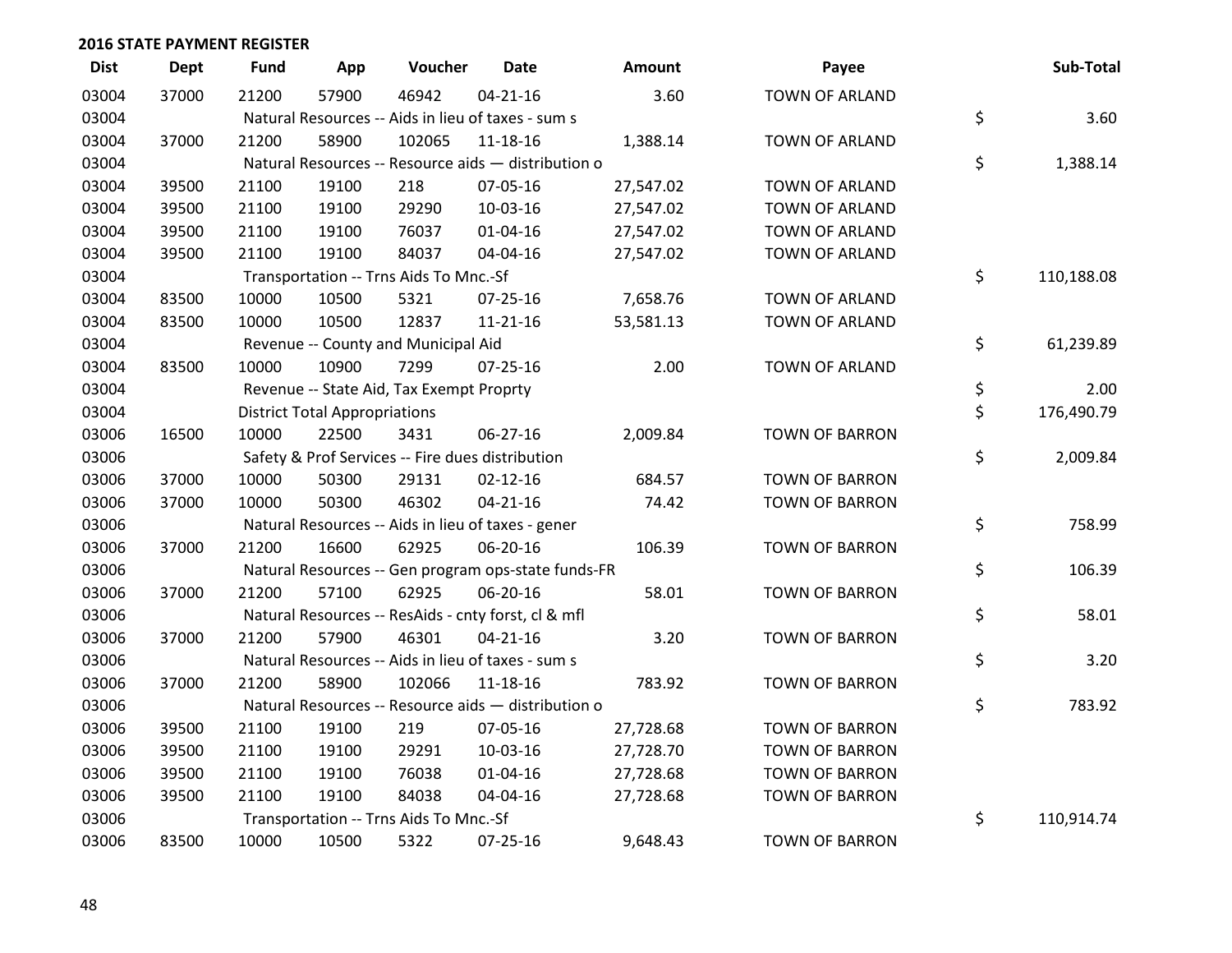| <b>Dist</b> | <b>Dept</b> | <b>Fund</b> | App                                  | Voucher                                             | <b>Date</b>    | <b>Amount</b> | Payee                 | Sub-Total        |
|-------------|-------------|-------------|--------------------------------------|-----------------------------------------------------|----------------|---------------|-----------------------|------------------|
| 03006       | 83500       | 10000       | 10500                                | 12838                                               | $11 - 21 - 16$ | 44,624.10     | <b>TOWN OF BARRON</b> |                  |
| 03006       |             |             |                                      | Revenue -- County and Municipal Aid                 |                |               |                       | \$<br>54,272.53  |
| 03006       | 83500       | 10000       | 10900                                | 7300                                                | 07-25-16       | 44.00         | <b>TOWN OF BARRON</b> |                  |
| 03006       |             |             |                                      | Revenue -- State Aid, Tax Exempt Proprty            |                |               |                       | \$<br>44.00      |
| 03006       | 83500       | 10000       | 11000                                | 12838                                               | $11 - 21 - 16$ | 10,423.03     | <b>TOWN OF BARRON</b> |                  |
| 03006       |             |             |                                      | Revenue -- Public Utility Distribution              |                |               |                       | \$<br>10,423.03  |
| 03006       |             |             | <b>District Total Appropriations</b> |                                                     |                |               |                       | \$<br>179,374.65 |
| 03008       | 16500       | 10000       | 22500                                | 3432                                                | 06-27-16       | 2,382.01      | TOWN OF BEAR LAKE     |                  |
| 03008       |             |             |                                      | Safety & Prof Services -- Fire dues distribution    |                |               |                       | \$<br>2,382.01   |
| 03008       | 37000       | 21200       | 16600                                | 62926                                               | 06-20-16       | 530.46        | TOWN OF BEAR LAKE     |                  |
| 03008       |             |             |                                      | Natural Resources -- Gen program ops-state funds-FR |                |               |                       | \$<br>530.46     |
| 03008       | 37000       | 21200       | 57100                                | 62926                                               | 06-20-16       | 1,545.30      | TOWN OF BEAR LAKE     |                  |
| 03008       |             |             |                                      | Natural Resources -- ResAids - cnty forst, cl & mfl |                |               |                       | \$<br>1,545.30   |
| 03008       | 39500       | 21100       | 19100                                | 220                                                 | 07-05-16       | 23,082.46     | TOWN OF BEAR LAKE     |                  |
| 03008       | 39500       | 21100       | 19100                                | 29292                                               | 10-03-16       | 23,082.48     | TOWN OF BEAR LAKE     |                  |
| 03008       | 39500       | 21100       | 19100                                | 76039                                               | $01 - 04 - 16$ | 23,082.46     | TOWN OF BEAR LAKE     |                  |
| 03008       | 39500       | 21100       | 19100                                | 84039                                               | 04-04-16       | 23,082.46     | TOWN OF BEAR LAKE     |                  |
| 03008       |             |             |                                      | Transportation -- Trns Aids To Mnc.-Sf              |                |               |                       | \$<br>92,329.86  |
| 03008       | 83500       | 10000       | 10500                                | 5323                                                | 07-25-16       | 1,320.96      | TOWN OF BEAR LAKE     |                  |
| 03008       | 83500       | 10000       | 10500                                | 12839                                               | $11 - 21 - 16$ | 7,429.66      | TOWN OF BEAR LAKE     |                  |
| 03008       |             |             |                                      | Revenue -- County and Municipal Aid                 |                |               |                       | \$<br>8,750.62   |
| 03008       | 83500       | 10000       | 10900                                | 7301                                                | $07 - 25 - 16$ | 1.00          | TOWN OF BEAR LAKE     |                  |
| 03008       |             |             |                                      | Revenue -- State Aid, Tax Exempt Proprty            |                |               |                       | \$<br>1.00       |
| 03008       | 83500       | 10000       | 11000                                | 12839                                               | $11 - 21 - 16$ | 42.57         | TOWN OF BEAR LAKE     |                  |
| 03008       |             |             |                                      | Revenue -- Public Utility Distribution              |                |               |                       | \$<br>42.57      |
| 03008       |             |             | <b>District Total Appropriations</b> |                                                     |                |               |                       | \$<br>105,581.82 |
| 03010       | 16500       | 10000       | 22500                                | 3433                                                | 06-27-16       | 7,518.56      | TOWN OF CEDAR LAKE    |                  |
| 03010       |             |             |                                      | Safety & Prof Services -- Fire dues distribution    |                |               |                       | \$<br>7,518.56   |
| 03010       | 37000       | 10000       | 50300                                | 28831                                               | $02 - 16 - 16$ | 60.02         | TOWN OF CEDAR LAKE    |                  |
| 03010       | 37000       | 10000       | 50300                                | 45450                                               | $04 - 21 - 16$ | 36.30         | TOWN OF CEDAR LAKE    |                  |
| 03010       |             |             |                                      | Natural Resources -- Aids in lieu of taxes - gener  |                |               |                       | \$<br>96.32      |
| 03010       | 37000       | 21200       | 16600                                | 62927                                               | 06-20-16       | 166.46        | TOWN OF CEDAR LAKE    |                  |
| 03010       |             |             |                                      | Natural Resources -- Gen program ops-state funds-FR |                |               |                       | \$<br>166.46     |
| 03010       | 37000       | 21200       | 55700                                | 33672                                               | 03-02-16       | 7,231.13      | TOWN OF CEDAR LAKE    |                  |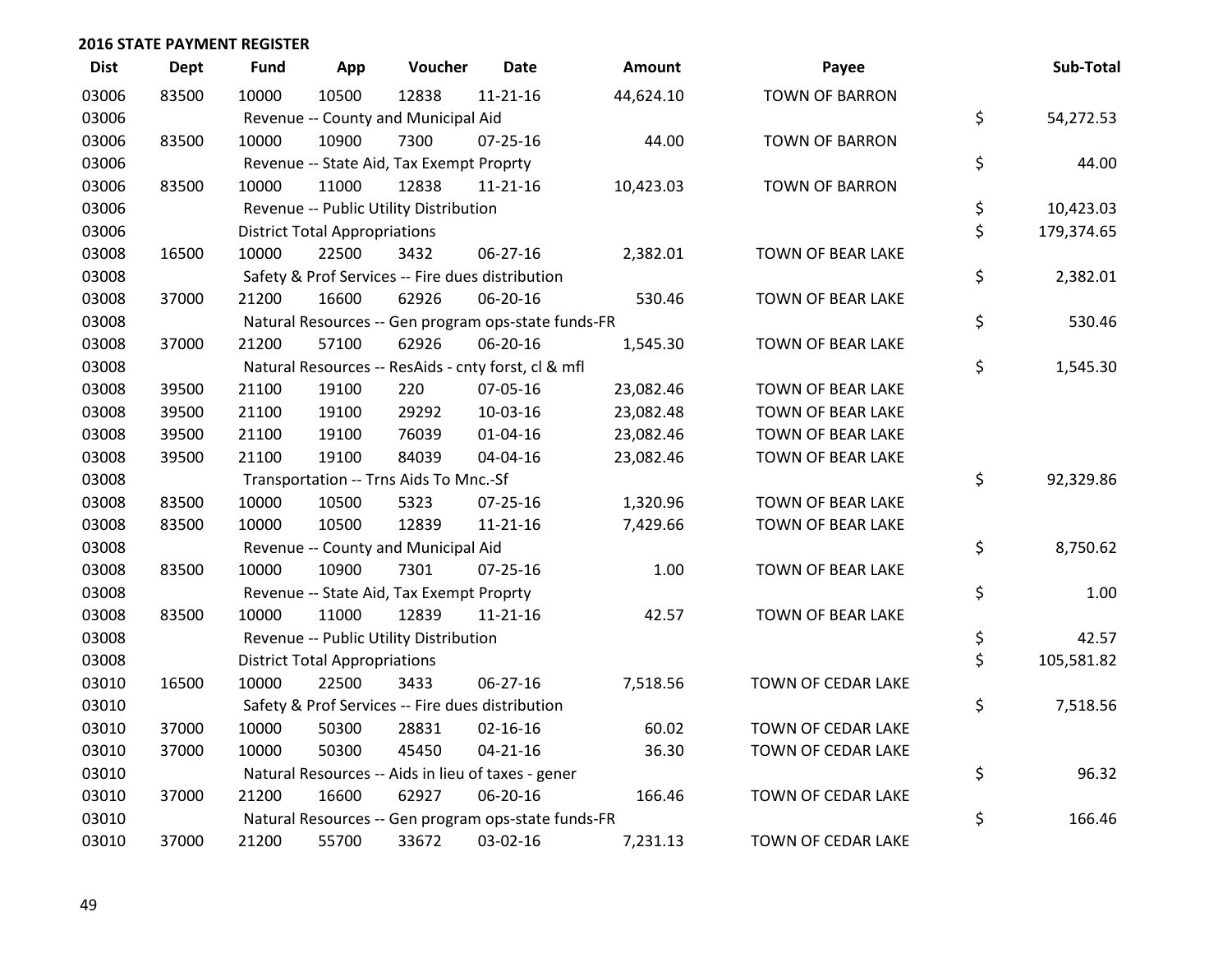| <b>Dist</b> | <b>Dept</b> | <b>Fund</b> | App                                  | Voucher                                  | <b>Date</b>                                         | <b>Amount</b> | Payee                 | Sub-Total        |
|-------------|-------------|-------------|--------------------------------------|------------------------------------------|-----------------------------------------------------|---------------|-----------------------|------------------|
| 03010       |             |             |                                      |                                          | Natural Resources -- Resource aids - forest grants  |               |                       | \$<br>7,231.13   |
| 03010       | 37000       | 21200       | 57100                                | 62927                                    | 06-20-16                                            | 1,613.39      | TOWN OF CEDAR LAKE    |                  |
| 03010       |             |             |                                      |                                          | Natural Resources -- ResAids - cnty forst, cl & mfl |               |                       | \$<br>1,613.39   |
| 03010       | 37000       | 21200       | 57900                                | 45448                                    | $04 - 21 - 16$                                      | 3.63          | TOWN OF CEDAR LAKE    |                  |
| 03010       | 37000       | 21200       | 57900                                | 45449                                    | $04 - 21 - 16$                                      | 3.19          | TOWN OF CEDAR LAKE    |                  |
| 03010       |             |             |                                      |                                          | Natural Resources -- Aids in lieu of taxes - sum s  |               |                       | \$<br>6.82       |
| 03010       | 39500       | 21100       | 19100                                | 221                                      | 07-05-16                                            | 35,066.85     | TOWN OF CEDAR LAKE    |                  |
| 03010       | 39500       | 21100       | 19100                                | 29293                                    | 10-03-16                                            | 35,066.85     | TOWN OF CEDAR LAKE    |                  |
| 03010       | 39500       | 21100       | 19100                                | 76040                                    | 01-04-16                                            | 35,066.85     | TOWN OF CEDAR LAKE    |                  |
| 03010       | 39500       | 21100       | 19100                                | 84040                                    | 04-04-16                                            | 35,066.85     | TOWN OF CEDAR LAKE    |                  |
| 03010       |             |             |                                      | Transportation -- Trns Aids To Mnc.-Sf   |                                                     |               |                       | \$<br>140,267.40 |
| 03010       | 83500       | 10000       | 10500                                | 5324                                     | 07-25-16                                            | 1,634.71      | TOWN OF CEDAR LAKE    |                  |
| 03010       | 83500       | 10000       | 10500                                | 12840                                    | $11 - 21 - 16$                                      | 9,092.53      | TOWN OF CEDAR LAKE    |                  |
| 03010       |             |             |                                      | Revenue -- County and Municipal Aid      |                                                     |               |                       | \$<br>10,727.24  |
| 03010       | 83500       | 10000       | 10900                                | 7302                                     | $07 - 25 - 16$                                      | 3.00          | TOWN OF CEDAR LAKE    |                  |
| 03010       |             |             |                                      | Revenue -- State Aid, Tax Exempt Proprty |                                                     |               |                       | \$<br>3.00       |
| 03010       | 83500       | 10000       | 11000                                | 12840                                    | $11 - 21 - 16$                                      | 178.12        | TOWN OF CEDAR LAKE    |                  |
| 03010       |             |             |                                      | Revenue -- Public Utility Distribution   |                                                     |               |                       | \$<br>178.12     |
| 03010       |             |             | <b>District Total Appropriations</b> |                                          |                                                     |               |                       | \$<br>167,808.44 |
| 03012       | 16500       | 10000       | 22500                                | 3434                                     | 06-27-16                                            | 8,788.00      | <b>TOWN OF CHETEK</b> |                  |
| 03012       |             |             |                                      |                                          | Safety & Prof Services -- Fire dues distribution    |               |                       | \$<br>8,788.00   |
| 03012       | 37000       | 10000       | 50300                                | 46336                                    | $04 - 21 - 16$                                      | 131.44        | <b>TOWN OF CHETEK</b> |                  |
| 03012       |             |             |                                      |                                          | Natural Resources -- Aids in lieu of taxes - gener  |               |                       | \$<br>131.44     |
| 03012       | 37000       | 21200       | 16600                                | 62928                                    | 06-20-16                                            | 478.90        | <b>TOWN OF CHETEK</b> |                  |
| 03012       |             |             |                                      |                                          | Natural Resources -- Gen program ops-state funds-FR |               |                       | \$<br>478.90     |
| 03012       | 37000       | 21200       | 57100                                | 62928                                    | 06-20-16                                            | 384.04        | <b>TOWN OF CHETEK</b> |                  |
| 03012       |             |             |                                      |                                          | Natural Resources -- ResAids - cnty forst, cl & mfl |               |                       | \$<br>384.04     |
| 03012       | 39500       | 21100       | 19100                                | 222                                      | 07-05-16                                            | 39,487.36     | <b>TOWN OF CHETEK</b> |                  |
| 03012       | 39500       | 21100       | 19100                                | 29294                                    | 10-03-16                                            | 39,487.38     | <b>TOWN OF CHETEK</b> |                  |
| 03012       | 39500       | 21100       | 19100                                | 76041                                    | $01 - 04 - 16$                                      | 39,487.36     | <b>TOWN OF CHETEK</b> |                  |
| 03012       | 39500       | 21100       | 19100                                | 84041                                    | 04-04-16                                            | 39,487.36     | <b>TOWN OF CHETEK</b> |                  |
| 03012       |             |             |                                      | Transportation -- Trns Aids To Mnc.-Sf   |                                                     |               |                       | \$<br>157,949.46 |
| 03012       | 83500       | 10000       | 10500                                | 5325                                     | 07-25-16                                            | 3,110.79      | <b>TOWN OF CHETEK</b> |                  |
| 03012       | 83500       | 10000       | 10500                                | 12841                                    | $11 - 21 - 16$                                      | 17,372.55     | <b>TOWN OF CHETEK</b> |                  |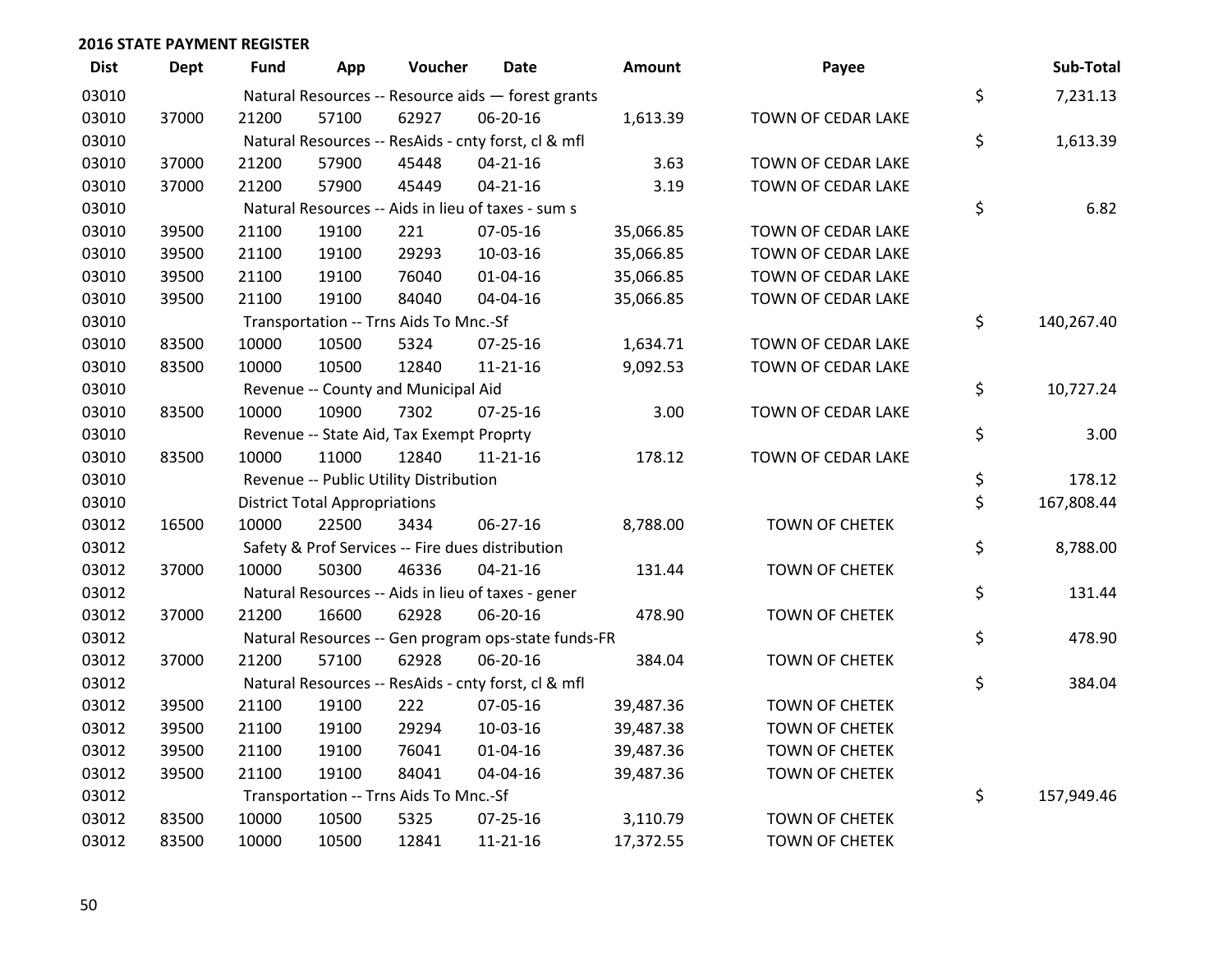| <b>Dist</b> | <b>Dept</b> | <b>Fund</b> | App                                  | Voucher                                  | <b>Date</b>                                         | Amount    | Payee                 | Sub-Total        |
|-------------|-------------|-------------|--------------------------------------|------------------------------------------|-----------------------------------------------------|-----------|-----------------------|------------------|
| 03012       |             |             |                                      | Revenue -- County and Municipal Aid      |                                                     |           |                       | \$<br>20,483.34  |
| 03012       | 83500       | 10000       | 10900                                | 7303                                     | 07-25-16                                            | 35.00     | <b>TOWN OF CHETEK</b> |                  |
| 03012       |             |             |                                      | Revenue -- State Aid, Tax Exempt Proprty |                                                     |           |                       | \$<br>35.00      |
| 03012       | 83500       | 10000       | 11000                                | 12841                                    | $11 - 21 - 16$                                      | 245.57    | <b>TOWN OF CHETEK</b> |                  |
| 03012       |             |             |                                      | Revenue -- Public Utility Distribution   |                                                     |           |                       | \$<br>245.57     |
| 03012       |             |             | <b>District Total Appropriations</b> |                                          |                                                     |           |                       | \$<br>188,495.75 |
| 03014       | 16500       | 10000       | 22500                                | 3435                                     | 06-27-16                                            | 3,283.38  | TOWN OF CLINTON       |                  |
| 03014       |             |             |                                      |                                          | Safety & Prof Services -- Fire dues distribution    |           |                       | \$<br>3,283.38   |
| 03014       | 37000       | 10000       | 50300                                | 28876                                    | $02 - 12 - 16$                                      | 679.16    | TOWN OF CLINTON       |                  |
| 03014       | 37000       | 10000       | 50300                                | 45594                                    | $04 - 21 - 16$                                      | 25.29     | TOWN OF CLINTON       |                  |
| 03014       |             |             |                                      |                                          | Natural Resources -- Aids in lieu of taxes - gener  |           |                       | \$<br>704.45     |
| 03014       | 37000       | 21200       | 16600                                | 62929                                    | 06-20-16                                            | 294.32    | TOWN OF CLINTON       |                  |
| 03014       |             |             |                                      |                                          | Natural Resources -- Gen program ops-state funds-FR |           |                       | \$<br>294.32     |
| 03014       | 37000       | 21200       | 57100                                | 62929                                    | 06-20-16                                            | 212.23    | TOWN OF CLINTON       |                  |
| 03014       |             |             |                                      |                                          | Natural Resources -- ResAids - cnty forst, cl & mfl |           |                       | \$<br>212.23     |
| 03014       | 37000       | 21200       | 57900                                | 45595                                    | $04 - 21 - 16$                                      | 12.72     | TOWN OF CLINTON       |                  |
| 03014       |             |             |                                      |                                          | Natural Resources -- Aids in lieu of taxes - sum s  |           |                       | \$<br>12.72      |
| 03014       | 39500       | 21100       | 19100                                | 223                                      | 07-05-16                                            | 33,294.24 | TOWN OF CLINTON       |                  |
| 03014       | 39500       | 21100       | 19100                                | 29295                                    | 10-03-16                                            | 33,294.24 | TOWN OF CLINTON       |                  |
| 03014       |             |             |                                      | Transportation -- Trns Aids To Mnc.-Sf   |                                                     |           |                       | \$<br>66,588.48  |
| 03014       | 39500       | 21100       | 17400                                | 75427                                    | 03-03-16                                            | 5,144.33  | TREAS TN CLINTON      |                  |
| 03014       |             |             |                                      | Transportation -- Disastr Damag Aid Sf   |                                                     |           |                       | \$<br>5,144.33   |
| 03014       | 39500       | 21100       | 19100                                | 76042                                    | $01 - 04 - 16$                                      | 33,294.24 | TOWN OF CLINTON       |                  |
| 03014       | 39500       | 21100       | 19100                                | 84042                                    | 04-04-16                                            | 33,294.24 | TOWN OF CLINTON       |                  |
| 03014       |             |             |                                      | Transportation -- Trns Aids To Mnc.-Sf   |                                                     |           |                       | \$<br>66,588.48  |
| 03014       | 83500       | 10000       | 10500                                | 5326                                     | $07 - 25 - 16$                                      | 10,837.80 | TOWN OF CLINTON       |                  |
| 03014       | 83500       | 10000       | 10500                                | 12842                                    | 11-21-16                                            | 61,414.22 | TOWN OF CLINTON       |                  |
| 03014       |             |             |                                      | Revenue -- County and Municipal Aid      |                                                     |           |                       | \$<br>72,252.02  |
| 03014       | 83500       | 10000       | 10900                                | 7304                                     | $07 - 25 - 16$                                      | 67.00     | TOWN OF CLINTON       |                  |
| 03014       |             |             |                                      | Revenue -- State Aid, Tax Exempt Proprty |                                                     |           |                       | \$<br>67.00      |
| 03014       | 83500       | 52100       | 36300                                | 2914                                     | 03-29-16                                            | 485.08    | TOWN OF CLINTON       |                  |
| 03014       |             |             |                                      | Revenue -- Lottery & Gaming Credit       |                                                     |           |                       | \$<br>485.08     |
| 03014       |             |             | <b>District Total Appropriations</b> |                                          |                                                     |           |                       | \$<br>215,632.49 |
| 03016       | 16500       | 10000       | 22500                                | 5133                                     | 07-07-16                                            | 2,446.92  | TOWN OF CRYSTAL LAKE  |                  |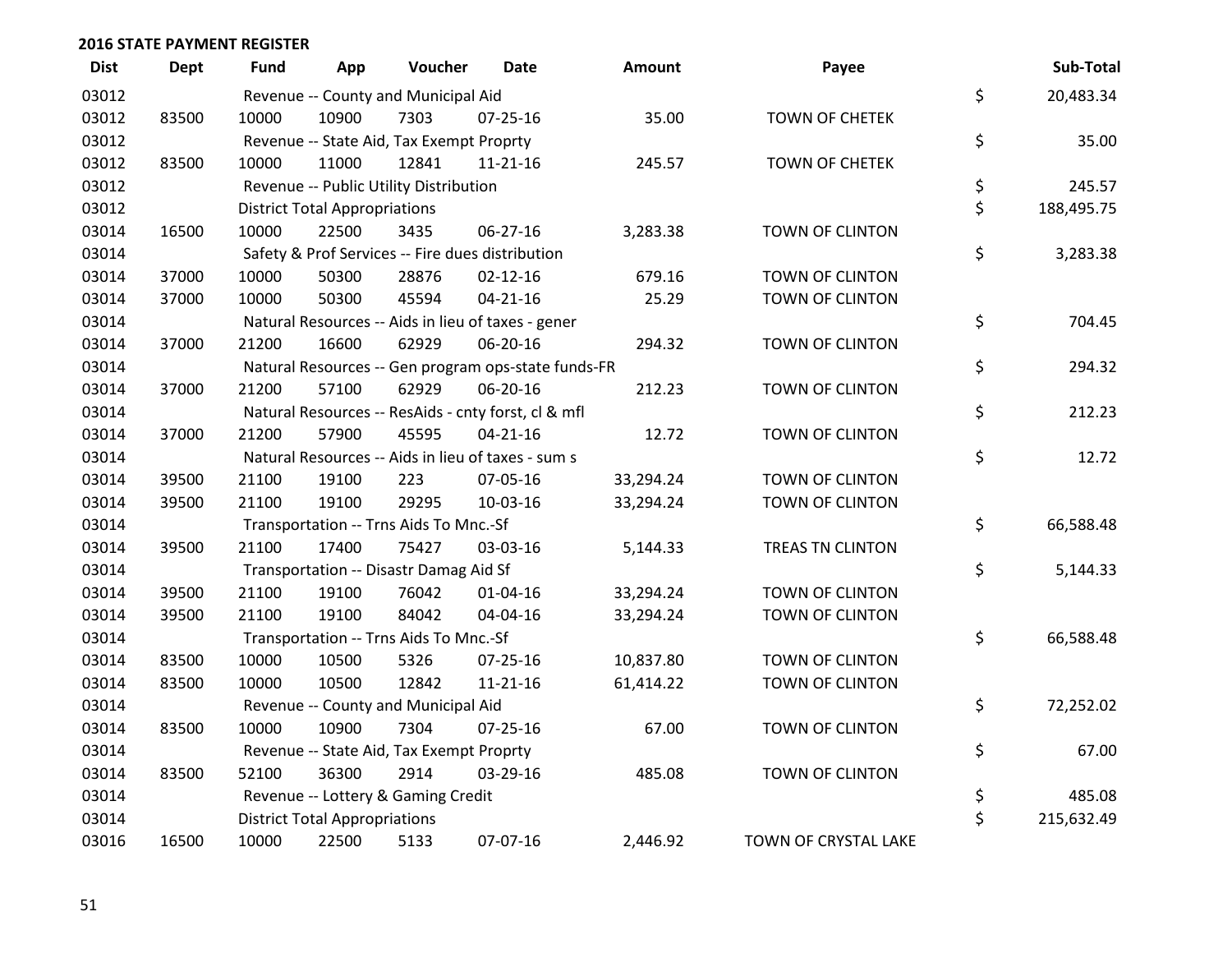| <b>Dist</b> | <b>Dept</b> | Fund  | App                                  | Voucher                                  | Date                                                | <b>Amount</b> | Payee                     | Sub-Total        |
|-------------|-------------|-------|--------------------------------------|------------------------------------------|-----------------------------------------------------|---------------|---------------------------|------------------|
| 03016       |             |       |                                      |                                          | Safety & Prof Services -- Fire dues distribution    |               |                           | \$<br>2,446.92   |
| 03016       | 37000       | 10000 | 50300                                | 29143                                    | $02 - 12 - 16$                                      | 18,015.14     | TOWN OF CRYSTAL LAKE      |                  |
| 03016       | 37000       | 10000 | 50300                                | 46353                                    | $04 - 21 - 16$                                      | 682.66        | TOWN OF CRYSTAL LAKE      |                  |
| 03016       |             |       |                                      |                                          | Natural Resources -- Aids in lieu of taxes - gener  |               |                           | \$<br>18,697.80  |
| 03016       | 37000       | 21200 | 16600                                | 62930                                    | 06-20-16                                            | 651.30        | TOWN OF CRYSTAL LAKE      |                  |
| 03016       |             |       |                                      |                                          | Natural Resources -- Gen program ops-state funds-FR |               |                           | \$<br>651.30     |
| 03016       | 37000       | 21200 | 57100                                | 62930                                    | 06-20-16                                            | 308.66        | TOWN OF CRYSTAL LAKE      |                  |
| 03016       |             |       |                                      |                                          | Natural Resources -- ResAids - cnty forst, cl & mfl |               |                           | \$<br>308.66     |
| 03016       | 37000       | 21200 | 57900                                | 46354                                    | $04 - 21 - 16$                                      | 623.03        | TOWN OF CRYSTAL LAKE      |                  |
| 03016       | 37000       | 21200 | 57900                                | 46355                                    | $04 - 21 - 16$                                      | 0.66          | TOWN OF CRYSTAL LAKE      |                  |
| 03016       |             |       |                                      |                                          | Natural Resources -- Aids in lieu of taxes - sum s  |               |                           | \$<br>623.69     |
| 03016       | 39500       | 21100 | 19100                                | 224                                      | 07-05-16                                            | 32,270.31     | TOWN OF CRYSTAL LAKE      |                  |
| 03016       | 39500       | 21100 | 19100                                | 29296                                    | 10-03-16                                            | 32,270.31     | TOWN OF CRYSTAL LAKE      |                  |
| 03016       | 39500       | 21100 | 19100                                | 76043                                    | $01 - 04 - 16$                                      | 32,270.31     | TOWN OF CRYSTAL LAKE      |                  |
| 03016       | 39500       | 21100 | 19100                                | 84043                                    | 04-04-16                                            | 32,270.31     | TOWN OF CRYSTAL LAKE      |                  |
| 03016       |             |       |                                      | Transportation -- Trns Aids To Mnc.-Sf   |                                                     |               |                           | \$<br>129,081.24 |
| 03016       | 83500       | 10000 | 10500                                | 5327                                     | 07-25-16                                            | 3,915.12      | TOWN OF CRYSTAL LAKE      |                  |
| 03016       | 83500       | 10000 | 10500                                | 12843                                    | $11 - 21 - 16$                                      | 21,282.95     | TOWN OF CRYSTAL LAKE      |                  |
| 03016       |             |       |                                      | Revenue -- County and Municipal Aid      |                                                     |               |                           | \$<br>25,198.07  |
| 03016       | 83500       | 10000 | 10900                                | 7305                                     | $07 - 25 - 16$                                      | 69.00         | TOWN OF CRYSTAL LAKE      |                  |
| 03016       |             |       |                                      | Revenue -- State Aid, Tax Exempt Proprty |                                                     |               |                           | \$<br>69.00      |
| 03016       | 83500       | 10000 | 11000                                | 12843                                    | 11-21-16                                            | 894.86        | TOWN OF CRYSTAL LAKE      |                  |
| 03016       |             |       |                                      | Revenue -- Public Utility Distribution   |                                                     |               |                           | \$<br>894.86     |
| 03016       | 83500       | 52100 | 36300                                | 2915                                     | 03-29-16                                            | 1,001.78      | TOWN OF CRYSTAL LAKE      |                  |
| 03016       |             |       |                                      | Revenue -- Lottery & Gaming Credit       |                                                     |               |                           | \$<br>1,001.78   |
| 03016       |             |       | <b>District Total Appropriations</b> |                                          |                                                     |               |                           | \$<br>178,973.32 |
| 03018       | 16500       | 10000 | 22500                                | 3436                                     | 06-27-16                                            | 2,788.26      | TOWN OF CUMBERLAND        |                  |
| 03018       |             |       |                                      |                                          | Safety & Prof Services -- Fire dues distribution    |               |                           | \$<br>2,788.26   |
| 03018       | 37000       | 10000 | 50300                                | 46356                                    | $04 - 21 - 16$                                      | 16.00         | TOWN OF CUMBERLAND        |                  |
| 03018       | 37000       | 10000 | 50300                                | 46358                                    | $04 - 21 - 16$                                      | 156.45        | TOWN OF CUMBERLAND        |                  |
| 03018       |             |       |                                      |                                          | Natural Resources -- Aids in lieu of taxes - gener  |               |                           | \$<br>172.45     |
| 03018       | 37000       | 21200 | 16600                                | 62931                                    | 06-20-16                                            | 308.50        | TOWN OF CUMBERLAND        |                  |
| 03018       |             |       |                                      |                                          | Natural Resources -- Gen program ops-state funds-FR |               |                           | \$<br>308.50     |
| 03018       | 37000       | 21200 | 57100                                | 62931                                    | 06-20-16                                            | 165.15        | <b>TOWN OF CUMBERLAND</b> |                  |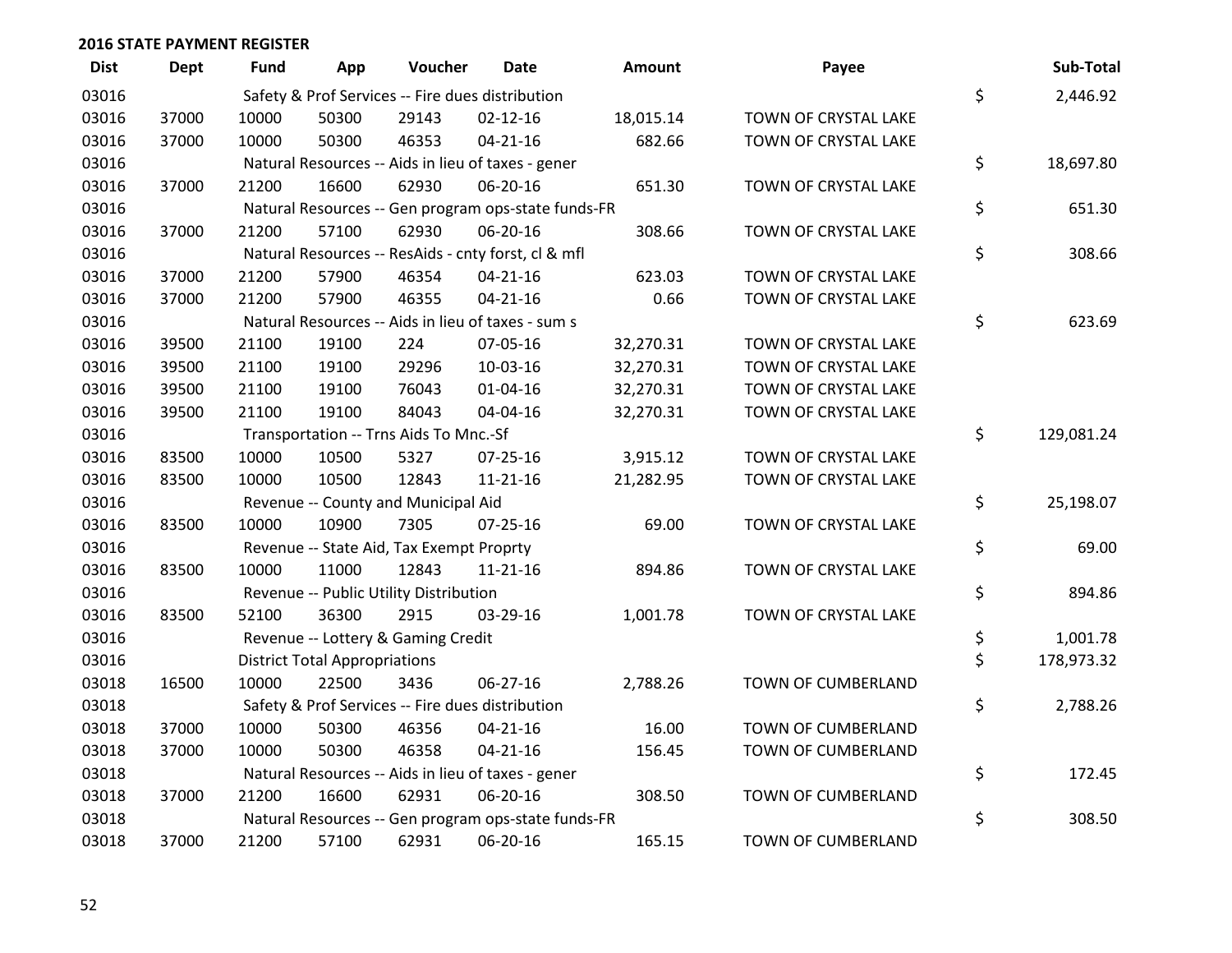| <b>Dist</b> | <b>Dept</b> | Fund  | App                                  | Voucher                                  | <b>Date</b>                                         | <b>Amount</b> | Payee                 | Sub-Total        |
|-------------|-------------|-------|--------------------------------------|------------------------------------------|-----------------------------------------------------|---------------|-----------------------|------------------|
| 03018       |             |       |                                      |                                          | Natural Resources -- ResAids - cnty forst, cl & mfl |               |                       | \$<br>165.15     |
| 03018       | 37000       | 21200 | 57900                                | 46357                                    | $04 - 21 - 16$                                      | 166.16        | TOWN OF CUMBERLAND    |                  |
| 03018       |             |       |                                      |                                          | Natural Resources -- Aids in lieu of taxes - sum s  |               |                       | \$<br>166.16     |
| 03018       | 39500       | 21100 | 19100                                | 225                                      | 07-05-16                                            | 33,800.70     | TOWN OF CUMBERLAND    |                  |
| 03018       | 39500       | 21100 | 19100                                | 29297                                    | 10-03-16                                            | 33,800.70     | TOWN OF CUMBERLAND    |                  |
| 03018       | 39500       | 21100 | 19100                                | 76044                                    | $01 - 04 - 16$                                      | 33,800.70     | TOWN OF CUMBERLAND    |                  |
| 03018       | 39500       | 21100 | 19100                                | 84044                                    | 04-04-16                                            | 33,800.70     | TOWN OF CUMBERLAND    |                  |
| 03018       |             |       |                                      | Transportation -- Trns Aids To Mnc.-Sf   |                                                     |               |                       | \$<br>135,202.80 |
| 03018       | 83500       | 10000 | 10500                                | 5328                                     | 07-25-16                                            | 4,701.64      | TOWN OF CUMBERLAND    |                  |
| 03018       | 83500       | 10000 | 10500                                | 12844                                    | $11 - 21 - 16$                                      | 26,368.90     | TOWN OF CUMBERLAND    |                  |
| 03018       |             |       |                                      | Revenue -- County and Municipal Aid      |                                                     |               |                       | \$<br>31,070.54  |
| 03018       | 83500       | 10000 | 10900                                | 7306                                     | $07 - 25 - 16$                                      | 6.00          | TOWN OF CUMBERLAND    |                  |
| 03018       |             |       |                                      | Revenue -- State Aid, Tax Exempt Proprty |                                                     |               |                       | \$<br>6.00       |
| 03018       | 83500       | 10000 | 11000                                | 12844                                    | $11 - 21 - 16$                                      | 247.72        | TOWN OF CUMBERLAND    |                  |
| 03018       |             |       |                                      | Revenue -- Public Utility Distribution   |                                                     |               |                       | \$<br>247.72     |
| 03018       |             |       | <b>District Total Appropriations</b> |                                          |                                                     |               |                       | \$<br>170,127.58 |
| 03020       | 16500       | 10000 | 22500                                | 3437                                     | 06-27-16                                            | 1,351.76      | TOWN OF DALLAS        |                  |
| 03020       |             |       |                                      |                                          | Safety & Prof Services -- Fire dues distribution    |               |                       | \$<br>1,351.76   |
| 03020       | 37000       | 21200 | 16600                                | 62932                                    | 06-20-16                                            | 595.13        | TOWN OF DALLAS        |                  |
| 03020       |             |       |                                      |                                          | Natural Resources -- Gen program ops-state funds-FR |               |                       | \$<br>595.13     |
| 03020       | 37000       | 21200 | 57100                                | 62932                                    | 06-20-16                                            | 308.00        | <b>TOWN OF DALLAS</b> |                  |
| 03020       |             |       |                                      |                                          | Natural Resources -- ResAids - cnty forst, cl & mfl |               |                       | \$<br>308.00     |
| 03020       | 37000       | 21200 | 58900                                | 102067                                   | 11-18-16                                            | 867.45        | TOWN OF DALLAS        |                  |
| 03020       |             |       |                                      |                                          | Natural Resources -- Resource aids - distribution o |               |                       | \$<br>867.45     |
| 03020       | 39500       | 21100 | 19100                                | 226                                      | 07-05-16                                            | 21,810.81     | <b>TOWN OF DALLAS</b> |                  |
| 03020       | 39500       | 21100 | 19100                                | 29298                                    | 10-03-16                                            | 21,810.81     | <b>TOWN OF DALLAS</b> |                  |
| 03020       | 39500       | 21100 | 19100                                | 76045                                    | 01-04-16                                            | 21,810.81     | TOWN OF DALLAS        |                  |
| 03020       | 39500       | 21100 | 19100                                | 84045                                    | 04-04-16                                            | 21,810.81     | TOWN OF DALLAS        |                  |
| 03020       |             |       |                                      | Transportation -- Trns Aids To Mnc.-Sf   |                                                     |               |                       | \$<br>87,243.24  |
| 03020       | 83500       | 10000 | 10500                                | 5329                                     | 07-25-16                                            | 5,373.77      | TOWN OF DALLAS        |                  |
| 03020       | 83500       | 10000 | 10500                                | 12845                                    | 11-21-16                                            | 29,702.26     | TOWN OF DALLAS        |                  |
| 03020       |             |       |                                      | Revenue -- County and Municipal Aid      |                                                     |               |                       | \$<br>35,076.03  |
| 03020       | 83500       | 10000 | 11000                                | 12845                                    | $11 - 21 - 16$                                      | 909.19        | TOWN OF DALLAS        |                  |
| 03020       |             |       |                                      | Revenue -- Public Utility Distribution   |                                                     |               |                       | \$<br>909.19     |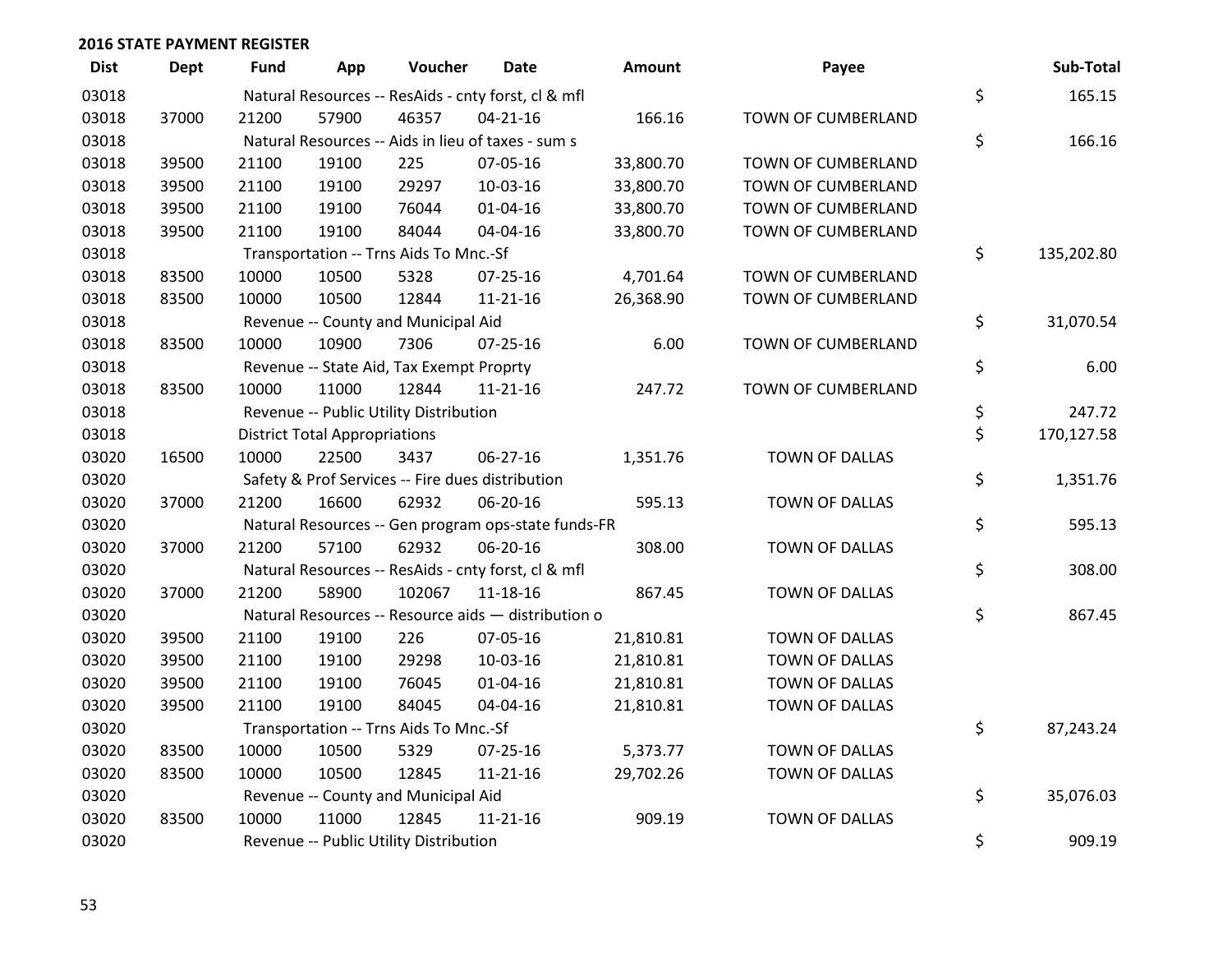| <b>Dist</b> | <b>Dept</b> | Fund  | App                                  | Voucher                                  | <b>Date</b>                                         | Amount    | Payee                | Sub-Total        |
|-------------|-------------|-------|--------------------------------------|------------------------------------------|-----------------------------------------------------|-----------|----------------------|------------------|
| 03020       |             |       | <b>District Total Appropriations</b> |                                          |                                                     |           |                      | \$<br>126,350.80 |
| 03022       | 16500       | 10000 | 22500                                | 3438                                     | 06-27-16                                            | 4,493.92  | DOVRE, TOWN OF       |                  |
| 03022       |             |       |                                      |                                          | Safety & Prof Services -- Fire dues distribution    |           |                      | \$<br>4,493.92   |
| 03022       | 37000       | 10000 | 50300                                | 29150                                    | $02 - 12 - 16$                                      | 678.57    | DOVRE, TOWN OF       |                  |
| 03022       | 37000       | 10000 | 50300                                | 46382                                    | $04 - 21 - 16$                                      | 293.80    | DOVRE, TOWN OF       |                  |
| 03022       |             |       |                                      |                                          | Natural Resources -- Aids in lieu of taxes - gener  |           |                      | \$<br>972.37     |
| 03022       | 37000       | 21200 | 16600                                | 62933                                    | 06-20-16                                            | 475.02    | DOVRE, TOWN OF       |                  |
| 03022       |             |       |                                      |                                          | Natural Resources -- Gen program ops-state funds-FR |           |                      | \$<br>475.02     |
| 03022       | 37000       | 21200 | 57100                                | 62933                                    | 06-20-16                                            | 274.57    | DOVRE, TOWN OF       |                  |
| 03022       |             |       |                                      |                                          | Natural Resources -- ResAids - cnty forst, cl & mfl |           |                      | \$<br>274.57     |
| 03022       | 37000       | 21200 | 57900                                | 46381                                    | $04 - 21 - 16$                                      | 722.57    | DOVRE, TOWN OF       |                  |
| 03022       |             |       |                                      |                                          | Natural Resources -- Aids in lieu of taxes - sum s  |           |                      | \$<br>722.57     |
| 03022       | 39500       | 21100 | 19100                                | 227                                      | 07-05-16                                            | 30,805.98 | DOVRE, TOWN OF       |                  |
| 03022       | 39500       | 21100 | 19100                                | 29299                                    | 10-03-16                                            | 30,805.98 | DOVRE, TOWN OF       |                  |
| 03022       | 39500       | 21100 | 19100                                | 76046                                    | $01 - 04 - 16$                                      | 30,805.98 | TOWN OF DOVRE        |                  |
| 03022       | 39500       | 21100 | 19100                                | 84046                                    | 04-04-16                                            | 30,805.98 | <b>TOWN OF DOVRE</b> |                  |
| 03022       |             |       |                                      | Transportation -- Trns Aids To Mnc.-Sf   |                                                     |           |                      | \$<br>123,223.92 |
| 03022       | 83500       | 10000 | 10500                                | 5330                                     | 07-25-16                                            | 8,314.99  | DOVRE, TOWN OF       |                  |
| 03022       | 83500       | 10000 | 10500                                | 12846                                    | 11-21-16                                            | 46,478.28 | DOVRE, TOWN OF       |                  |
| 03022       |             |       |                                      | Revenue -- County and Municipal Aid      |                                                     |           |                      | \$<br>54,793.27  |
| 03022       | 83500       | 10000 | 10900                                | 7307                                     | $07 - 25 - 16$                                      | 585.00    | DOVRE, TOWN OF       |                  |
| 03022       |             |       |                                      | Revenue -- State Aid, Tax Exempt Proprty |                                                     |           |                      | \$<br>585.00     |
| 03022       | 83500       | 10000 | 11000                                | 12846                                    | 11-21-16                                            | 3,912.56  | DOVRE, TOWN OF       |                  |
| 03022       |             |       |                                      | Revenue -- Public Utility Distribution   |                                                     |           |                      | \$<br>3,912.56   |
| 03022       | 83500       | 10000 | 50100                                | 2420                                     | $01-29-16$                                          | 153.79    | DOVRE, TOWN OF       |                  |
| 03022       |             |       |                                      | Revenue -- Payments for municipal svcs   |                                                     |           |                      | \$<br>153.79     |
| 03022       |             |       | <b>District Total Appropriations</b> |                                          |                                                     |           |                      | \$<br>189,606.99 |
| 03024       | 16500       | 10000 | 22500                                | 3439                                     | 06-27-16                                            | 1,491.89  | <b>TOWN OF DOYLE</b> |                  |
| 03024       |             |       |                                      |                                          | Safety & Prof Services -- Fire dues distribution    |           |                      | \$<br>1,491.89   |
| 03024       | 37000       | 21200 | 16600                                | 62934                                    | 06-20-16                                            | 805.02    | TOWN OF DOYLE        |                  |
| 03024       |             |       |                                      |                                          | Natural Resources -- Gen program ops-state funds-FR |           |                      | \$<br>805.02     |
| 03024       | 37000       | 21200 | 57100                                | 62934                                    | 06-20-16                                            | 1,161.54  | TOWN OF DOYLE        |                  |
| 03024       |             |       |                                      |                                          | Natural Resources -- ResAids - cnty forst, cl & mfl |           |                      | \$<br>1,161.54   |
| 03024       | 37000       | 21200 | 57900                                | 47013                                    | $04 - 21 - 16$                                      | 1.94      | <b>TOWN OF DOYLE</b> |                  |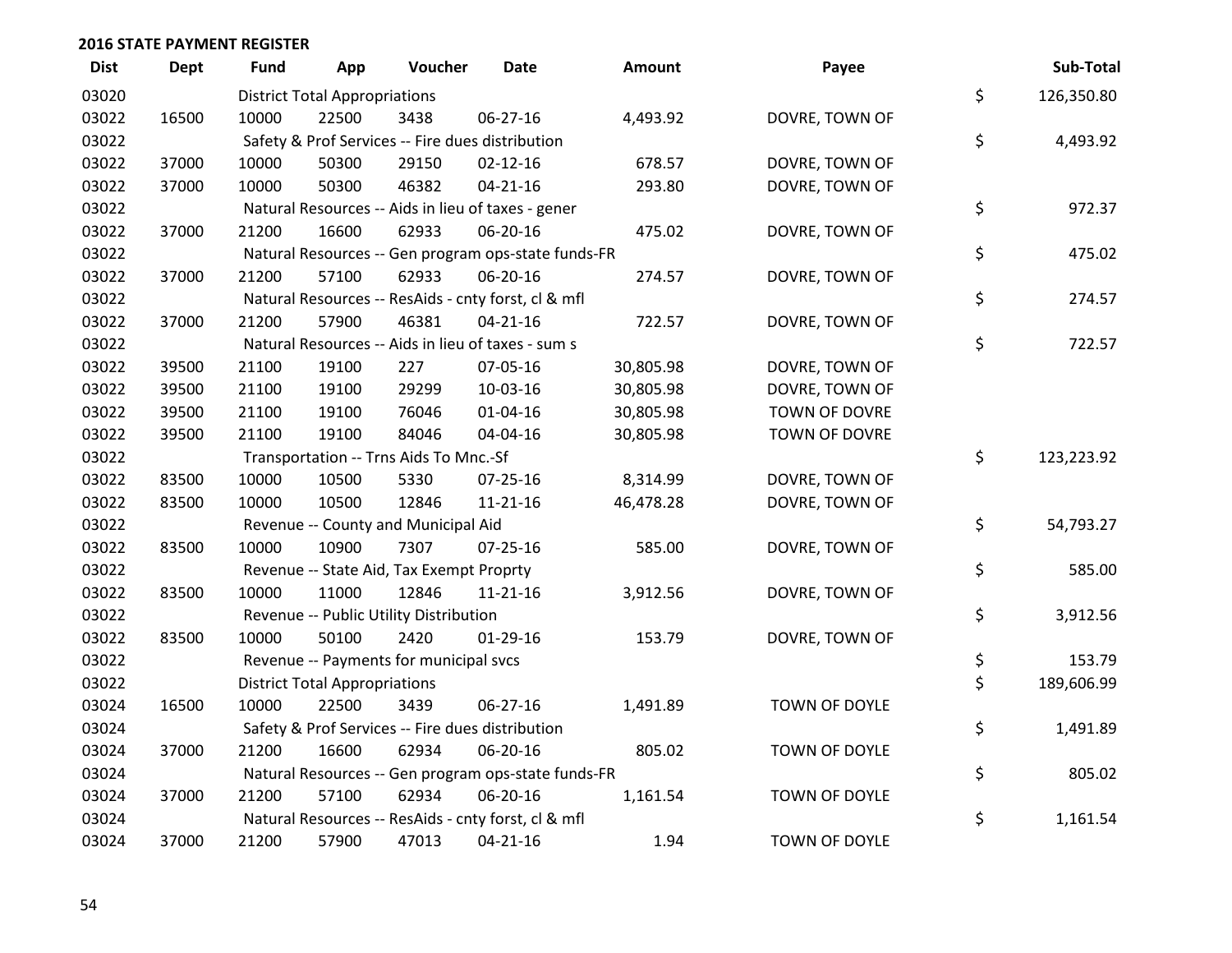| <b>Dist</b> | <b>Dept</b> | Fund  | App                                  | Voucher                                  | Date                                                | Amount    | Payee            | Sub-Total        |
|-------------|-------------|-------|--------------------------------------|------------------------------------------|-----------------------------------------------------|-----------|------------------|------------------|
| 03024       |             |       |                                      |                                          | Natural Resources -- Aids in lieu of taxes - sum s  |           |                  | \$<br>1.94       |
| 03024       | 37000       | 21200 | 58900                                | 102068                                   | 11-18-16                                            | 941.35    | TOWN OF DOYLE    |                  |
| 03024       |             |       |                                      |                                          | Natural Resources -- Resource aids - distribution o |           |                  | \$<br>941.35     |
| 03024       | 39500       | 21100 | 19100                                | 228                                      | 07-05-16                                            | 21,865.86 | TOWN OF DOYLE    |                  |
| 03024       | 39500       | 21100 | 19100                                | 29300                                    | 10-03-16                                            | 21,865.86 | TOWN OF DOYLE    |                  |
| 03024       | 39500       | 21100 | 19100                                | 76047                                    | $01 - 04 - 16$                                      | 21,865.86 | TOWN OF DOYLE    |                  |
| 03024       | 39500       | 21100 | 19100                                | 84047                                    | 04-04-16                                            | 21,865.86 | TOWN OF DOYLE    |                  |
| 03024       |             |       |                                      | Transportation -- Trns Aids To Mnc.-Sf   |                                                     |           |                  | \$<br>87,463.44  |
| 03024       | 83500       | 10000 | 10500                                | 5331                                     | 07-25-16                                            | 4,302.03  | TOWN OF DOYLE    |                  |
| 03024       | 83500       | 10000 | 10500                                | 12847                                    | $11 - 21 - 16$                                      | 24,378.18 | TOWN OF DOYLE    |                  |
| 03024       |             |       |                                      | Revenue -- County and Municipal Aid      |                                                     |           |                  | \$<br>28,680.21  |
| 03024       | 83500       | 10000 | 10900                                | 7308                                     | $07 - 25 - 16$                                      | 4.00      | TOWN OF DOYLE    |                  |
| 03024       |             |       |                                      | Revenue -- State Aid, Tax Exempt Proprty |                                                     |           |                  | \$<br>4.00       |
| 03024       |             |       | <b>District Total Appropriations</b> |                                          |                                                     |           |                  | \$<br>120,549.39 |
| 03026       | 16500       | 10000 | 22500                                | 3440                                     | 06-27-16                                            | 3,706.96  | TOWN OF LAKELAND |                  |
| 03026       |             |       |                                      |                                          | Safety & Prof Services -- Fire dues distribution    |           |                  | \$<br>3,706.96   |
| 03026       | 37000       | 10000 | 50300                                | 46482                                    | $04 - 21 - 16$                                      | 44.84     | TOWN OF LAKELAND |                  |
| 03026       | 37000       | 10000 | 50300                                | 46483                                    | $04 - 21 - 16$                                      | 304.14    | TOWN OF LAKELAND |                  |
| 03026       |             |       |                                      |                                          | Natural Resources -- Aids in lieu of taxes - gener  |           |                  | \$<br>348.98     |
| 03026       | 37000       | 21200 | 16600                                | 62935                                    | 06-20-16                                            | 779.71    | TOWN OF LAKELAND |                  |
| 03026       |             |       |                                      |                                          | Natural Resources -- Gen program ops-state funds-FR |           |                  | \$<br>779.71     |
| 03026       | 37000       | 21200 | 57100                                | 62935                                    | 06-20-16                                            | 391.13    | TOWN OF LAKELAND |                  |
| 03026       |             |       |                                      |                                          | Natural Resources -- ResAids - cnty forst, cl & mfl |           |                  | \$<br>391.13     |
| 03026       | 37000       | 21200 | 57900                                | 46481                                    | $04 - 21 - 16$                                      | 2.02      | TOWN OF LAKELAND |                  |
| 03026       | 37000       | 21200 | 57900                                | 46484                                    | $04 - 21 - 16$                                      | 28.80     | TOWN OF LAKELAND |                  |
| 03026       | 37000       | 21200 | 57900                                | 46485                                    | $04 - 21 - 16$                                      | 7.21      | TOWN OF LAKELAND |                  |
| 03026       |             |       |                                      |                                          | Natural Resources -- Aids in lieu of taxes - sum s  |           |                  | \$<br>38.03      |
| 03026       | 37000       | 21200 | 58900                                | 102069                                   | $11 - 18 - 16$                                      | 321.05    | TOWN OF LAKELAND |                  |
| 03026       |             |       |                                      |                                          | Natural Resources -- Resource aids - distribution o |           |                  | \$<br>321.05     |
| 03026       | 39500       | 21100 | 19100                                | 229                                      | 07-05-16                                            | 33,519.94 | TOWN OF LAKELAND |                  |
| 03026       | 39500       | 21100 | 19100                                | 29301                                    | 10-03-16                                            | 33,519.96 | TOWN OF LAKELAND |                  |
| 03026       | 39500       | 21100 | 19100                                | 76048                                    | $01 - 04 - 16$                                      | 33,519.94 | TOWN OF LAKELAND |                  |
| 03026       | 39500       | 21100 | 19100                                | 84048                                    | 04-04-16                                            | 33,519.94 | TOWN OF LAKELAND |                  |
| 03026       |             |       |                                      | Transportation -- Trns Aids To Mnc.-Sf   |                                                     |           |                  | \$<br>134,079.78 |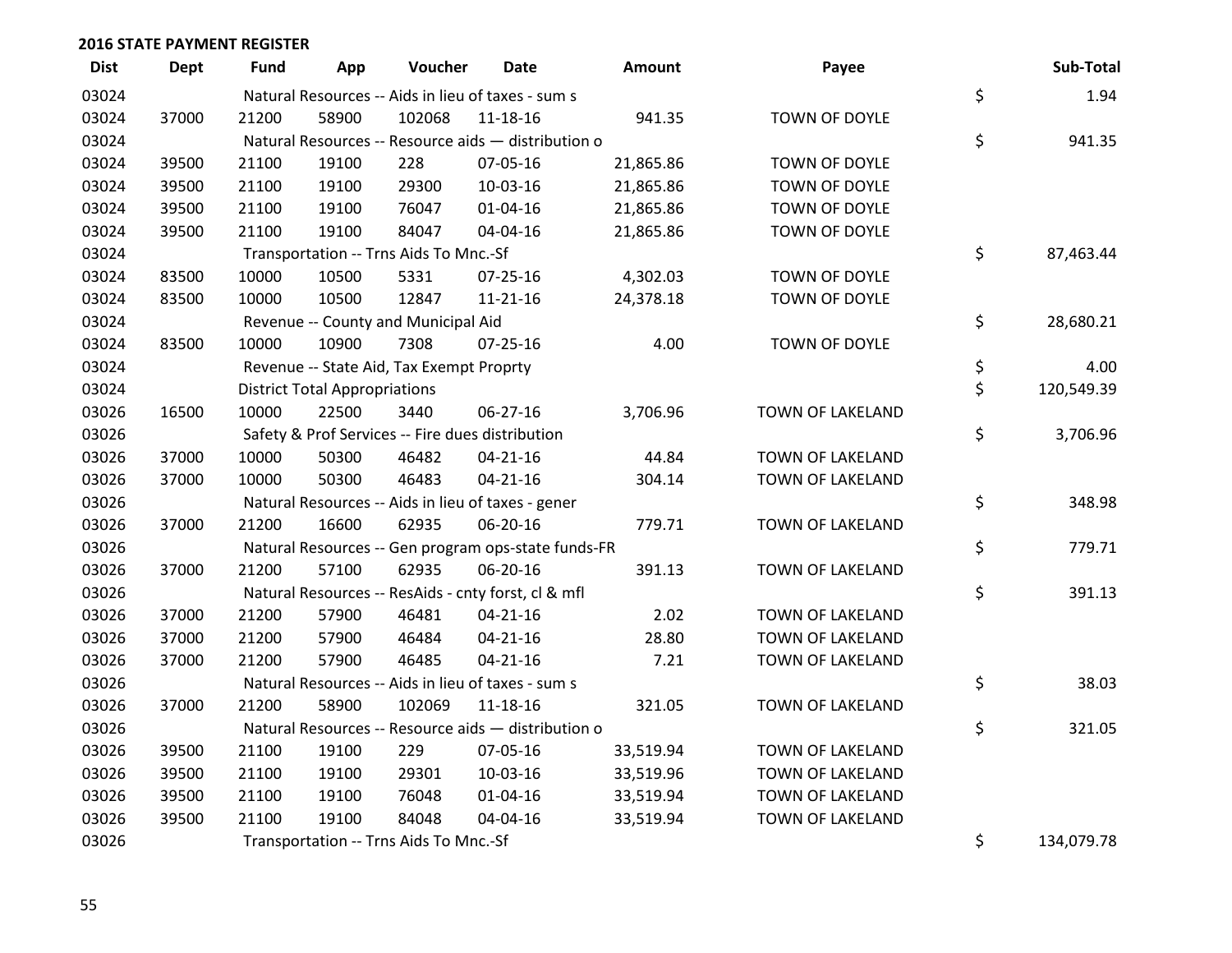| <b>Dist</b> | <b>Dept</b> | <b>Fund</b> | App                                  | Voucher                                  | Date                                                | <b>Amount</b> | Payee               | Sub-Total        |
|-------------|-------------|-------------|--------------------------------------|------------------------------------------|-----------------------------------------------------|---------------|---------------------|------------------|
| 03026       | 83500       | 10000       | 10500                                | 5332                                     | $07 - 25 - 16$                                      | 2,248.37      | TOWN OF LAKELAND    |                  |
| 03026       | 83500       | 10000       | 10500                                | 12848                                    | $11 - 21 - 16$                                      | 12,740.75     | TOWN OF LAKELAND    |                  |
| 03026       |             |             |                                      | Revenue -- County and Municipal Aid      |                                                     |               |                     | \$<br>14,989.12  |
| 03026       | 83500       | 10000       | 10900                                | 7309                                     | 07-25-16                                            | 96.00         | TOWN OF LAKELAND    |                  |
| 03026       |             |             |                                      | Revenue -- State Aid, Tax Exempt Proprty |                                                     |               |                     | \$<br>96.00      |
| 03026       |             |             | <b>District Total Appropriations</b> |                                          |                                                     |               |                     | \$<br>154,750.76 |
| 03028       | 16500       | 10000       | 22500                                | 3441                                     | 06-27-16                                            | 2,101.85      | TOWN OF MAPLE GROVE |                  |
| 03028       |             |             |                                      |                                          | Safety & Prof Services -- Fire dues distribution    |               |                     | \$<br>2,101.85   |
| 03028       | 37000       | 21200       | 16600                                | 62936                                    | 06-20-16                                            | 424.00        | TOWN OF MAPLE GROVE |                  |
| 03028       |             |             |                                      |                                          | Natural Resources -- Gen program ops-state funds-FR |               |                     | \$<br>424.00     |
| 03028       | 37000       | 21200       | 57100                                | 62936                                    | 06-20-16                                            | 225.71        | TOWN OF MAPLE GROVE |                  |
| 03028       |             |             |                                      |                                          | Natural Resources -- ResAids - cnty forst, cl & mfl |               |                     | \$<br>225.71     |
| 03028       | 37000       | 21200       | 57900                                | 45478                                    | $04 - 21 - 16$                                      | 6.42          | TOWN OF MAPLE GROVE |                  |
| 03028       |             |             |                                      |                                          | Natural Resources -- Aids in lieu of taxes - sum s  |               |                     | \$<br>6.42       |
| 03028       | 37000       | 21200       | 58900                                | 102070                                   | $11 - 18 - 16$                                      | 1,910.39      | TOWN OF MAPLE GROVE |                  |
| 03028       |             |             |                                      |                                          | Natural Resources -- Resource aids - distribution o |               |                     | \$<br>1,910.39   |
| 03028       | 39500       | 21100       | 19100                                | 230                                      | 07-05-16                                            | 37,114.71     | TOWN OF MAPLE GROVE |                  |
| 03028       | 39500       | 21100       | 19100                                | 29302                                    | 10-03-16                                            | 37,114.71     | TOWN OF MAPLE GROVE |                  |
| 03028       | 39500       | 21100       | 19100                                | 76049                                    | $01 - 04 - 16$                                      | 37,114.71     | TOWN OF MAPLE GROVE |                  |
| 03028       | 39500       | 21100       | 19100                                | 84049                                    | 04-04-16                                            | 37,114.71     | TOWN OF MAPLE GROVE |                  |
| 03028       |             |             |                                      | Transportation -- Trns Aids To Mnc.-Sf   |                                                     |               |                     | \$<br>148,458.84 |
| 03028       | 83500       | 10000       | 10500                                | 5333                                     | $07 - 25 - 16$                                      | 13,711.68     | TOWN OF MAPLE GROVE |                  |
| 03028       | 83500       | 10000       | 10500                                | 12849                                    | $11 - 21 - 16$                                      | 77,699.50     | TOWN OF MAPLE GROVE |                  |
| 03028       |             |             |                                      | Revenue -- County and Municipal Aid      |                                                     |               |                     | \$<br>91,411.18  |
| 03028       | 83500       | 10000       | 10900                                | 7310                                     | $07 - 25 - 16$                                      | 9.00          | TOWN OF MAPLE GROVE |                  |
| 03028       |             |             |                                      | Revenue -- State Aid, Tax Exempt Proprty |                                                     |               |                     | \$<br>9.00       |
| 03028       |             |             | <b>District Total Appropriations</b> |                                          |                                                     |               |                     | \$<br>244,547.39 |
| 03030       | 16500       | 10000       | 22500                                | 3442                                     | 06-27-16                                            | 4,397.53      | TOWN OF MAPLE PLAIN |                  |
| 03030       |             |             |                                      |                                          | Safety & Prof Services -- Fire dues distribution    |               |                     | \$<br>4,397.53   |
| 03030       | 37000       | 21200       | 16600                                | 62937                                    | 06-20-16                                            | 1,041.52      | TOWN OF MAPLE PLAIN |                  |
| 03030       |             |             |                                      |                                          | Natural Resources -- Gen program ops-state funds-FR |               |                     | \$<br>1,041.52   |
| 03030       | 37000       | 21200       | 57100                                | 62937                                    | 06-20-16                                            | 1,432.40      | TOWN OF MAPLE PLAIN |                  |
| 03030       |             |             |                                      |                                          | Natural Resources -- ResAids - cnty forst, cl & mfl |               |                     | \$<br>1,432.40   |
| 03030       | 37000       | 21200       | 58900                                | 102071                                   | 11-18-16                                            | 223.53        | TOWN OF MAPLE PLAIN |                  |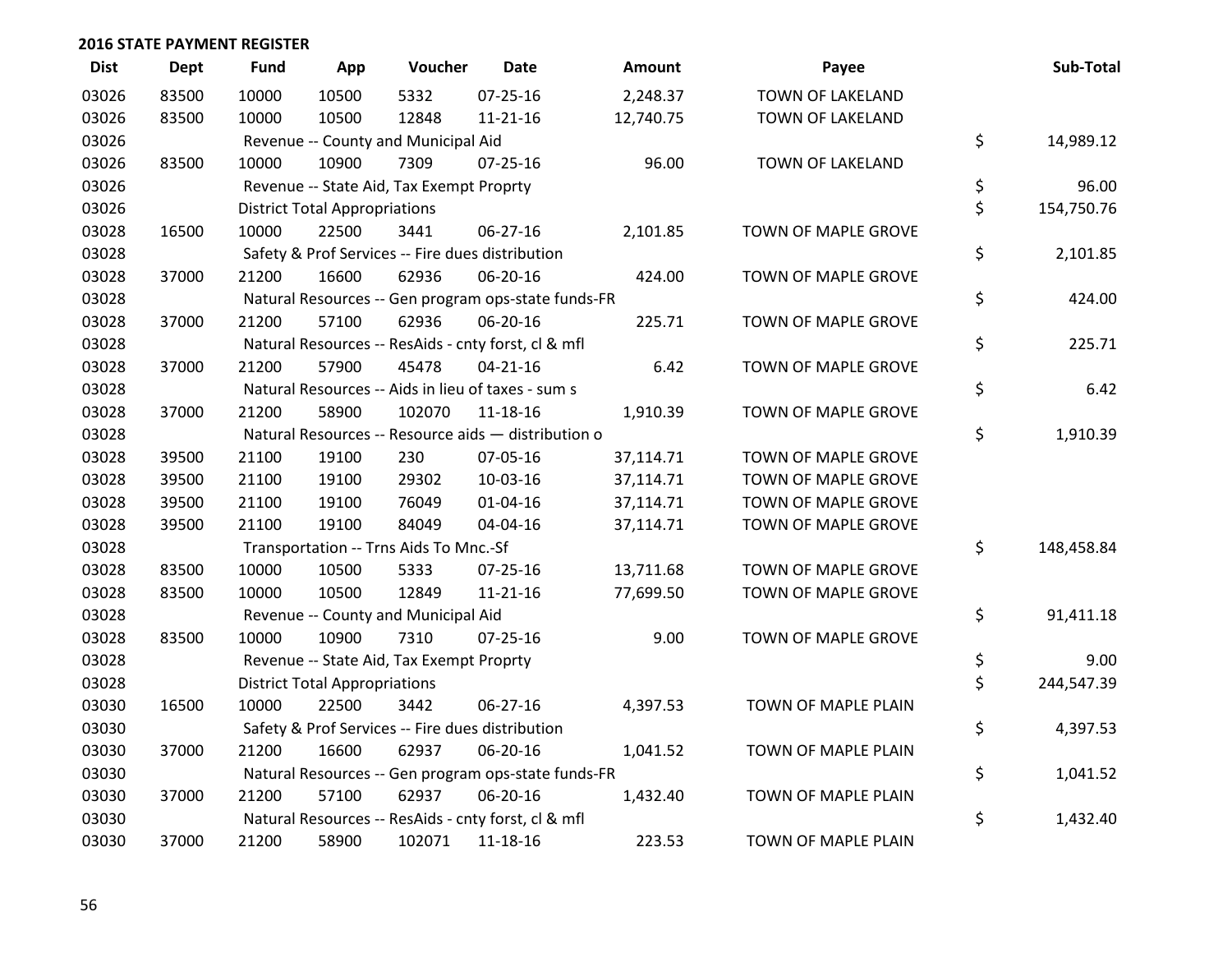| <b>Dist</b> | <b>Dept</b> | Fund  | App                                  | Voucher                                        | Date                                                | Amount    | Payee               | Sub-Total        |
|-------------|-------------|-------|--------------------------------------|------------------------------------------------|-----------------------------------------------------|-----------|---------------------|------------------|
| 03030       |             |       |                                      |                                                | Natural Resources -- Resource aids - distribution o |           |                     | \$<br>223.53     |
| 03030       | 39500       | 21100 | 19100                                | 231                                            | 07-05-16                                            | 30,932.59 | TOWN OF MAPLE PLAIN |                  |
| 03030       | 39500       | 21100 | 19100                                | 29303                                          | 10-03-16                                            | 30,932.61 | TOWN OF MAPLE PLAIN |                  |
| 03030       | 39500       | 21100 | 19100                                | 76050                                          | $01 - 04 - 16$                                      | 30,932.59 | TOWN OF MAPLE PLAIN |                  |
| 03030       | 39500       | 21100 | 19100                                | 84050                                          | 04-04-16                                            | 30,932.59 | TOWN OF MAPLE PLAIN |                  |
| 03030       |             |       |                                      | Transportation -- Trns Aids To Mnc.-Sf         |                                                     |           |                     | \$<br>123,730.38 |
| 03030       | 83500       | 10000 | 10500                                | 5334                                           | 07-25-16                                            | 1,210.69  | TOWN OF MAPLE PLAIN |                  |
| 03030       | 83500       | 10000 | 10500                                | 12850                                          | $11 - 21 - 16$                                      | 6,860.55  | TOWN OF MAPLE PLAIN |                  |
| 03030       |             |       |                                      | Revenue -- County and Municipal Aid            |                                                     |           |                     | \$<br>8,071.24   |
| 03030       | 83500       | 10000 | 10900                                | 7311                                           | $07 - 25 - 16$                                      | 4.00      | TOWN OF MAPLE PLAIN |                  |
| 03030       |             |       |                                      | Revenue -- State Aid, Tax Exempt Proprty       |                                                     |           |                     | \$<br>4.00       |
| 03030       |             |       | <b>District Total Appropriations</b> |                                                |                                                     |           |                     | \$<br>138,900.60 |
| 03032       | 16500       | 10000 | 22500                                | 3443                                           | $06 - 27 - 16$                                      | 2,737.77  | TOWN OF OAK GROVE   |                  |
| 03032       |             |       |                                      |                                                | Safety & Prof Services -- Fire dues distribution    |           |                     | \$<br>2,737.77   |
| 03032       | 37000       | 10000 | 50300                                | 30800                                          | $02 - 17 - 16$                                      | 871.22    | TOWN OF OAK GROVE   |                  |
| 03032       | 37000       | 10000 | 50300                                | 46571                                          | $04 - 21 - 16$                                      | 61.25     | TOWN OF OAK GROVE   |                  |
| 03032       |             |       |                                      |                                                | Natural Resources -- Aids in lieu of taxes - gener  |           |                     | \$<br>932.47     |
| 03032       | 37000       | 21200 | 16600                                | 62938                                          | 06-20-16                                            | 84.66     | TOWN OF OAK GROVE   |                  |
| 03032       |             |       |                                      |                                                | Natural Resources -- Gen program ops-state funds-FR |           |                     | \$<br>84.66      |
| 03032       | 37000       | 21200 | 57100                                | 62938                                          | 06-20-16                                            | 56.52     | TOWN OF OAK GROVE   |                  |
| 03032       |             |       |                                      |                                                | Natural Resources -- ResAids - cnty forst, cl & mfl |           |                     | \$<br>56.52      |
| 03032       | 37000       | 21200 | 57900                                | 46570                                          | $04 - 21 - 16$                                      | 8.80      | TOWN OF OAK GROVE   |                  |
| 03032       | 37000       | 21200 | 57900                                | 46572                                          | $04 - 21 - 16$                                      | 6.12      | TOWN OF OAK GROVE   |                  |
| 03032       |             |       |                                      |                                                | Natural Resources -- Aids in lieu of taxes - sum s  |           |                     | \$<br>14.92      |
| 03032       | 39500       | 21100 | 19100                                | 232                                            | 07-05-16                                            | 32,925.40 | TOWN OF OAK GROVE   |                  |
| 03032       | 39500       | 21100 | 19100                                | 29304                                          | 10-03-16                                            | 32,925.42 | TOWN OF OAK GROVE   |                  |
| 03032       | 39500       | 21100 | 19100                                | 76051                                          | 01-04-16                                            | 32,925.40 | TOWN OF OAK GROVE   |                  |
| 03032       | 39500       | 21100 | 19100                                | 84051                                          | 04-04-16                                            | 32,925.40 | TOWN OF OAK GROVE   |                  |
| 03032       |             |       |                                      | Transportation -- Trns Aids To Mnc.-Sf         |                                                     |           |                     | \$<br>131,701.62 |
| 03032       | 46500       | 27200 | 36500                                | 9927                                           | 05-19-16                                            | 5,684.66  | TOWN OF OAK GROVE   |                  |
| 03032       |             |       |                                      | Military Affairs -- Major disaster assist; PIF |                                                     |           |                     | \$<br>5,684.66   |
| 03032       | 83500       | 10000 | 10500                                | 5335                                           | 07-25-16                                            | 8,034.26  | TOWN OF OAK GROVE   |                  |
| 03032       | 83500       | 10000 | 10500                                | 12851                                          | $11 - 21 - 16$                                      | 43,049.08 | TOWN OF OAK GROVE   |                  |
| 03032       |             |       |                                      | Revenue -- County and Municipal Aid            |                                                     |           |                     | \$<br>51,083.34  |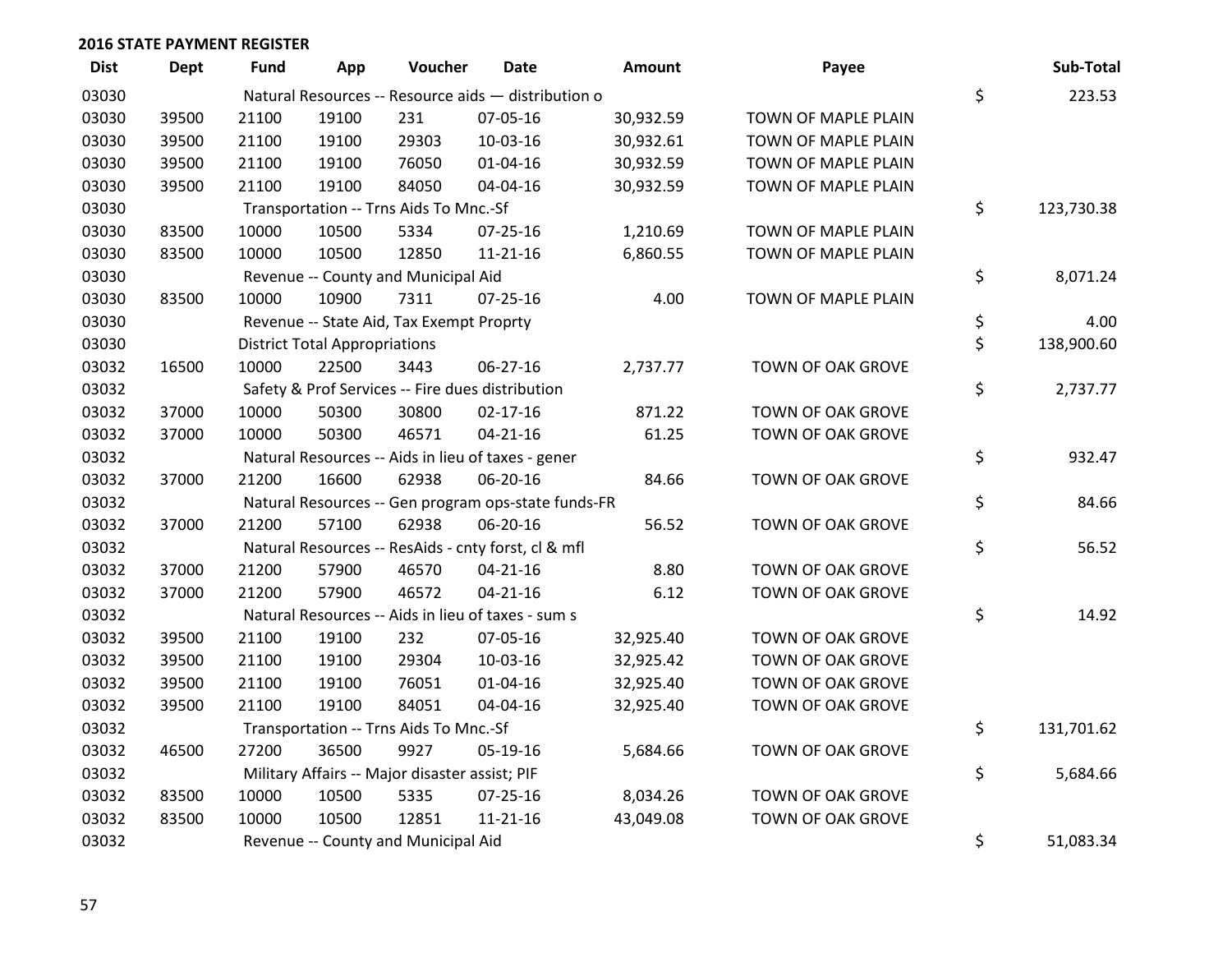| <b>Dist</b> | <b>Dept</b> | <b>Fund</b> | App                                  | Voucher                                  | <b>Date</b>                                         | <b>Amount</b> | Payee                    | Sub-Total        |
|-------------|-------------|-------------|--------------------------------------|------------------------------------------|-----------------------------------------------------|---------------|--------------------------|------------------|
| 03032       | 83500       | 10000       | 10900                                | 7312                                     | $07 - 25 - 16$                                      | 17.00         | <b>TOWN OF OAK GROVE</b> |                  |
| 03032       |             |             |                                      | Revenue -- State Aid, Tax Exempt Proprty |                                                     |               |                          | \$<br>17.00      |
| 03032       |             |             | <b>District Total Appropriations</b> |                                          |                                                     |               |                          | \$<br>192,312.96 |
| 03034       | 16500       | 10000       | 22500                                | 3444                                     | 06-27-16                                            | 1,344.85      | TOWN OF PRAIRIE FARM     |                  |
| 03034       |             |             |                                      |                                          | Safety & Prof Services -- Fire dues distribution    |               |                          | \$<br>1,344.85   |
| 03034       | 37000       | 21200       | 16600                                | 62939                                    | 06-20-16                                            | 751.93        | TOWN OF PRAIRIE FARM     |                  |
| 03034       |             |             |                                      |                                          | Natural Resources -- Gen program ops-state funds-FR |               |                          | \$<br>751.93     |
| 03034       | 37000       | 21200       | 57100                                | 62939                                    | 06-20-16                                            | 435.68        | TOWN OF PRAIRIE FARM     |                  |
| 03034       |             |             |                                      |                                          | Natural Resources -- ResAids - cnty forst, cl & mfl |               |                          | \$<br>435.68     |
| 03034       | 37000       | 21200       | 58900                                | 102072                                   | 11-18-16                                            | 55.28         | TOWN OF PRAIRIE FARM     |                  |
| 03034       | 37000       | 21200       | 58900                                | 102073                                   | $11 - 18 - 16$                                      | 6,399.96      | TOWN OF PRAIRIE FARM     |                  |
| 03034       |             |             |                                      |                                          | Natural Resources -- Resource aids - distribution o |               |                          | \$<br>6,455.24   |
| 03034       | 39500       | 21100       | 19100                                | 233                                      | 07-05-16                                            | 25,994.61     | TOWN OF PRAIRIE FARM     |                  |
| 03034       | 39500       | 21100       | 19100                                | 29305                                    | 10-03-16                                            | 25,994.61     | TOWN OF PRAIRIE FARM     |                  |
| 03034       | 39500       | 21100       | 19100                                | 76052                                    | $01 - 04 - 16$                                      | 25,994.61     | TOWN OF PRAIRIE FARM     |                  |
| 03034       | 39500       | 21100       | 19100                                | 84052                                    | 04-04-16                                            | 25,994.61     | TOWN OF PRAIRIE FARM     |                  |
| 03034       |             |             |                                      | Transportation -- Trns Aids To Mnc.-Sf   |                                                     |               |                          | \$<br>103,978.44 |
| 03034       | 83500       | 10000       | 10500                                | 5336                                     | $07 - 25 - 16$                                      | 9,320.03      | TOWN OF PRAIRIE FARM     |                  |
| 03034       | 83500       | 10000       | 10500                                | 12852                                    | $11 - 21 - 16$                                      | 52,813.52     | TOWN OF PRAIRIE FARM     |                  |
| 03034       |             |             |                                      | Revenue -- County and Municipal Aid      |                                                     |               |                          | \$<br>62,133.55  |
| 03034       |             |             | <b>District Total Appropriations</b> |                                          |                                                     |               |                          | \$<br>175,099.69 |
| 03036       | 16500       | 10000       | 22500                                | 3445                                     | 06-27-16                                            | 5,361.99      | TOWN OF PRAIRIE LAKE     |                  |
| 03036       |             |             |                                      |                                          | Safety & Prof Services -- Fire dues distribution    |               |                          | \$<br>5,361.99   |
| 03036       | 37000       | 21200       | 16600                                | 62940                                    | 06-20-16                                            | 306.81        | TOWN OF PRAIRIE LAKE     |                  |
| 03036       |             |             |                                      |                                          | Natural Resources -- Gen program ops-state funds-FR |               |                          | \$<br>306.81     |
| 03036       | 37000       | 21200       | 57100                                | 62940                                    | 06-20-16                                            | 194.36        | TOWN OF PRAIRIE LAKE     |                  |
| 03036       |             |             |                                      |                                          | Natural Resources -- ResAids - cnty forst, cl & mfl |               |                          | \$<br>194.36     |
| 03036       | 37000       | 21200       | 57900                                | 46989                                    | $04 - 21 - 16$                                      | 70.40         | TOWN OF PRAIRIE LAKE     |                  |
| 03036       |             |             |                                      |                                          | Natural Resources -- Aids in lieu of taxes - sum s  |               |                          | \$<br>70.40      |
| 03036       | 37000       | 21200       | 58900                                | 102074                                   | $11 - 18 - 16$                                      | 310.48        | TOWN OF PRAIRIE LAKE     |                  |
| 03036       |             |             |                                      |                                          | Natural Resources -- Resource aids - distribution o |               |                          | \$<br>310.48     |
| 03036       | 39500       | 21100       | 19100                                | 234                                      | 07-05-16                                            | 34,318.17     | TOWN OF PRAIRIE LAKE     |                  |
| 03036       | 39500       | 21100       | 19100                                | 29306                                    | 10-03-16                                            | 34,318.17     | TOWN OF PRAIRIE LAKE     |                  |
| 03036       | 39500       | 21100       | 19100                                | 76053                                    | $01 - 04 - 16$                                      | 34,318.17     | TOWN OF PRAIRIE LAKE     |                  |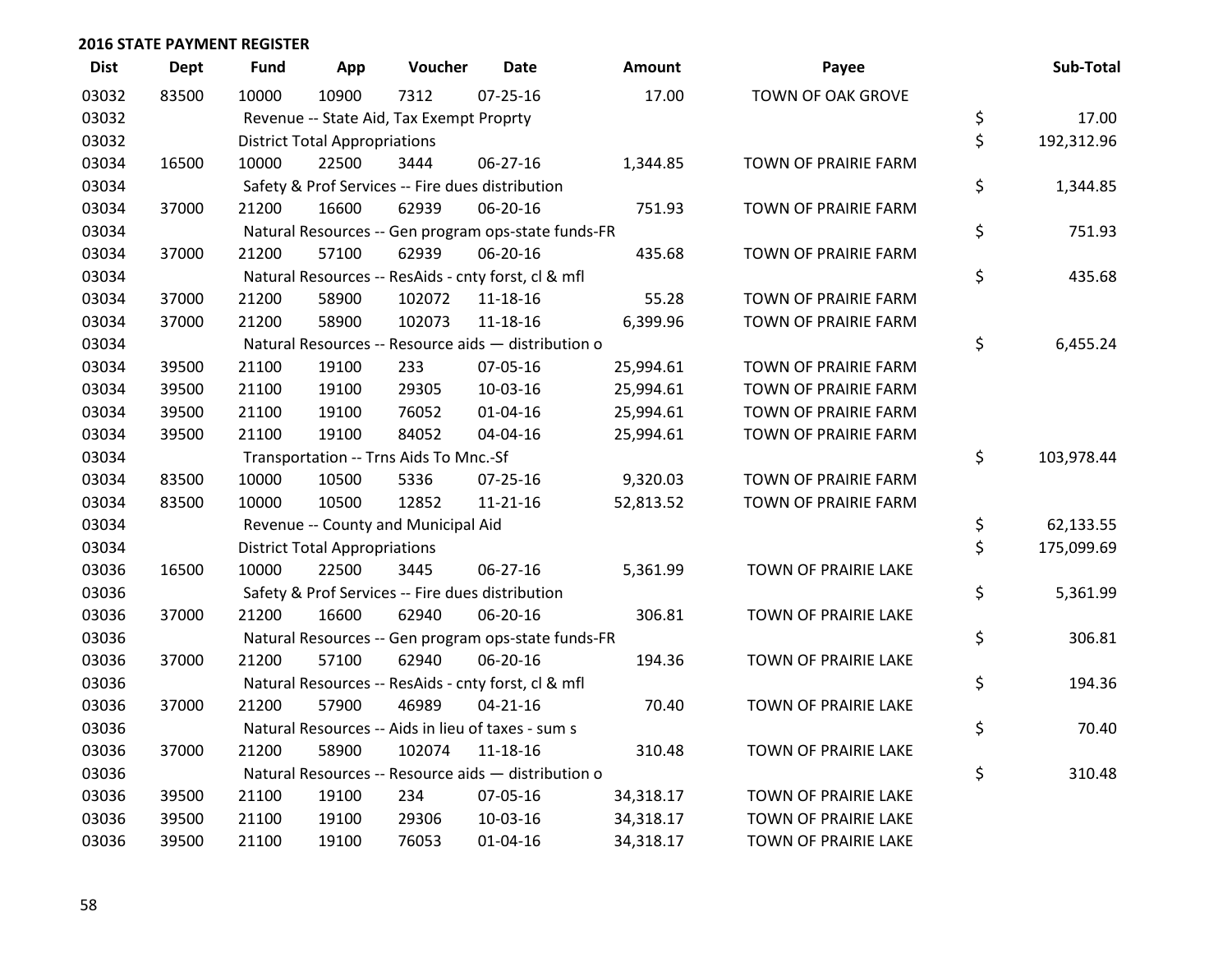| <b>Dist</b> | <b>Dept</b> | <b>Fund</b> | App                                  | Voucher                                             | <b>Date</b>    | Amount    | Payee                    | Sub-Total        |
|-------------|-------------|-------------|--------------------------------------|-----------------------------------------------------|----------------|-----------|--------------------------|------------------|
| 03036       | 39500       | 21100       | 19100                                | 84053                                               | 04-04-16       | 34,318.17 | TOWN OF PRAIRIE LAKE     |                  |
| 03036       |             |             |                                      | Transportation -- Trns Aids To Mnc.-Sf              |                |           |                          | \$<br>137,272.68 |
| 03036       | 83500       | 10000       | 10500                                | 5337                                                | 07-25-16       | 3,392.59  | TOWN OF PRAIRIE LAKE     |                  |
| 03036       | 83500       | 10000       | 10500                                | 12853                                               | $11 - 21 - 16$ | 18,401.83 | TOWN OF PRAIRIE LAKE     |                  |
| 03036       |             |             |                                      | Revenue -- County and Municipal Aid                 |                |           |                          | \$<br>21,794.42  |
| 03036       | 83500       | 10000       | 10900                                | 7313                                                | $07 - 25 - 16$ | 510.00    | TOWN OF PRAIRIE LAKE     |                  |
| 03036       |             |             |                                      | Revenue -- State Aid, Tax Exempt Proprty            |                |           |                          | \$<br>510.00     |
| 03036       | 83500       | 10000       | 11000                                | 12853                                               | 11-21-16       | 453.96    | TOWN OF PRAIRIE LAKE     |                  |
| 03036       |             |             |                                      | Revenue -- Public Utility Distribution              |                |           |                          | \$<br>453.96     |
| 03036       | 83500       | 52100       | 36300                                | 2916                                                | 03-29-16       | 4,364.92  | TOWN OF PRAIRIE LAKE     |                  |
| 03036       |             |             |                                      | Revenue -- Lottery & Gaming Credit                  |                |           |                          | \$<br>4,364.92   |
| 03036       |             |             | <b>District Total Appropriations</b> |                                                     |                |           |                          | \$<br>170,640.02 |
| 03038       | 16500       | 10000       | 22500                                | 3446                                                | 06-27-16       | 8,113.83  | <b>TOWN OF RICE LAKE</b> |                  |
| 03038       |             |             |                                      | Safety & Prof Services -- Fire dues distribution    |                |           |                          | \$<br>8,113.83   |
| 03038       | 37000       | 10000       | 50300                                | 29304                                               | $02 - 12 - 16$ | 308.33    | TOWN OF RICE LAKE        |                  |
| 03038       |             |             |                                      | Natural Resources -- Aids in lieu of taxes - gener  |                |           |                          | \$<br>308.33     |
| 03038       | 37000       | 21200       | 16600                                | 62941                                               | 06-20-16       | 63.09     | <b>TOWN OF RICE LAKE</b> |                  |
| 03038       |             |             |                                      | Natural Resources -- Gen program ops-state funds-FR |                |           |                          | \$<br>63.09      |
| 03038       | 37000       | 21200       | 57100                                | 62941                                               | 06-20-16       | 32.35     | TOWN OF RICE LAKE        |                  |
| 03038       |             |             |                                      | Natural Resources -- ResAids - cnty forst, cl & mfl |                |           |                          | \$<br>32.35      |
| 03038       | 37000       | 27400       | 67000                                | 56038                                               | 05-27-16       | 775.31    | TOWN OF RICE LAKE        |                  |
| 03038       |             |             |                                      | Natural Resources -- Fin asst for responsible units |                |           |                          | \$<br>775.31     |
| 03038       | 39500       | 21100       | 19100                                | 235                                                 | 07-05-16       | 29,567.35 | TOWN OF RICE LAKE        |                  |
| 03038       | 39500       | 21100       | 19100                                | 29307                                               | 10-03-16       | 29,567.37 | TOWN OF RICE LAKE        |                  |
| 03038       | 39500       | 21100       | 19100                                | 76054                                               | $01 - 04 - 16$ | 29,567.35 | TOWN OF RICE LAKE        |                  |
| 03038       | 39500       | 21100       | 19100                                | 84054                                               | 04-04-16       | 29,567.35 | TOWN OF RICE LAKE        |                  |
| 03038       |             |             |                                      | Transportation -- Trns Aids To Mnc.-Sf              |                |           |                          | \$<br>118,269.42 |
| 03038       | 83500       | 10000       | 10500                                | 5338                                                | $07 - 25 - 16$ | 9,615.16  | TOWN OF RICE LAKE        |                  |
| 03038       | 83500       | 10000       | 10500                                | 12854                                               | $11 - 21 - 16$ | 54,384.61 | TOWN OF RICE LAKE        |                  |
| 03038       |             |             |                                      | Revenue -- County and Municipal Aid                 |                |           |                          | \$<br>63,999.77  |
| 03038       | 83500       | 10000       | 10900                                | 7314                                                | 07-25-16       | 1,015.00  | TOWN OF RICE LAKE        |                  |
| 03038       |             |             |                                      | Revenue -- State Aid, Tax Exempt Proprty            |                |           |                          | \$<br>1,015.00   |
| 03038       | 83500       | 10000       | 11000                                | 12854                                               | $11 - 21 - 16$ | 69.68     | <b>TOWN OF RICE LAKE</b> |                  |
| 03038       |             |             |                                      | Revenue -- Public Utility Distribution              |                |           |                          | \$<br>69.68      |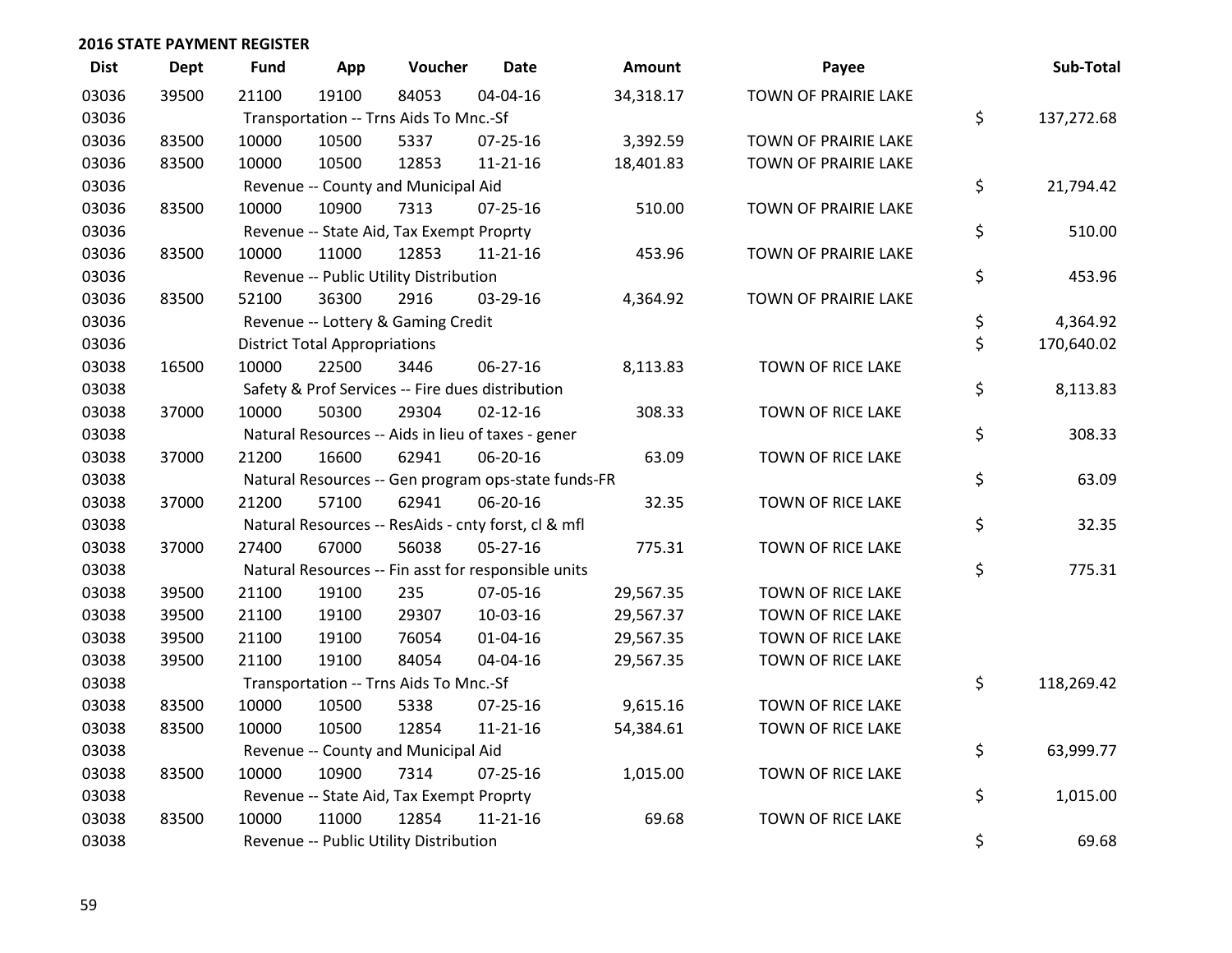| <b>Dist</b> | <b>Dept</b> | <b>Fund</b> | App                                  | Voucher                                             | <b>Date</b>    | <b>Amount</b> | Payee                      | Sub-Total        |
|-------------|-------------|-------------|--------------------------------------|-----------------------------------------------------|----------------|---------------|----------------------------|------------------|
| 03038       | 83500       | 52100       | 36300                                | 2917                                                | 03-29-16       | 4,925.14      | TOWN OF RICE LAKE          |                  |
| 03038       |             |             |                                      | Revenue -- Lottery & Gaming Credit                  |                |               |                            | \$<br>4,925.14   |
| 03038       |             |             | <b>District Total Appropriations</b> |                                                     |                |               |                            | \$<br>197,571.92 |
| 03040       | 16500       | 10000       | 22500                                | 5134                                                | 07-07-16       | 1,628.69      | TOWN OF SIOUX CREEK        |                  |
| 03040       |             |             |                                      | Safety & Prof Services -- Fire dues distribution    |                |               |                            | \$<br>1,628.69   |
| 03040       | 37000       | 21200       | 16600                                | 62942                                               | 06-20-16       | 740.46        | TOWN OF SIOUX CREEK        |                  |
| 03040       |             |             |                                      | Natural Resources -- Gen program ops-state funds-FR |                |               |                            | \$<br>740.46     |
| 03040       | 37000       | 21200       | 57100                                | 62942                                               | 06-20-16       | 373.66        | <b>TOWN OF SIOUX CREEK</b> |                  |
| 03040       |             |             |                                      | Natural Resources -- ResAids - cnty forst, cl & mfl |                |               |                            | \$<br>373.66     |
| 03040       | 39500       | 21100       | 19100                                | 236                                                 | 07-05-16       | 29,699.47     | TOWN OF SIOUX CREEK        |                  |
| 03040       | 39500       | 21100       | 19100                                | 29308                                               | $10-03-16$     | 29,699.49     | TOWN OF SIOUX CREEK        |                  |
| 03040       |             |             |                                      | Transportation -- Trns Aids To Mnc.-Sf              |                |               |                            | \$<br>59,398.96  |
| 03040       | 39500       | 21100       | 17400                                | 71224                                               | $01 - 19 - 16$ | 10,639.10     | TREAS TN SIOUX CREEK       |                  |
| 03040       |             |             |                                      | Transportation -- Disastr Damag Aid Sf              |                |               |                            | \$<br>10,639.10  |
| 03040       | 39500       | 21100       | 19100                                | 76055                                               | $01 - 04 - 16$ | 29,699.47     | TOWN OF SIOUX CREEK        |                  |
| 03040       | 39500       | 21100       | 19100                                | 84055                                               | 04-04-16       | 29,699.47     | TOWN OF SIOUX CREEK        |                  |
| 03040       |             |             |                                      | Transportation -- Trns Aids To Mnc.-Sf              |                |               |                            | \$<br>59,398.94  |
| 03040       | 83500       | 10000       | 10500                                | 5339                                                | 07-25-16       | 11,173.93     | TOWN OF SIOUX CREEK        |                  |
| 03040       | 83500       | 10000       | 10500                                | 12855                                               | $11 - 21 - 16$ | 63,318.92     | TOWN OF SIOUX CREEK        |                  |
| 03040       |             |             |                                      | Revenue -- County and Municipal Aid                 |                |               |                            | \$<br>74,492.85  |
| 03040       | 83500       | 10000       | 10900                                | 7315                                                | $07 - 25 - 16$ | 5.00          | TOWN OF SIOUX CREEK        |                  |
| 03040       |             |             |                                      | Revenue -- State Aid, Tax Exempt Proprty            |                |               |                            | \$<br>5.00       |
| 03040       |             |             | <b>District Total Appropriations</b> |                                                     |                |               |                            | \$<br>206,677.66 |
| 03042       | 16500       | 10000       | 22500                                | 3447                                                | 06-27-16       | 2,157.98      | <b>TOWN OF STANFOLD</b>    |                  |
| 03042       |             |             |                                      | Safety & Prof Services -- Fire dues distribution    |                |               |                            | \$<br>2,157.98   |
| 03042       | 37000       | 10000       | 50300                                | 46910                                               | $04 - 21 - 16$ | 161.20        | TOWN OF STANFOLD           |                  |
| 03042       |             |             |                                      | Natural Resources -- Aids in lieu of taxes - gener  |                |               |                            | \$<br>161.20     |
| 03042       | 37000       | 21200       | 16600                                | 62943                                               | 06-20-16       | 229.89        | <b>TOWN OF STANFOLD</b>    |                  |
| 03042       |             |             |                                      | Natural Resources -- Gen program ops-state funds-FR |                |               |                            | \$<br>229.89     |
| 03042       | 37000       | 21200       | 57100                                | 62943                                               | 06-20-16       | 110.30        | TOWN OF STANFOLD           |                  |
| 03042       |             |             |                                      | Natural Resources -- ResAids - cnty forst, cl & mfl |                |               |                            | \$<br>110.30     |
| 03042       | 37000       | 21200       | 57900                                | 46911                                               | $04 - 21 - 16$ | 369.16        | <b>TOWN OF STANFOLD</b>    |                  |
| 03042       |             |             |                                      | Natural Resources -- Aids in lieu of taxes - sum s  |                |               |                            | \$<br>369.16     |
| 03042       | 37000       | 21200       | 58900                                | 102075                                              | 11-18-16       | 380.22        | <b>TOWN OF STANFOLD</b>    |                  |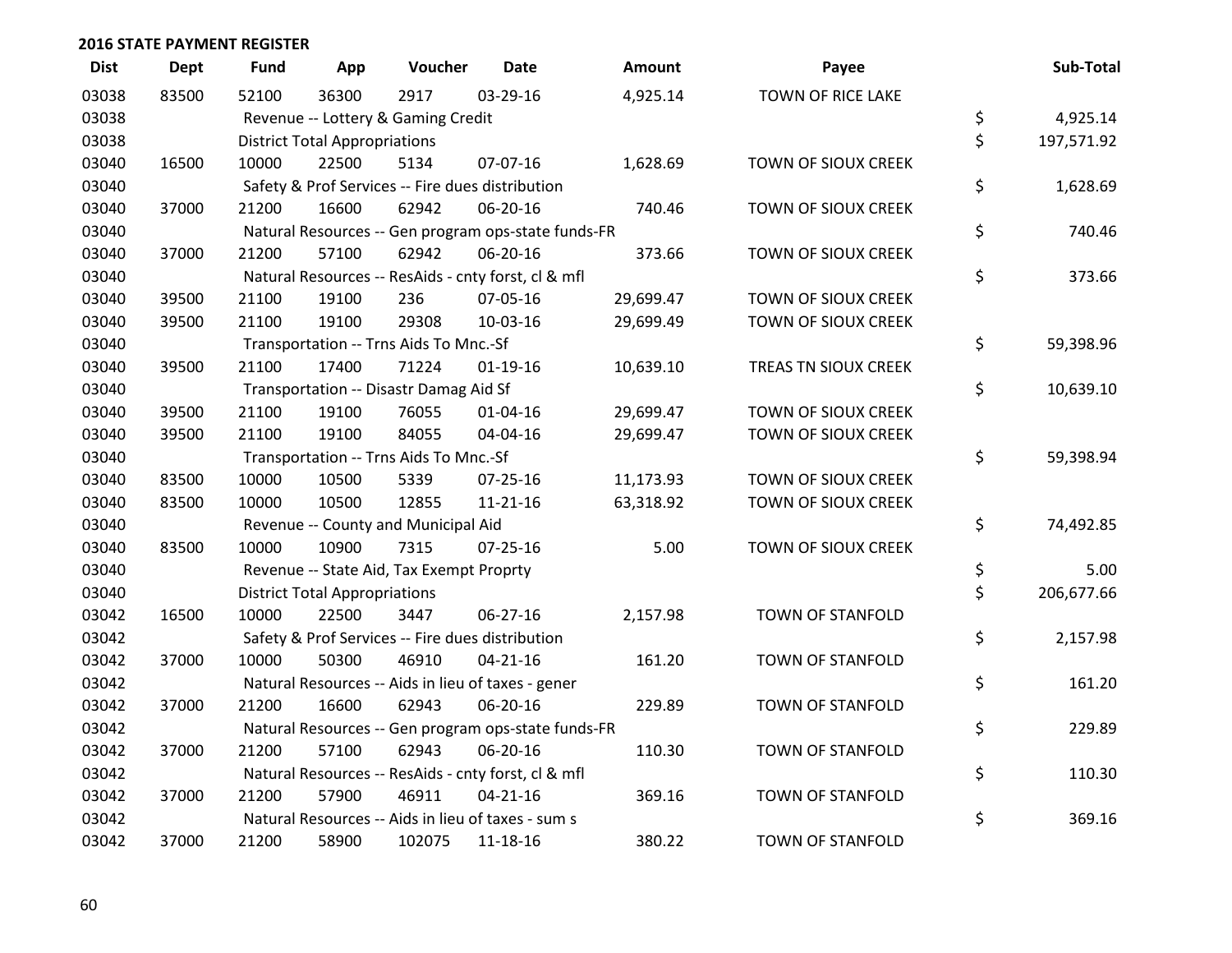| <b>Dist</b> | <b>Dept</b> | Fund  | App                                  | Voucher                                  | Date                                                | <b>Amount</b> | Payee                    | Sub-Total        |
|-------------|-------------|-------|--------------------------------------|------------------------------------------|-----------------------------------------------------|---------------|--------------------------|------------------|
| 03042       |             |       |                                      |                                          | Natural Resources -- Resource aids - distribution o |               |                          | \$<br>380.22     |
| 03042       | 39500       | 21100 | 19100                                | 237                                      | 07-05-16                                            | 29,215.03     | TOWN OF STANFOLD         |                  |
| 03042       | 39500       | 21100 | 19100                                | 29309                                    | 10-03-16                                            | 29,215.05     | <b>TOWN OF STANFOLD</b>  |                  |
| 03042       | 39500       | 21100 | 19100                                | 76056                                    | $01 - 04 - 16$                                      | 29,215.03     | TOWN OF STANFOLD         |                  |
| 03042       | 39500       | 21100 | 19100                                | 84056                                    | 04-04-16                                            | 29,215.03     | TOWN OF STANFOLD         |                  |
| 03042       |             |       |                                      | Transportation -- Trns Aids To Mnc.-Sf   |                                                     |               |                          | \$<br>116,860.14 |
| 03042       | 39500       | 21100 | 27800                                | 71031                                    | $01 - 12 - 16$                                      | 15,091.77     | <b>TREAS TN STANFOLD</b> |                  |
| 03042       |             |       |                                      | Transportation -- Loc Rd Imp Prg St Fd   |                                                     |               |                          | \$<br>15,091.77  |
| 03042       | 83500       | 10000 | 10500                                | 5340                                     | $07 - 25 - 16$                                      | 6,488.61      | TOWN OF STANFOLD         |                  |
| 03042       | 83500       | 10000 | 10500                                | 12856                                    | 11-21-16                                            | 36,768.77     | TOWN OF STANFOLD         |                  |
| 03042       |             |       |                                      | Revenue -- County and Municipal Aid      |                                                     |               |                          | \$<br>43,257.38  |
| 03042       | 83500       | 10000 | 10900                                | 7316                                     | $07 - 25 - 16$                                      | 10.00         | <b>TOWN OF STANFOLD</b>  |                  |
| 03042       |             |       |                                      | Revenue -- State Aid, Tax Exempt Proprty |                                                     |               |                          | \$<br>10.00      |
| 03042       |             |       | <b>District Total Appropriations</b> |                                          |                                                     |               |                          | \$<br>178,628.04 |
| 03044       | 16500       | 10000 | 22500                                | 3448                                     | 06-27-16                                            | 7,820.23      | <b>TOWN OF STANLEY</b>   |                  |
| 03044       |             |       |                                      |                                          | Safety & Prof Services -- Fire dues distribution    |               |                          | \$<br>7,820.23   |
| 03044       | 37000       | 10000 | 50300                                | 45355                                    | $04 - 21 - 16$                                      | 53.58         | <b>TOWN OF STANLEY</b>   |                  |
| 03044       |             |       |                                      |                                          | Natural Resources -- Aids in lieu of taxes - gener  |               |                          | \$<br>53.58      |
| 03044       | 37000       | 21200 | 16600                                | 62944                                    | 06-20-16                                            | 101.19        | <b>TOWN OF STANLEY</b>   |                  |
| 03044       |             |       |                                      |                                          | Natural Resources -- Gen program ops-state funds-FR |               |                          | \$<br>101.19     |
| 03044       | 37000       | 21200 | 57100                                | 62944                                    | 06-20-16                                            | 53.47         | TOWN OF STANLEY          |                  |
| 03044       |             |       |                                      |                                          | Natural Resources -- ResAids - cnty forst, cl & mfl |               |                          | \$<br>53.47      |
| 03044       | 37000       | 21200 | 58900                                | 102076                                   | 11-18-16                                            | 482.67        | <b>TOWN OF STANLEY</b>   |                  |
| 03044       |             |       |                                      |                                          | Natural Resources -- Resource aids - distribution o |               |                          | \$<br>482.67     |
| 03044       | 39500       | 21100 | 19100                                | 238                                      | 07-05-16                                            | 35,622.85     | <b>TOWN OF STANLEY</b>   |                  |
| 03044       | 39500       | 21100 | 19100                                | 29310                                    | 10-03-16                                            | 35,622.87     | <b>TOWN OF STANLEY</b>   |                  |
| 03044       | 39500       | 21100 | 19100                                | 76057                                    | 01-04-16                                            | 35,622.85     | <b>TOWN OF STANLEY</b>   |                  |
| 03044       | 39500       | 21100 | 19100                                | 84057                                    | 04-04-16                                            | 35,622.85     | <b>TOWN OF STANLEY</b>   |                  |
| 03044       |             |       |                                      | Transportation -- Trns Aids To Mnc.-Sf   |                                                     |               |                          | \$<br>142,491.42 |
| 03044       | 83500       | 10000 | 10500                                | 12857                                    | $11 - 21 - 16$                                      | 57,155.83     | TOWN OF STANLEY          |                  |
| 03044       |             |       |                                      | Revenue -- County and Municipal Aid      |                                                     |               |                          | \$<br>57,155.83  |
| 03044       | 83500       | 10000 | 10900                                | 7317                                     | $07 - 25 - 16$                                      | 161.00        | <b>TOWN OF STANLEY</b>   |                  |
| 03044       |             |       |                                      | Revenue -- State Aid, Tax Exempt Proprty |                                                     |               |                          | \$<br>161.00     |
| 03044       | 83500       | 10000 | 11000                                | 12857                                    | 11-21-16                                            | 396.61        | <b>TOWN OF STANLEY</b>   |                  |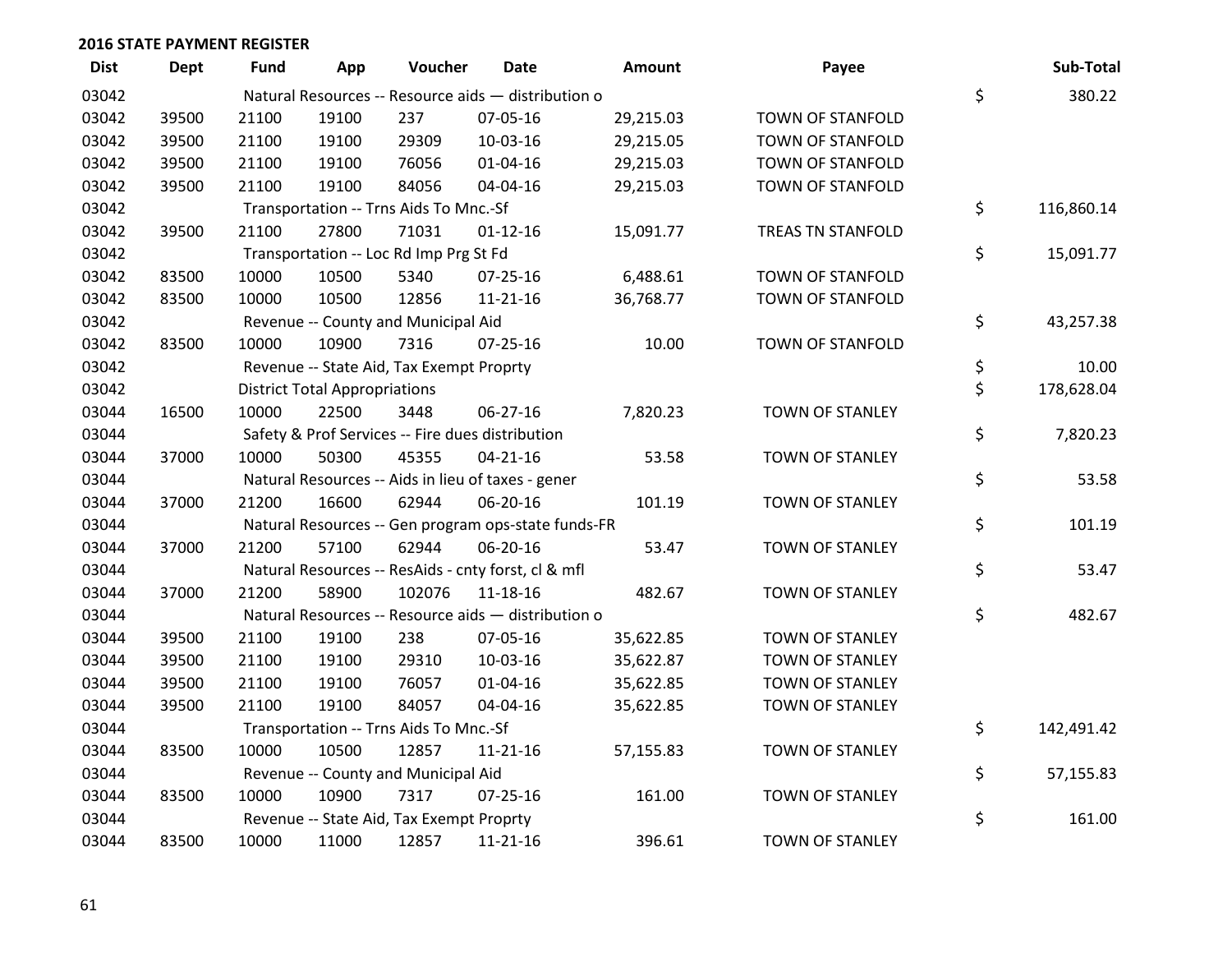| <b>Dist</b> | <b>Dept</b> | Fund  | App                                  | Voucher                                             | <b>Date</b>    | <b>Amount</b> | Payee                  | Sub-Total        |
|-------------|-------------|-------|--------------------------------------|-----------------------------------------------------|----------------|---------------|------------------------|------------------|
| 03044       |             |       |                                      | Revenue -- Public Utility Distribution              |                |               |                        | \$<br>396.61     |
| 03044       | 83500       | 52100 | 36300                                | 2918                                                | 03-29-16       | 5,069.68      | <b>TOWN OF STANLEY</b> |                  |
| 03044       |             |       |                                      | Revenue -- Lottery & Gaming Credit                  |                |               |                        | \$<br>5,069.68   |
| 03044       |             |       | <b>District Total Appropriations</b> |                                                     |                |               |                        | \$<br>213,785.68 |
| 03046       | 16500       | 10000 | 22500                                | 5135                                                | 07-07-16       | 1,929.83      | <b>TOWN OF SUMNER</b>  |                  |
| 03046       |             |       |                                      | Safety & Prof Services -- Fire dues distribution    |                |               |                        | \$<br>1,929.83   |
| 03046       | 37000       | 21200 | 16600                                | 62945                                               | 06-20-16       | 1,901.62      | TOWN OF SUMNER         |                  |
| 03046       |             |       |                                      | Natural Resources -- Gen program ops-state funds-FR |                |               |                        | \$<br>1,901.62   |
| 03046       | 37000       | 21200 | 57100                                | 62945                                               | 06-20-16       | 1,210.43      | TOWN OF SUMNER         |                  |
| 03046       |             |       |                                      | Natural Resources -- ResAids - cnty forst, cl & mfl |                |               |                        | \$<br>1,210.43   |
| 03046       | 37000       | 21200 | 58900                                | 102077                                              | 11-18-16       | 251.66        | <b>TOWN OF SUMNER</b>  |                  |
| 03046       |             |       |                                      | Natural Resources -- Resource aids - distribution o |                |               |                        | \$<br>251.66     |
| 03046       | 39500       | 21100 | 19100                                | 239                                                 | 07-05-16       | 25,113.81     | <b>TOWN OF SUMNER</b>  |                  |
| 03046       | 39500       | 21100 | 19100                                | 29311                                               | 10-03-16       | 25,113.81     | TOWN OF SUMNER         |                  |
| 03046       | 39500       | 21100 | 19100                                | 76058                                               | $01 - 04 - 16$ | 25,113.81     | TOWN OF SUMNER         |                  |
| 03046       | 39500       | 21100 | 19100                                | 84058                                               | 04-04-16       | 25,113.81     | <b>TOWN OF SUMNER</b>  |                  |
| 03046       |             |       |                                      | Transportation -- Trns Aids To Mnc.-Sf              |                |               |                        | \$<br>100,455.24 |
| 03046       | 83500       | 10000 | 10500                                | 5341                                                | 07-25-16       | 5,641.24      | TOWN OF SUMNER         |                  |
| 03046       | 83500       | 10000 | 10500                                | 12858                                               | $11 - 21 - 16$ | 31,967.05     | <b>TOWN OF SUMNER</b>  |                  |
| 03046       |             |       |                                      | Revenue -- County and Municipal Aid                 |                |               |                        | \$<br>37,608.29  |
| 03046       | 83500       | 10000 | 10900                                | 7318                                                | $07 - 25 - 16$ | 30.00         | <b>TOWN OF SUMNER</b>  |                  |
| 03046       |             |       |                                      | Revenue -- State Aid, Tax Exempt Proprty            |                |               |                        | \$<br>30.00      |
| 03046       |             |       | <b>District Total Appropriations</b> |                                                     |                |               |                        | \$<br>143,387.07 |
| 03048       | 16500       | 10000 | 22500                                | 3449                                                | 06-27-16       | 1,863.47      | TOWN OF TURTLE LAKE    |                  |
| 03048       |             |       |                                      | Safety & Prof Services -- Fire dues distribution    |                |               |                        | \$<br>1,863.47   |
| 03048       | 37000       | 10000 | 50300                                | 46820                                               | $04 - 21 - 16$ | 32.00         | TOWN OF TURTLE LAKE    |                  |
| 03048       |             |       |                                      | Natural Resources -- Aids in lieu of taxes - gener  |                |               |                        | \$<br>32.00      |
| 03048       | 37000       | 21200 | 16600                                | 62946                                               | 06-20-16       | 377.81        | TOWN OF TURTLE LAKE    |                  |
| 03048       |             |       |                                      | Natural Resources -- Gen program ops-state funds-FR |                |               |                        | \$<br>377.81     |
| 03048       | 37000       | 21200 | 57100                                | 62946                                               | 06-20-16       | 306.12        | TOWN OF TURTLE LAKE    |                  |
| 03048       |             |       |                                      | Natural Resources -- ResAids - cnty forst, cl & mfl |                |               |                        | \$<br>306.12     |
| 03048       | 37000       | 21200 | 57900                                | 46819                                               | $04 - 21 - 16$ | 3.20          | TOWN OF TURTLE LAKE    |                  |
| 03048       |             |       |                                      | Natural Resources -- Aids in lieu of taxes - sum s  |                |               |                        | \$<br>3.20       |
| 03048       | 39500       | 21100 | 19100                                | 240                                                 | 07-05-16       | 31,015.17     | TOWN OF TURTLE LAKE    |                  |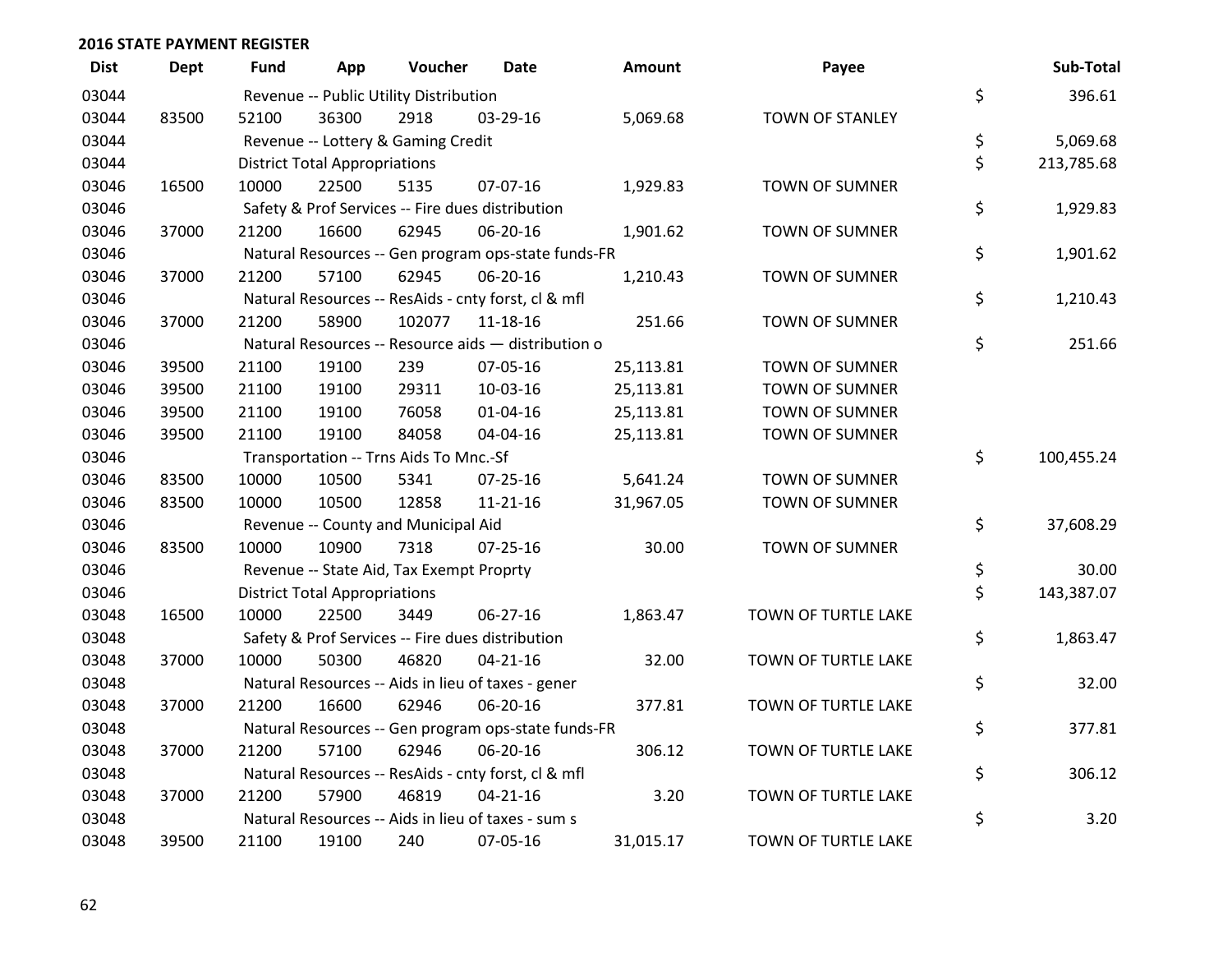| <b>Dist</b> | <b>Dept</b> | <b>Fund</b> | App                                  | Voucher                                  | <b>Date</b>                                         | Amount    | Payee                      | Sub-Total        |
|-------------|-------------|-------------|--------------------------------------|------------------------------------------|-----------------------------------------------------|-----------|----------------------------|------------------|
| 03048       | 39500       | 21100       | 19100                                | 29312                                    | 10-03-16                                            | 31,015.17 | TOWN OF TURTLE LAKE        |                  |
| 03048       |             |             |                                      | Transportation -- Trns Aids To Mnc.-Sf   |                                                     |           |                            | \$<br>62,030.34  |
| 03048       | 39500       | 21100       | 17400                                | 71225                                    | $01-19-16$                                          | 19,074.96 | TREAS TN TURTLE LAKE       |                  |
| 03048       |             |             |                                      | Transportation -- Disastr Damag Aid Sf   |                                                     |           |                            | \$<br>19,074.96  |
| 03048       | 39500       | 21100       | 19100                                | 76059                                    | $01 - 04 - 16$                                      | 31,015.17 | TOWN OF TURTLE LAKE        |                  |
| 03048       | 39500       | 21100       | 19100                                | 84059                                    | 04-04-16                                            | 31,015.17 | <b>TOWN OF TURTLE LAKE</b> |                  |
| 03048       |             |             |                                      | Transportation -- Trns Aids To Mnc.-Sf   |                                                     |           |                            | \$<br>62,030.34  |
| 03048       | 83500       | 10000       | 10500                                | 5342                                     | $07 - 25 - 16$                                      | 10,571.03 | TOWN OF TURTLE LAKE        |                  |
| 03048       | 83500       | 10000       | 10500                                | 12859                                    | $11 - 21 - 16$                                      | 41,603.12 | TOWN OF TURTLE LAKE        |                  |
| 03048       |             |             |                                      | Revenue -- County and Municipal Aid      |                                                     |           |                            | \$<br>52,174.15  |
| 03048       | 83500       | 10000       | 10900                                | 7319                                     | $07 - 25 - 16$                                      | 11.00     | TOWN OF TURTLE LAKE        |                  |
| 03048       |             |             |                                      | Revenue -- State Aid, Tax Exempt Proprty |                                                     |           |                            | \$<br>11.00      |
| 03048       | 83500       | 10000       | 11000                                | 12859                                    | $11 - 21 - 16$                                      | 4,117.06  | TOWN OF TURTLE LAKE        |                  |
| 03048       |             |             |                                      | Revenue -- Public Utility Distribution   |                                                     |           |                            | \$<br>4,117.06   |
| 03048       |             |             | <b>District Total Appropriations</b> |                                          |                                                     |           |                            | \$<br>202,020.45 |
| 03050       | 16500       | 10000       | 22500                                | 3450                                     | 06-27-16                                            | 1,427.96  | TOWN OF VANCE CREEK        |                  |
| 03050       |             |             |                                      |                                          | Safety & Prof Services -- Fire dues distribution    |           |                            | \$<br>1,427.96   |
| 03050       | 37000       | 21200       | 16600                                | 62947                                    | 06-20-16                                            | 1,304.06  | TOWN OF VANCE CREEK        |                  |
| 03050       |             |             |                                      |                                          | Natural Resources -- Gen program ops-state funds-FR |           |                            | \$<br>1,304.06   |
| 03050       | 37000       | 21200       | 57100                                | 62947                                    | 06-20-16                                            | 873.38    | TOWN OF VANCE CREEK        |                  |
| 03050       |             |             |                                      |                                          | Natural Resources -- ResAids - cnty forst, cl & mfl |           |                            | \$<br>873.38     |
| 03050       | 37000       | 21200       | 58900                                | 102078                                   | $11 - 18 - 16$                                      | 918.92    | TOWN OF VANCE CREEK        |                  |
| 03050       |             |             |                                      |                                          | Natural Resources -- Resource aids - distribution o |           |                            | \$<br>918.92     |
| 03050       | 39500       | 21100       | 19100                                | 241                                      | 07-05-16                                            | 27,569.04 | TOWN OF VANCE CREEK        |                  |
| 03050       | 39500       | 21100       | 19100                                | 29313                                    | 10-03-16                                            | 27,569.04 | TOWN OF VANCE CREEK        |                  |
| 03050       | 39500       | 21100       | 19100                                | 76060                                    | $01 - 04 - 16$                                      | 27,569.04 | TOWN OF VANCE CREEK        |                  |
| 03050       | 39500       | 21100       | 19100                                | 84060                                    | 04-04-16                                            | 27,569.04 | TOWN OF VANCE CREEK        |                  |
| 03050       |             |             |                                      | Transportation -- Trns Aids To Mnc.-Sf   |                                                     |           |                            | \$<br>110,276.16 |
| 03050       | 83500       | 10000       | 10500                                | 5343                                     | 07-25-16                                            | 14,007.59 | TOWN OF VANCE CREEK        |                  |
| 03050       | 83500       | 10000       | 10500                                | 12860                                    | $11 - 21 - 16$                                      | 75,766.36 | TOWN OF VANCE CREEK        |                  |
| 03050       |             |             |                                      | Revenue -- County and Municipal Aid      |                                                     |           |                            | \$<br>89,773.95  |
| 03050       | 83500       | 10000       | 10900                                | 7320                                     | $07 - 25 - 16$                                      | 7.00      | TOWN OF VANCE CREEK        |                  |
| 03050       |             |             |                                      | Revenue -- State Aid, Tax Exempt Proprty |                                                     |           |                            | \$<br>7.00       |
| 03050       |             |             | <b>District Total Appropriations</b> |                                          |                                                     |           |                            | \$<br>204,581.43 |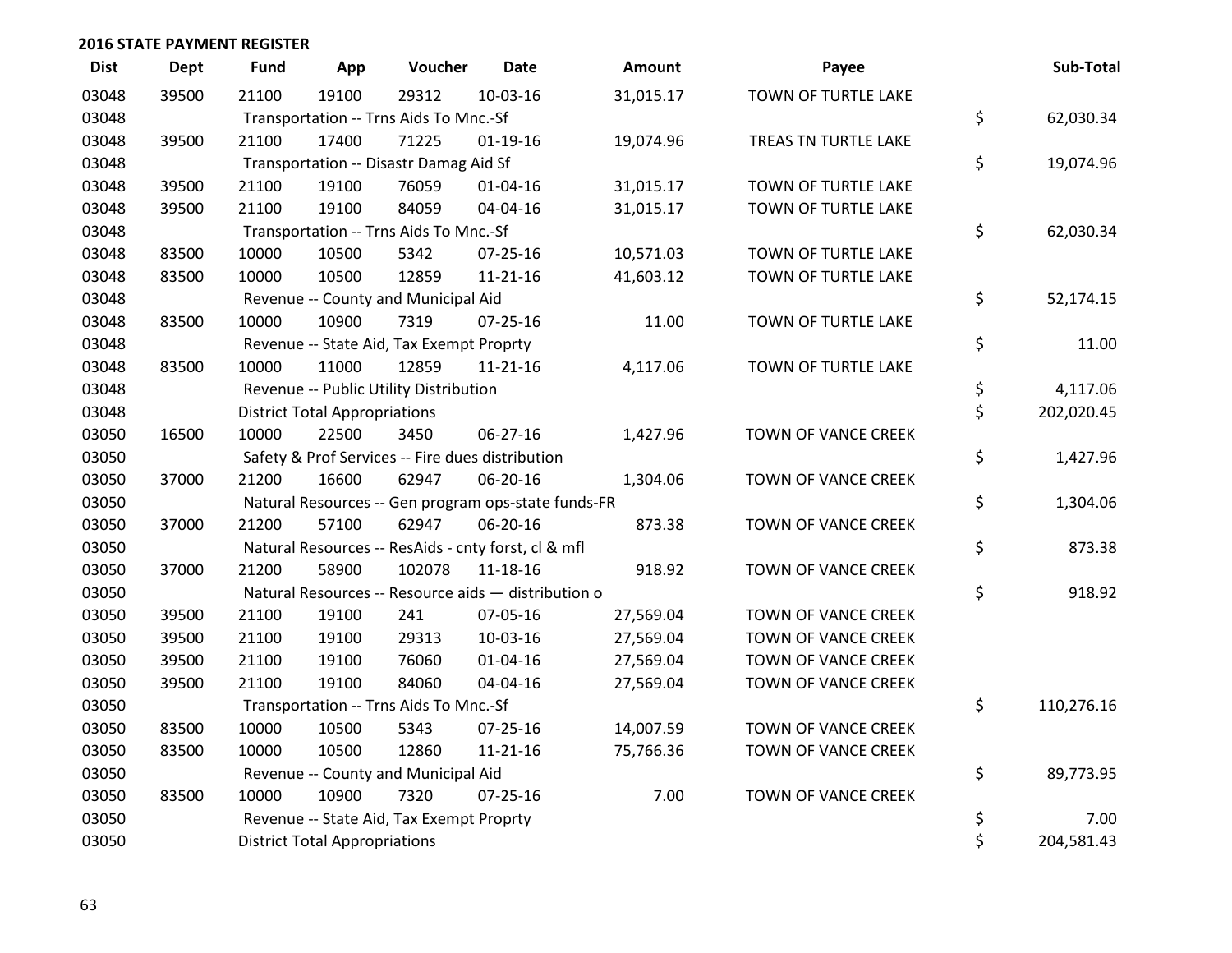| <b>Dist</b> | <b>Dept</b> | <b>Fund</b> | App                                  | Voucher                                  | <b>Date</b>                                      | <b>Amount</b> | Payee                     | Sub-Total        |
|-------------|-------------|-------------|--------------------------------------|------------------------------------------|--------------------------------------------------|---------------|---------------------------|------------------|
| 03101       | 16500       | 10000       | 22500                                | 3451                                     | 06-27-16                                         | 1,252.00      | VILLAGE OF ALMENA         |                  |
| 03101       |             |             |                                      |                                          | Safety & Prof Services -- Fire dues distribution |               |                           | \$<br>1,252.00   |
| 03101       | 39500       | 21100       | 19100                                | 242                                      | 07-05-16                                         | 9,646.34      | <b>VILLAGE OF ALMENA</b>  |                  |
| 03101       | 39500       | 21100       | 19100                                | 29314                                    | 10-03-16                                         | 9,646.34      | VILLAGE OF ALMENA         |                  |
| 03101       | 39500       | 21100       | 19100                                | 76061                                    | $01 - 04 - 16$                                   | 9,646.34      | <b>VILLAGE OF ALMENA</b>  |                  |
| 03101       | 39500       | 21100       | 19100                                | 84061                                    | 04-04-16                                         | 9,646.34      | VILLAGE OF ALMENA         |                  |
| 03101       |             |             |                                      | Transportation -- Trns Aids To Mnc.-Sf   |                                                  |               |                           | \$<br>38,585.36  |
| 03101       | 83500       | 10000       | 10500                                | 5344                                     | 07-25-16                                         | 28,983.42     | VILLAGE OF ALMENA         |                  |
| 03101       | 83500       | 10000       | 10500                                | 12861                                    | $11 - 21 - 16$                                   | 163,988.16    | VILLAGE OF ALMENA         |                  |
| 03101       |             |             |                                      | Revenue -- County and Municipal Aid      |                                                  |               |                           | \$<br>192,971.58 |
| 03101       | 83500       | 10000       | 10900                                | 7321                                     | 07-25-16                                         | 296.00        | <b>VILLAGE OF ALMENA</b>  |                  |
| 03101       | 83500       | 10000       | 10900                                | 9539                                     | 07-25-16                                         | 15.00         | VILLAGE OF ALMENA         |                  |
| 03101       |             |             |                                      | Revenue -- State Aid, Tax Exempt Proprty |                                                  |               |                           | \$<br>311.00     |
| 03101       | 83500       | 10000       | 11000                                | 12861                                    | 11-21-16                                         | 263.46        | VILLAGE OF ALMENA         |                  |
| 03101       |             |             |                                      | Revenue -- Public Utility Distribution   |                                                  |               |                           | \$<br>263.46     |
| 03101       | 83500       | 52100       | 36300                                | 2919                                     | 03-29-16                                         | 1,811.88      | VILLAGE OF ALMENA         |                  |
| 03101       |             |             |                                      | Revenue -- Lottery & Gaming Credit       |                                                  |               |                           | \$<br>1,811.88   |
| 03101       |             |             | <b>District Total Appropriations</b> |                                          |                                                  |               |                           | \$<br>235,195.28 |
| 03111       | 16500       | 10000       | 22500                                | 3452                                     | 06-27-16                                         | 3,830.77      | CAMERON, VILLAGE OF       |                  |
| 03111       |             |             |                                      |                                          | Safety & Prof Services -- Fire dues distribution |               |                           | \$<br>3,830.77   |
| 03111       | 39500       | 21100       | 19100                                | 243                                      | 07-05-16                                         | 19,086.31     | CAMERON, VILLAGE OF       |                  |
| 03111       | 39500       | 21100       | 19100                                | 29315                                    | 10-03-16                                         | 19,086.33     | CAMERON, VILLAGE OF       |                  |
| 03111       | 39500       | 21100       | 19100                                | 76062                                    | $01 - 04 - 16$                                   | 19,086.31     | VILLAGE OF CAMERON        |                  |
| 03111       | 39500       | 21100       | 19100                                | 84062                                    | 04-04-16                                         | 19,086.31     | <b>VILLAGE OF CAMERON</b> |                  |
| 03111       |             |             |                                      | Transportation -- Trns Aids To Mnc.-Sf   |                                                  |               |                           | \$<br>76,345.26  |
| 03111       | 45500       | 10000       | 23100                                | 20813                                    | 12-16-16                                         | 320.00        | CAMERON, VILLAGE OF       |                  |
| 03111       |             |             |                                      | Justice -- Law enforcement train, local  |                                                  |               |                           | \$<br>320.00     |
| 03111       | 83500       | 10000       | 10500                                | 5345                                     | 07-25-16                                         | 53,801.01     | CAMERON, VILLAGE OF       |                  |
| 03111       | 83500       | 10000       | 10500                                | 12862                                    | $11 - 21 - 16$                                   | 302,954.23    | CAMERON, VILLAGE OF       |                  |
| 03111       |             |             |                                      | Revenue -- County and Municipal Aid      |                                                  |               |                           | \$<br>356,755.24 |
| 03111       | 83500       | 10000       | 10900                                | 7322                                     | 07-25-16                                         | 1,377.00      | CAMERON, VILLAGE OF       |                  |
| 03111       | 83500       | 10000       | 10900                                | 9540                                     | 07-25-16                                         | 572.00        | CAMERON, VILLAGE OF       |                  |
| 03111       |             |             |                                      | Revenue -- State Aid, Tax Exempt Proprty |                                                  |               |                           | \$<br>1,949.00   |
| 03111       | 83500       | 10000       | 11000                                | 12862                                    | $11 - 21 - 16$                                   | 1,940.51      | CAMERON, VILLAGE OF       |                  |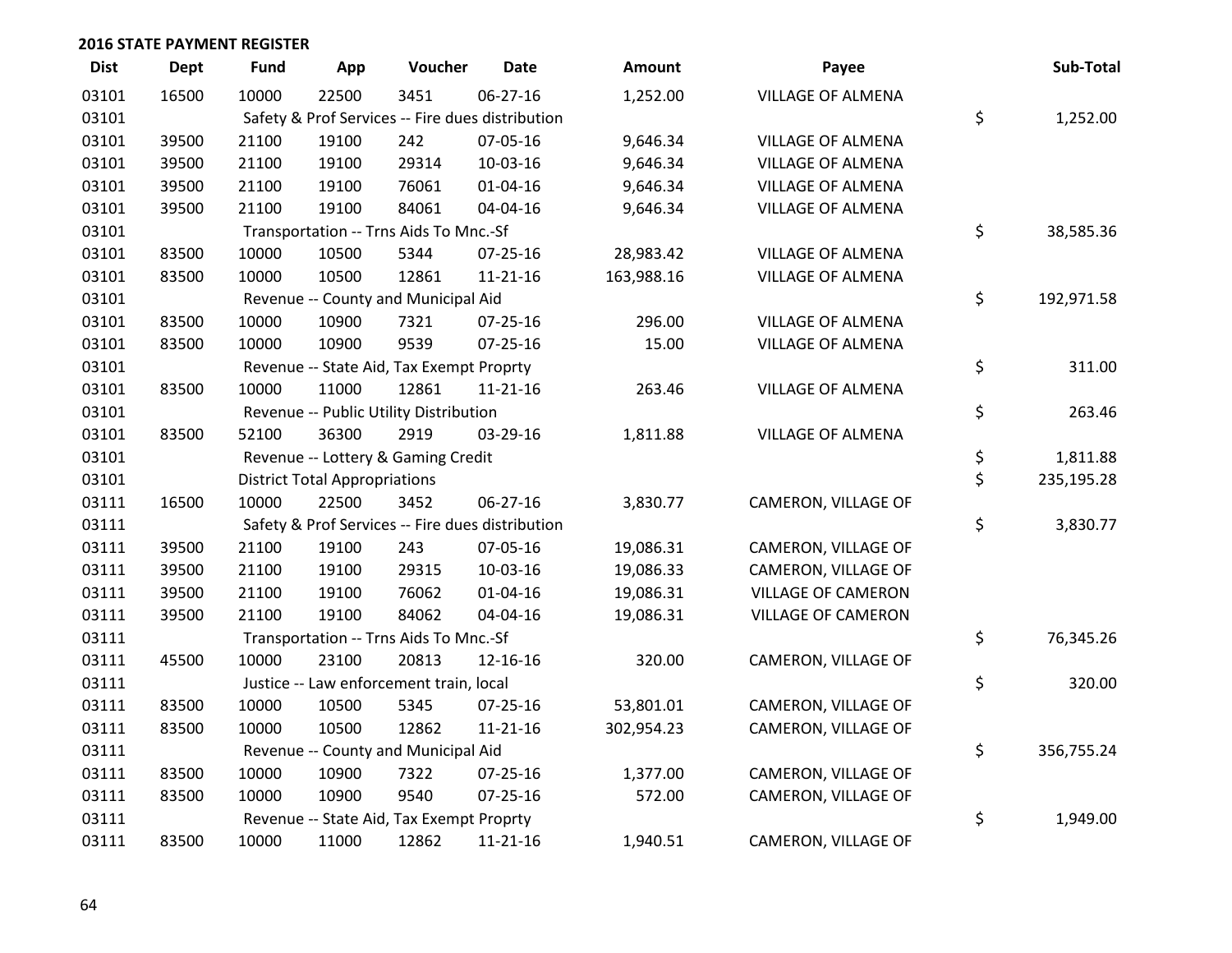| <b>Dist</b> | <b>Dept</b> | <b>Fund</b>                            | App                                  | Voucher                                  | <b>Date</b>                                         | Amount    | Payee                    |          | Sub-Total          |  |  |  |
|-------------|-------------|----------------------------------------|--------------------------------------|------------------------------------------|-----------------------------------------------------|-----------|--------------------------|----------|--------------------|--|--|--|
| 03111       |             | Revenue -- Public Utility Distribution | \$                                   | 1,940.51                                 |                                                     |           |                          |          |                    |  |  |  |
| 03111       | 83500       | 52100                                  | 36300                                | 2920                                     | 03-29-16                                            | 1,202.61  | CAMERON, VILLAGE OF      |          |                    |  |  |  |
| 03111       |             |                                        |                                      | Revenue -- Lottery & Gaming Credit       |                                                     |           |                          | \$       | 1,202.61           |  |  |  |
| 03111       |             |                                        | <b>District Total Appropriations</b> |                                          |                                                     |           |                          | \$       | 442,343.39         |  |  |  |
| 03116       | 16500       | 10000                                  | 22500                                | 3453                                     | 06-27-16                                            | 582.81    | <b>VILLAGE OF DALLAS</b> |          |                    |  |  |  |
| 03116       |             |                                        |                                      |                                          | Safety & Prof Services -- Fire dues distribution    |           |                          | \$       | 582.81             |  |  |  |
| 03116       | 37000       | 21200                                  | 16600                                | 62948                                    | 06-20-16                                            | 4.90      | <b>VILLAGE OF DALLAS</b> |          |                    |  |  |  |
| 03116       |             |                                        |                                      |                                          | Natural Resources -- Gen program ops-state funds-FR |           |                          | \$       | 4.90               |  |  |  |
| 03116       | 37000       | 21200                                  | 57100                                | 62948                                    | 06-20-16                                            | 2.20      | <b>VILLAGE OF DALLAS</b> |          |                    |  |  |  |
| 03116       |             |                                        |                                      |                                          | Natural Resources -- ResAids - cnty forst, cl & mfl |           |                          | \$       | 2.20               |  |  |  |
| 03116       | 39500       | 21100                                  | 19100                                | 244                                      | 07-05-16                                            | 2,372.65  | <b>VILLAGE OF DALLAS</b> |          |                    |  |  |  |
| 03116       | 39500       | 21100                                  | 19100                                | 29316                                    | 10-03-16                                            | 2,372.67  | <b>VILLAGE OF DALLAS</b> |          |                    |  |  |  |
| 03116       | 39500       | 21100                                  | 19100                                | 76063                                    | $01 - 04 - 16$                                      | 2,372.65  | <b>VILLAGE OF DALLAS</b> |          |                    |  |  |  |
| 03116       | 39500       | 21100                                  | 19100                                | 84063                                    | 04-04-16                                            | 2,372.65  | <b>VILLAGE OF DALLAS</b> |          |                    |  |  |  |
| 03116       |             |                                        |                                      | Transportation -- Trns Aids To Mnc.-Sf   |                                                     |           |                          | \$       | 9,490.62           |  |  |  |
| 03116       | 83500       | 10000                                  | 10500                                | 5346                                     | $07 - 25 - 16$                                      | 13,491.18 | <b>VILLAGE OF DALLAS</b> |          |                    |  |  |  |
| 03116       | 83500       | 10000                                  | 10500                                | 12863                                    | $11 - 21 - 16$                                      | 70,290.60 | <b>VILLAGE OF DALLAS</b> |          |                    |  |  |  |
| 03116       |             |                                        |                                      | Revenue -- County and Municipal Aid      |                                                     |           |                          | \$       | 83,781.78          |  |  |  |
| 03116       | 83500       | 10000                                  | 10900                                | 9541                                     | $07 - 25 - 16$                                      | 115.00    | <b>VILLAGE OF DALLAS</b> |          |                    |  |  |  |
| 03116       |             |                                        |                                      | Revenue -- State Aid, Tax Exempt Proprty |                                                     |           |                          | \$       | 115.00             |  |  |  |
| 03116       |             |                                        | <b>District Total Appropriations</b> |                                          |                                                     |           |                          | \$       | 93,977.31          |  |  |  |
| 03136       | 16500       | 10000                                  | 22500                                | 3454                                     | 06-27-16                                            | 584.27    | <b>VILLAGE OF HAUGEN</b> |          |                    |  |  |  |
| 03136       |             |                                        |                                      |                                          | Safety & Prof Services -- Fire dues distribution    |           |                          | \$       | 584.27             |  |  |  |
| 03136       | 39500       | 21100                                  | 19100                                | 245                                      | 07-05-16                                            | 2,266.77  | <b>VILLAGE OF HAUGEN</b> |          |                    |  |  |  |
| 03136       | 39500       | 21100                                  | 19100                                | 29317                                    | 10-03-16                                            | 2,266.80  | <b>VILLAGE OF HAUGEN</b> |          |                    |  |  |  |
| 03136       | 39500       | 21100                                  | 19100                                | 76064                                    | $01 - 04 - 16$                                      | 2,266.77  | <b>VILLAGE OF HAUGEN</b> |          |                    |  |  |  |
| 03136       | 39500       | 21100                                  | 19100                                | 84064                                    | 04-04-16                                            | 2,266.77  | <b>VILLAGE OF HAUGEN</b> |          |                    |  |  |  |
| 03136       |             |                                        |                                      | Transportation -- Trns Aids To Mnc.-Sf   |                                                     |           |                          | \$       | 9,067.11           |  |  |  |
| 03136       | 83500       | 10000                                  | 10500                                | 5347                                     | 07-25-16                                            | 12,374.36 | <b>VILLAGE OF HAUGEN</b> |          |                    |  |  |  |
| 03136       | 83500       | 10000                                  | 10500                                | 12864                                    | $11 - 21 - 16$                                      | 70,121.34 | <b>VILLAGE OF HAUGEN</b> |          |                    |  |  |  |
| 03136       |             |                                        |                                      | Revenue -- County and Municipal Aid      |                                                     |           |                          | \$       | 82,495.70          |  |  |  |
| 03136       | 83500       | 10000                                  | 10900                                | 7323                                     | $07 - 25 - 16$                                      | 30.00     | <b>VILLAGE OF HAUGEN</b> |          |                    |  |  |  |
| 03136       |             |                                        |                                      | Revenue -- State Aid, Tax Exempt Proprty |                                                     |           |                          | \$<br>\$ | 30.00<br>92,177.08 |  |  |  |
| 03136       |             |                                        | <b>District Total Appropriations</b> |                                          |                                                     |           |                          |          |                    |  |  |  |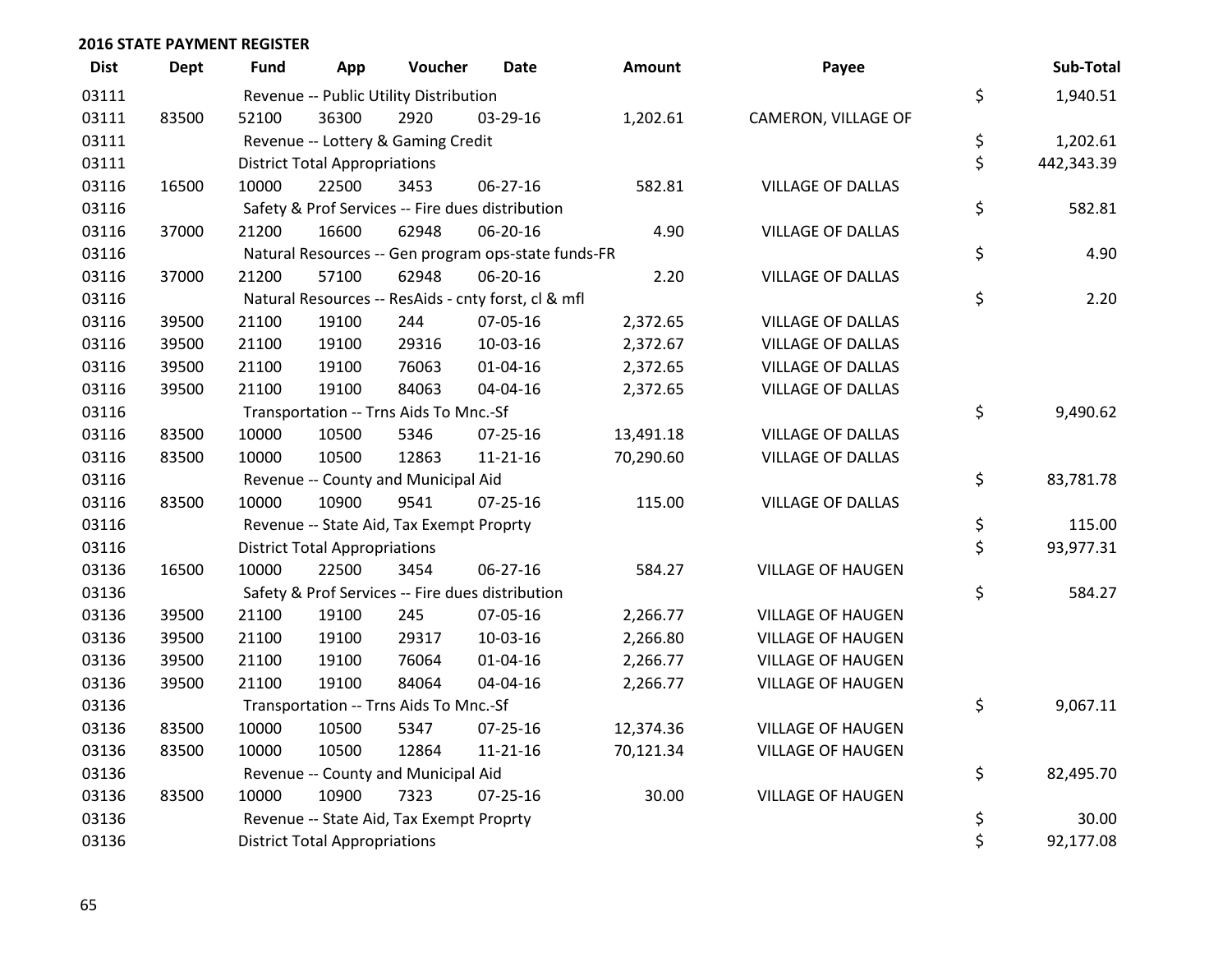| <b>Dist</b> | <b>Dept</b> | Fund  | App                                              | Voucher                                          | <b>Date</b>                                         | <b>Amount</b> | Payee                   |    | Sub-Total  |  |
|-------------|-------------|-------|--------------------------------------------------|--------------------------------------------------|-----------------------------------------------------|---------------|-------------------------|----|------------|--|
| 03151       | 16500       | 10000 | 22500                                            | 5113                                             | 07-06-16                                            | 2,384.85      | <b>VIL NEW AUBURN</b>   |    |            |  |
| 03151       |             |       | Safety & Prof Services -- Fire dues distribution |                                                  |                                                     |               |                         |    |            |  |
| 03151       | 37000       | 10000 | 50300                                            | 28870                                            | $02 - 12 - 16$                                      | 1,671.75      | <b>VIL NEW AUBURN</b>   |    |            |  |
| 03151       | 37000       | 10000 | 50300                                            | 45564                                            | $04 - 21 - 16$                                      | 9.50          | <b>VIL NEW AUBURN</b>   |    |            |  |
| 03151       |             |       |                                                  |                                                  | Natural Resources -- Aids in lieu of taxes - gener  |               |                         | \$ | 1,681.25   |  |
| 03151       | 37000       | 21200 | 57100                                            | 63066                                            | 06-20-16                                            | 8.00          | <b>VIL NEW AUBURN</b>   |    |            |  |
| 03151       |             |       |                                                  |                                                  | Natural Resources -- ResAids - cnty forst, cl & mfl |               |                         | \$ | 8.00       |  |
| 03151       | 37000       | 27400 | 67000                                            | 56056                                            | 05-27-16                                            | 1,863.14      | <b>VIL NEW AUBURN</b>   |    |            |  |
| 03151       |             |       |                                                  |                                                  | Natural Resources -- Fin asst for responsible units |               |                         | \$ | 1,863.14   |  |
| 03151       | 50500       | 10000 | 74300                                            | 1612                                             | $01 - 12 - 16$                                      | 103,781.00    | <b>VIL NEW AUBURN</b>   |    |            |  |
| 03151       | 50500       | 10000 | 74300                                            | 8957                                             | $01 - 25 - 16$                                      | 31,233.00     | <b>VIL NEW AUBURN</b>   |    |            |  |
| 03151       | 50500       | 10000 | 74300                                            | 27744                                            | 08-31-16                                            | 29,064.00     | <b>VIL NEW AUBURN</b>   |    |            |  |
| 03151       |             |       |                                                  | Administration -- Federal aid, local assistance  |                                                     |               |                         | \$ | 164,078.00 |  |
| 03151       | 83500       | 10000 | 10900                                            | 7324                                             | 07-25-16                                            | 7.00          | <b>VIL NEW AUBURN</b>   |    |            |  |
| 03151       |             |       |                                                  | Revenue -- State Aid, Tax Exempt Proprty         |                                                     |               |                         | \$ | 7.00       |  |
| 03151       |             |       | <b>District Total Appropriations</b>             |                                                  |                                                     |               |                         | \$ | 170,022.24 |  |
| 03171       | 16500       | 10000 | 22500                                            | 3455                                             | 06-27-16                                            | 839.12        | VILLAGE OF PRAIRIE FARM |    |            |  |
| 03171       |             |       |                                                  | Safety & Prof Services -- Fire dues distribution |                                                     |               |                         | \$ | 839.12     |  |
| 03171       | 39500       | 21100 | 19100                                            | 246                                              | 07-05-16                                            | 3,464.84      | VILLAGE OF PRAIRIE FARM |    |            |  |
| 03171       | 39500       | 21100 | 19100                                            | 29318                                            | 10-03-16                                            | 3,464.84      | VILLAGE OF PRAIRIE FARM |    |            |  |
| 03171       | 39500       | 21100 | 19100                                            | 76065                                            | 01-04-16                                            | 3,464.84      | VILLAGE OF PRAIRIE FARM |    |            |  |
| 03171       | 39500       | 21100 | 19100                                            | 84065                                            | 04-04-16                                            | 3,464.84      | VILLAGE OF PRAIRIE FARM |    |            |  |
| 03171       |             |       |                                                  | Transportation -- Trns Aids To Mnc.-Sf           |                                                     |               |                         | \$ | 13,859.36  |  |
| 03171       | 83500       | 10000 | 10500                                            | 5348                                             | 07-25-16                                            | 15,748.98     | VILLAGE OF PRAIRIE FARM |    |            |  |
| 03171       | 83500       | 10000 | 10500                                            | 12865                                            | $11 - 21 - 16$                                      | 92,139.87     | VILLAGE OF PRAIRIE FARM |    |            |  |
| 03171       |             |       |                                                  | Revenue -- County and Municipal Aid              |                                                     |               |                         | \$ | 107,888.85 |  |
| 03171       | 83500       | 10000 | 10900                                            | 7325                                             | 07-25-16                                            | 38.00         | VILLAGE OF PRAIRIE FARM |    |            |  |
| 03171       | 83500       | 10000 | 10900                                            | 9542                                             | 07-25-16                                            | 427.00        | VILLAGE OF PRAIRIE FARM |    |            |  |
| 03171       |             |       |                                                  | Revenue -- State Aid, Tax Exempt Proprty         |                                                     |               |                         | \$ | 465.00     |  |
| 03171       | 83500       | 52100 | 36300                                            | 2921                                             | 03-29-16                                            | 286.00        | VILLAGE OF PRAIRIE FARM |    |            |  |
| 03171       |             |       |                                                  | Revenue -- Lottery & Gaming Credit               |                                                     |               |                         | \$ | 286.00     |  |
| 03171       |             |       | <b>District Total Appropriations</b>             |                                                  |                                                     |               |                         | \$ | 123,338.33 |  |
| 03186       | 16500       | 10000 | 22500                                            | 3456                                             | $06 - 27 - 16$                                      | 3,848.33      | VILLAGE OF TURTLE LAKE  |    |            |  |
| 03186       |             |       |                                                  | Safety & Prof Services -- Fire dues distribution |                                                     |               |                         | \$ | 3,848.33   |  |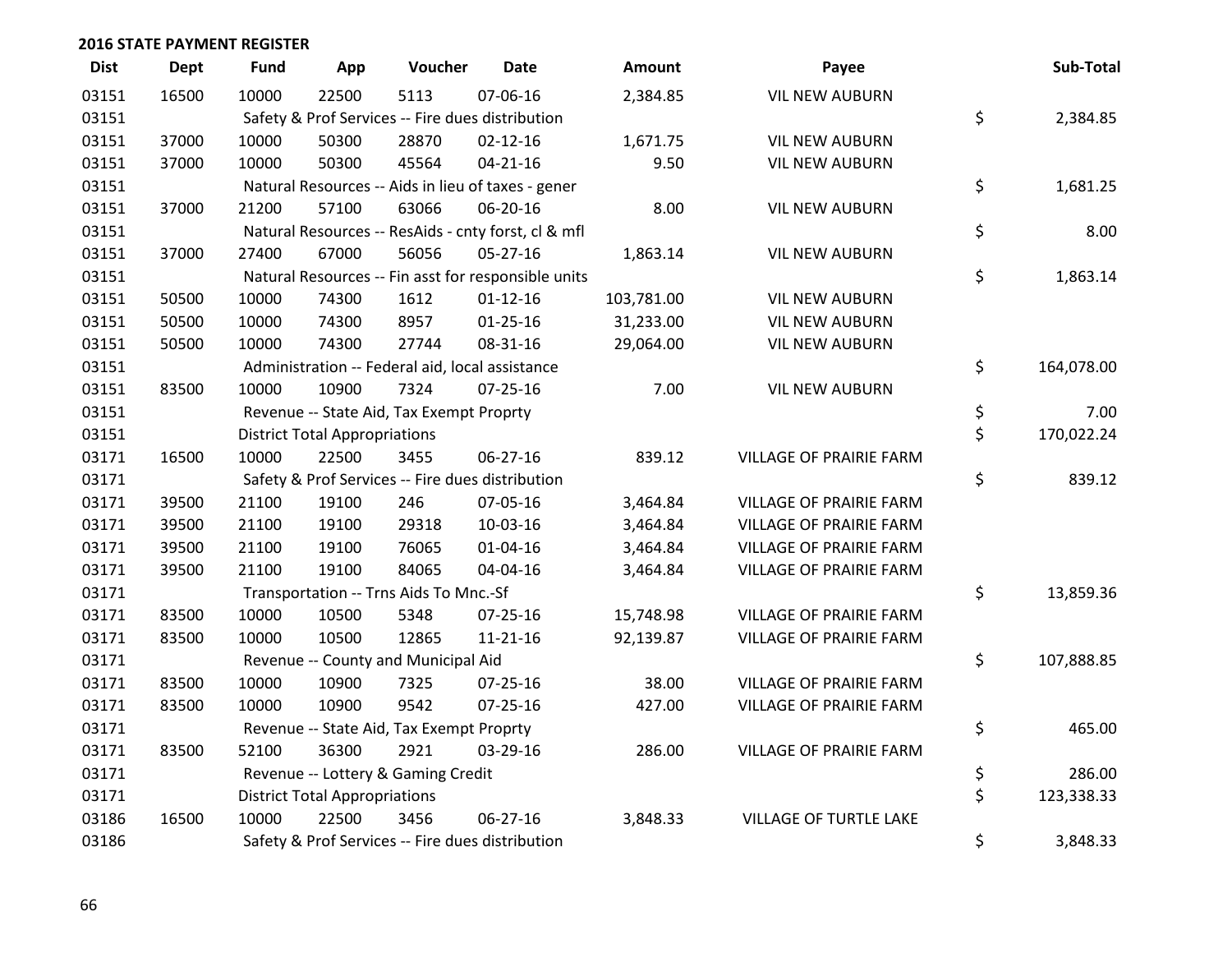| <b>Dist</b> | <b>Dept</b> | <b>Fund</b>                                        | App                                      | Voucher                                          | <b>Date</b>                                        | Amount     | Payee                         |    | Sub-Total  |
|-------------|-------------|----------------------------------------------------|------------------------------------------|--------------------------------------------------|----------------------------------------------------|------------|-------------------------------|----|------------|
| 03186       | 37000       | 10000                                              | 50300                                    | 29285                                            | $02 - 12 - 16$                                     | 23.40      | VILLAGE OF TURTLE LAKE        |    |            |
| 03186       |             | Natural Resources -- Aids in lieu of taxes - gener | \$                                       | 23.40                                            |                                                    |            |                               |    |            |
| 03186       | 39500       | 21100                                              | 19100                                    | 247                                              | 07-05-16                                           | 21,704.83  | VILLAGE OF TURTLE LAKE        |    |            |
| 03186       | 39500       | 21100                                              | 19100                                    | 29319                                            | 10-03-16                                           | 21,704.84  | VILLAGE OF TURTLE LAKE        |    |            |
| 03186       |             |                                                    |                                          | Transportation -- Trns Aids To Mnc.-Sf           |                                                    |            |                               | \$ | 43,409.67  |
| 03186       | 39500       | 21100                                              | 18500                                    | 74783                                            | $02 - 25 - 16$                                     | 4,000.00   | TREAS VIL TURTLE LAKE         |    |            |
| 03186       | 39500       | 21100                                              | 18500                                    | 83741                                            | 06-07-16                                           | 4,000.00   | TREAS VIL TURTLE LAKE         |    |            |
| 03186       | 39500       | 21100                                              | 18500                                    | 84248                                            | 06-13-16                                           | 5,600.00   | TREAS VIL TURTLE LAKE         |    |            |
| 03186       |             |                                                    |                                          | Transportation -- Hwy Sfty Loc Aid Ffd           |                                                    |            |                               | \$ | 13,600.00  |
| 03186       | 39500       | 21100                                              | 19100                                    | 76066                                            | $01 - 04 - 16$                                     | 21,704.83  | <b>VILLAGE OF TURTLE LAKE</b> |    |            |
| 03186       | 39500       | 21100                                              | 19100                                    | 84066                                            | 04-04-16                                           | 21,704.83  | VILLAGE OF TURTLE LAKE        |    |            |
| 03186       |             |                                                    |                                          | Transportation -- Trns Aids To Mnc.-Sf           |                                                    |            |                               | \$ | 43,409.66  |
| 03186       | 50500       | 10000                                              | 74300                                    | 9237                                             | 02-04-16                                           | 26,113.00  | VILLAGE OF TURTLE LAKE        |    |            |
| 03186       |             |                                                    |                                          | Administration -- Federal aid, local assistance  |                                                    |            |                               | \$ | 26,113.00  |
| 03186       | 83500       | 10000                                              | 10500                                    | 5349                                             | $07 - 25 - 16$                                     | 57,996.67  | VILLAGE OF TURTLE LAKE        |    |            |
| 03186       | 83500       | 10000                                              | 10500                                    | 12866                                            | 11-21-16                                           | 179,904.42 | VILLAGE OF TURTLE LAKE        |    |            |
| 03186       |             |                                                    |                                          | Revenue -- County and Municipal Aid              |                                                    |            |                               | \$ | 237,901.09 |
| 03186       | 83500       | 10000                                              | 10900                                    | 7326                                             | $07 - 25 - 16$                                     | 1,841.00   | <b>VILLAGE OF TURTLE LAKE</b> |    |            |
| 03186       | 83500       | 10000                                              | 10900                                    | 9543                                             | $07 - 25 - 16$                                     | 859.00     | VILLAGE OF TURTLE LAKE        |    |            |
| 03186       |             |                                                    | Revenue -- State Aid, Tax Exempt Proprty |                                                  |                                                    |            |                               |    |            |
| 03186       | 83500       | 10000                                              | 11000                                    | 12866                                            | 11-21-16                                           | 287.14     | VILLAGE OF TURTLE LAKE        |    |            |
| 03186       |             |                                                    |                                          | Revenue -- Public Utility Distribution           |                                                    |            |                               | \$ | 287.14     |
| 03186       | 83500       | 52100                                              | 36300                                    | 2922                                             | 03-29-16                                           | 767.97     | <b>VILLAGE OF TURTLE LAKE</b> |    |            |
| 03186       |             |                                                    |                                          | Revenue -- Lottery & Gaming Credit               |                                                    |            |                               | \$ | 767.97     |
| 03186       |             |                                                    | <b>District Total Appropriations</b>     |                                                  |                                                    |            |                               | \$ | 372,060.26 |
| 03206       | 16500       | 10000                                              | 22500                                    | 3457                                             | 06-27-16                                           | 5,388.34   | <b>BARRON, CITY OF</b>        |    |            |
| 03206       |             |                                                    |                                          | Safety & Prof Services -- Fire dues distribution |                                                    |            |                               | \$ | 5,388.34   |
| 03206       | 37000       | 10000                                              | 50300                                    | 29096                                            | $02 - 12 - 16$                                     | 193.20     | <b>BARRON, CITY OF</b>        |    |            |
| 03206       |             |                                                    |                                          |                                                  | Natural Resources -- Aids in lieu of taxes - gener |            |                               | \$ | 193.20     |
| 03206       | 37000       | 21200                                              | 57900                                    | 46200                                            | $04 - 21 - 16$                                     | 106.16     | <b>BARRON, CITY OF</b>        |    |            |
| 03206       |             |                                                    |                                          |                                                  | Natural Resources -- Aids in lieu of taxes - sum s |            |                               | \$ | 106.16     |
| 03206       | 39500       | 21100                                              | 18500                                    | 68879                                            | 12-28-16                                           | 7,944.82   | <b>BARRON, CITY OF</b>        |    |            |
| 03206       |             |                                                    |                                          | Transportation -- Hwy Sfty Loc Aid Ffd           |                                                    |            |                               | \$ | 7,944.82   |
| 03206       | 39500       | 21100                                              | 19100                                    | 248                                              | 07-05-16                                           | 39,846.29  | <b>BARRON, CITY OF</b>        |    |            |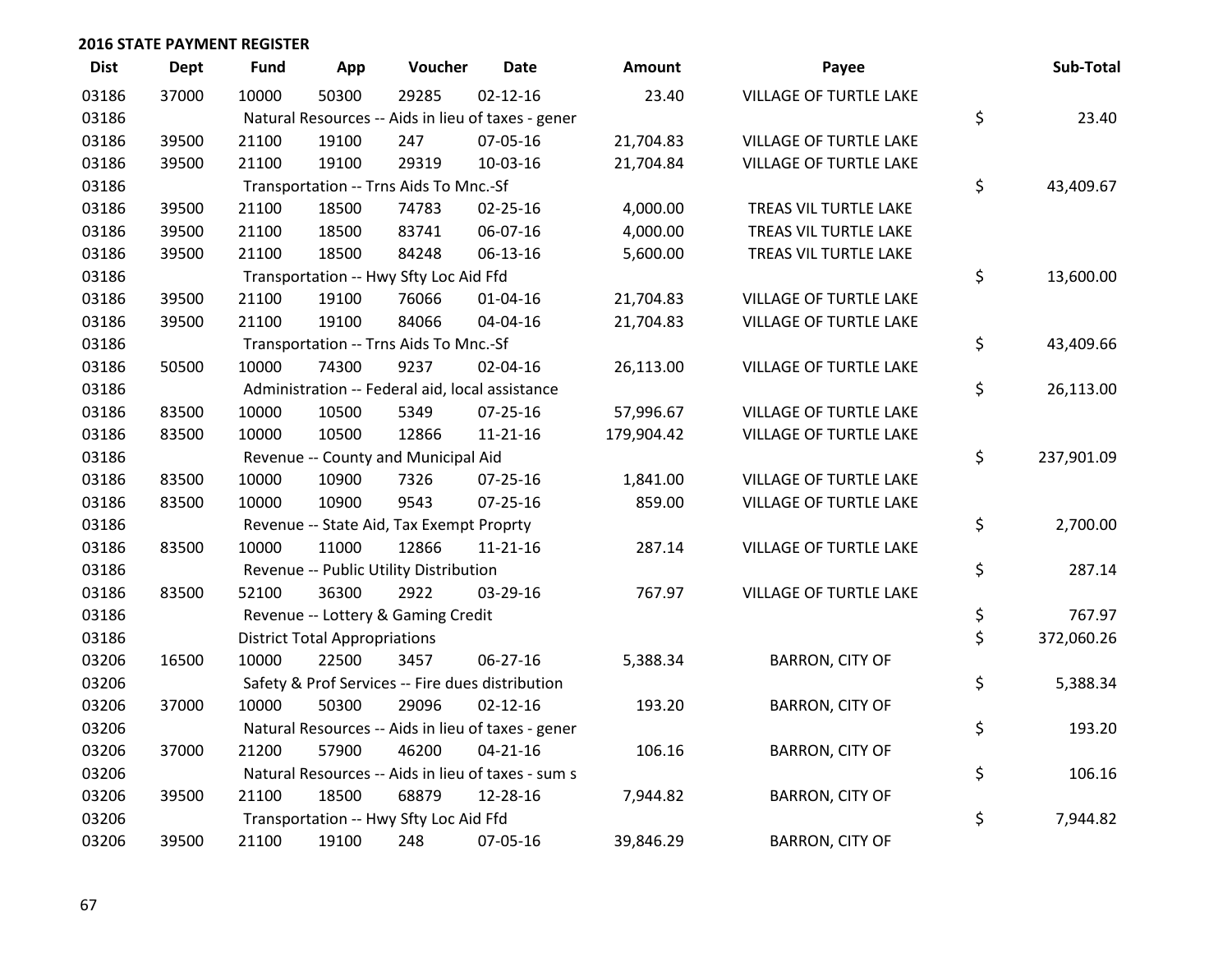| <b>Dist</b> | <b>Dept</b> | <b>Fund</b>                            | App                                  | Voucher                                  | <b>Date</b>                                        | Amount     | Payee                  | Sub-Total        |
|-------------|-------------|----------------------------------------|--------------------------------------|------------------------------------------|----------------------------------------------------|------------|------------------------|------------------|
| 03206       | 39500       | 21100                                  | 19100                                | 29320                                    | 10-03-16                                           | 39,846.29  | <b>BARRON, CITY OF</b> |                  |
| 03206       | 39500       | 21100                                  | 19100                                | 76067                                    | $01 - 04 - 16$                                     | 39,846.29  | <b>CITY OF BARRON</b>  |                  |
| 03206       | 39500       | 21100                                  | 19100                                | 84067                                    | 04-04-16                                           | 39,846.29  | <b>CITY OF BARRON</b>  |                  |
| 03206       |             |                                        |                                      | Transportation -- Trns Aids To Mnc.-Sf   |                                                    |            |                        | \$<br>159,385.16 |
| 03206       | 45500       | 10000                                  | 23100                                | 16152                                    | 09-07-16                                           | 1,760.00   | <b>BARRON, CITY OF</b> |                  |
| 03206       |             |                                        |                                      | Justice -- Law enforcement train, local  |                                                    |            |                        | \$<br>1,760.00   |
| 03206       | 83500       | 10000                                  | 10500                                | 5350                                     | 07-25-16                                           | 144,720.30 | <b>BARRON, CITY OF</b> |                  |
| 03206       | 83500       | 10000                                  | 10500                                | 12867                                    | $11 - 21 - 16$                                     | 592,531.12 | <b>BARRON, CITY OF</b> |                  |
| 03206       |             |                                        |                                      | Revenue -- County and Municipal Aid      |                                                    |            |                        | \$<br>737,251.42 |
| 03206       | 83500       | 10000                                  | 10900                                | 7327                                     | 07-25-16                                           | 4,430.00   | <b>BARRON, CITY OF</b> |                  |
| 03206       | 83500       | 10000                                  | 10900                                | 9544                                     | 07-25-16                                           | 8,533.00   | <b>BARRON, CITY OF</b> |                  |
| 03206       |             |                                        |                                      | Revenue -- State Aid, Tax Exempt Proprty |                                                    |            |                        | \$<br>12,963.00  |
| 03206       | 83500       | 10000                                  | 11000                                | 12867                                    | $11 - 21 - 16$                                     | 16,184.36  | <b>BARRON, CITY OF</b> |                  |
| 03206       |             |                                        |                                      | Revenue -- Public Utility Distribution   |                                                    |            |                        | \$<br>16,184.36  |
| 03206       | 83500       | 10000                                  | 50100                                | 2421                                     | $01-29-16$                                         | 226.88     | <b>BARRON, CITY OF</b> |                  |
| 03206       |             |                                        |                                      | Revenue -- Payments for municipal svcs   |                                                    |            |                        | \$<br>226.88     |
| 03206       | 83500       | 52100                                  | 36300                                | 2923                                     | 03-28-16                                           | 11,228.40  | BARRON, CITY OF        |                  |
| 03206       |             |                                        |                                      | Revenue -- Lottery & Gaming Credit       |                                                    |            |                        | \$<br>11,228.40  |
| 03206       |             |                                        | <b>District Total Appropriations</b> |                                          |                                                    |            |                        | \$<br>952,631.74 |
| 03211       | 16500       | 10000                                  | 22500                                | 3458                                     | 06-27-16                                           | 5,285.00   | <b>CITY OF CHETEK</b>  |                  |
| 03211       |             |                                        |                                      |                                          | Safety & Prof Services -- Fire dues distribution   |            |                        | \$<br>5,285.00   |
| 03211       | 37000       | 10000                                  | 50300                                | 46209                                    | $04 - 21 - 16$                                     | 42.12      | <b>CITY OF CHETEK</b>  |                  |
| 03211       |             |                                        |                                      |                                          | Natural Resources -- Aids in lieu of taxes - gener |            |                        | \$<br>42.12      |
| 03211       | 39500       | 21100                                  | 19100                                | 249                                      | 07-05-16                                           | 33,929.58  | <b>CITY OF CHETEK</b>  |                  |
| 03211       | 39500       | 21100                                  | 19100                                | 29321                                    | 10-03-16                                           | 33,929.60  | <b>CITY OF CHETEK</b>  |                  |
| 03211       |             |                                        |                                      | Transportation -- Trns Aids To Mnc.-Sf   |                                                    |            |                        | \$<br>67,859.18  |
| 03211       | 39500       | 21100                                  | 18500                                | 80638                                    | 05-02-16                                           | 3,141.91   | TREAS CITY CHETEK      |                  |
| 03211       |             |                                        |                                      | Transportation -- Hwy Sfty Loc Aid Ffd   |                                                    |            |                        | \$<br>3,141.91   |
| 03211       | 39500       | 21100                                  | 19100                                | 76068                                    | $01 - 04 - 16$                                     | 33,929.58  | <b>CITY OF CHETEK</b>  |                  |
| 03211       | 39500       | 21100                                  | 19100                                | 84068                                    | 04-04-16                                           | 33,929.58  | <b>CITY OF CHETEK</b>  |                  |
| 03211       |             | Transportation -- Trns Aids To Mnc.-Sf | \$<br>67,859.16                      |                                          |                                                    |            |                        |                  |
| 03211       | 45500       | 10000                                  | 23100                                | 20706                                    | 12-16-16                                           | 800.00     | <b>CITY OF CHETEK</b>  |                  |
| 03211       |             |                                        |                                      | Justice -- Law enforcement train, local  |                                                    |            |                        | \$<br>800.00     |
| 03211       | 83500       | 10000                                  | 10500                                | 5351                                     | 07-25-16                                           | 94,175.53  | <b>CITY OF CHETEK</b>  |                  |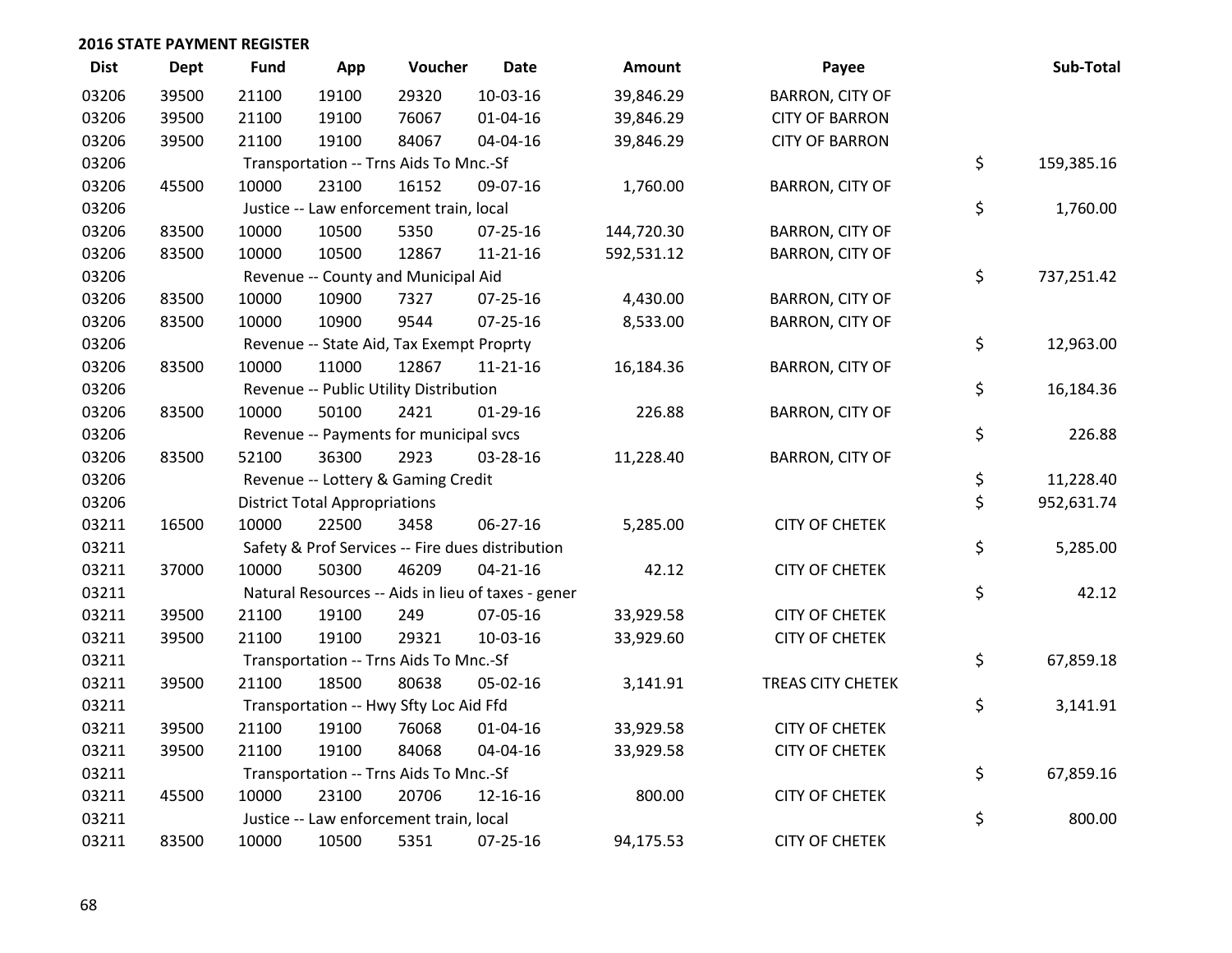| <b>Dist</b> | <b>Dept</b> | <b>Fund</b>                         | App                                  | Voucher                                             | <b>Date</b>    | Amount     | Payee                     | Sub-Total        |
|-------------|-------------|-------------------------------------|--------------------------------------|-----------------------------------------------------|----------------|------------|---------------------------|------------------|
| 03211       | 83500       | 10000                               | 10500                                | 12868                                               | $11 - 21 - 16$ | 274,906.23 | <b>CITY OF CHETEK</b>     |                  |
| 03211       |             | Revenue -- County and Municipal Aid | \$<br>369,081.76                     |                                                     |                |            |                           |                  |
| 03211       | 83500       | 10000                               | 10900                                | 7328                                                | $07 - 25 - 16$ | 1,956.00   | <b>CITY OF CHETEK</b>     |                  |
| 03211       | 83500       | 10000                               | 10900                                | 9545                                                | $07 - 25 - 16$ | 4,282.00   | <b>CITY OF CHETEK</b>     |                  |
| 03211       |             |                                     |                                      | Revenue -- State Aid, Tax Exempt Proprty            |                |            |                           | \$<br>6,238.00   |
| 03211       | 83500       | 10000                               | 11000                                | 12868                                               | $11 - 21 - 16$ | 513.15     | <b>CITY OF CHETEK</b>     |                  |
| 03211       |             |                                     |                                      | Revenue -- Public Utility Distribution              |                |            |                           | \$<br>513.15     |
| 03211       | 83500       | 52100                               | 36300                                | 2924                                                | 03-29-16       | 1,336.80   | <b>CITY OF CHETEK</b>     |                  |
| 03211       |             |                                     |                                      | Revenue -- Lottery & Gaming Credit                  |                |            |                           | \$<br>1,336.80   |
| 03211       |             |                                     | <b>District Total Appropriations</b> |                                                     |                |            |                           | \$<br>522,157.08 |
| 03212       | 16500       | 10000                               | 22500                                | 3459                                                | 06-27-16       | 6,648.18   | <b>CITY OF CUMBERLAND</b> |                  |
| 03212       |             |                                     |                                      | Safety & Prof Services -- Fire dues distribution    |                |            |                           | \$<br>6,648.18   |
| 03212       | 37000       | 21200                               | 57900                                | 46211                                               | $04 - 21 - 16$ | 489.04     | <b>CITY OF CUMBERLAND</b> |                  |
| 03212       |             |                                     |                                      | Natural Resources -- Aids in lieu of taxes - sum s  |                |            |                           | \$<br>489.04     |
| 03212       | 37000       | 21200                               | 58700                                | 19191                                               | $01-07-16$     | 2,000.00   | <b>CITY OF CUMBERLAND</b> |                  |
| 03212       |             |                                     |                                      | Natural Resources -- ResAids - urban forestry grant |                |            |                           | \$<br>2,000.00   |
| 03212       | 37000       | 21200                               | 67800                                | 112967                                              | $12 - 12 - 16$ | 5,569.00   | <b>CITY OF CUMBERLAND</b> |                  |
| 03212       |             |                                     |                                      | Natural Resources -- EA - invasive aqu & lake mon   |                |            |                           | \$<br>5,569.00   |
| 03212       | 37000       | 36300                               | <b>TA100</b>                         | 25165                                               | $01 - 28 - 16$ | 5,942.50   | <b>CITY OF CUMBERLAND</b> |                  |
| 03212       |             |                                     |                                      | Natural Resources -- LAND ACQUISITION               |                |            |                           | \$<br>5,942.50   |
| 03212       | 39500       | 21100                               | 18500                                | 68878                                               | 12-28-16       | 3,806.00   | <b>CITY OF CUMBERLAND</b> |                  |
| 03212       |             |                                     |                                      | Transportation -- Hwy Sfty Loc Aid Ffd              |                |            |                           | \$<br>3,806.00   |
| 03212       | 39500       | 21100                               | 19100                                | 250                                                 | 07-05-16       | 39,318.30  | <b>CITY OF CUMBERLAND</b> |                  |
| 03212       | 39500       | 21100                               | 19100                                | 29322                                               | 10-03-16       | 39,318.33  | <b>CITY OF CUMBERLAND</b> |                  |
| 03212       | 39500       | 21100                               | 19100                                | 76069                                               | $01 - 04 - 16$ | 39,318.30  | <b>CITY OF CUMBERLAND</b> |                  |
| 03212       | 39500       | 21100                               | 19100                                | 84069                                               | 04-04-16       | 39,318.30  | <b>CITY OF CUMBERLAND</b> |                  |
| 03212       |             |                                     |                                      | Transportation -- Trns Aids To Mnc.-Sf              |                |            |                           | \$<br>157,273.23 |
| 03212       | 83500       | 10000                               | 10500                                | 5352                                                | 07-25-16       | 73,892.83  | <b>CITY OF CUMBERLAND</b> |                  |
| 03212       | 83500       | 10000                               | 10500                                | 12869                                               | $11 - 21 - 16$ | 418,726.03 | <b>CITY OF CUMBERLAND</b> |                  |
| 03212       |             |                                     |                                      | Revenue -- County and Municipal Aid                 |                |            |                           | \$<br>492,618.86 |
| 03212       | 83500       | 10000                               | 10900                                | 7329                                                | 07-25-16       | 3,568.00   | <b>CITY OF CUMBERLAND</b> |                  |
| 03212       | 83500       | 10000                               | 10900                                | 9546                                                | $07 - 25 - 16$ | 4,746.00   | <b>CITY OF CUMBERLAND</b> |                  |
| 03212       |             |                                     |                                      | Revenue -- State Aid, Tax Exempt Proprty            |                |            |                           | \$<br>8,314.00   |
| 03212       | 83500       | 10000                               | 50100                                | 2422                                                | 01-29-16       | 890.43     | <b>CITY OF CUMBERLAND</b> |                  |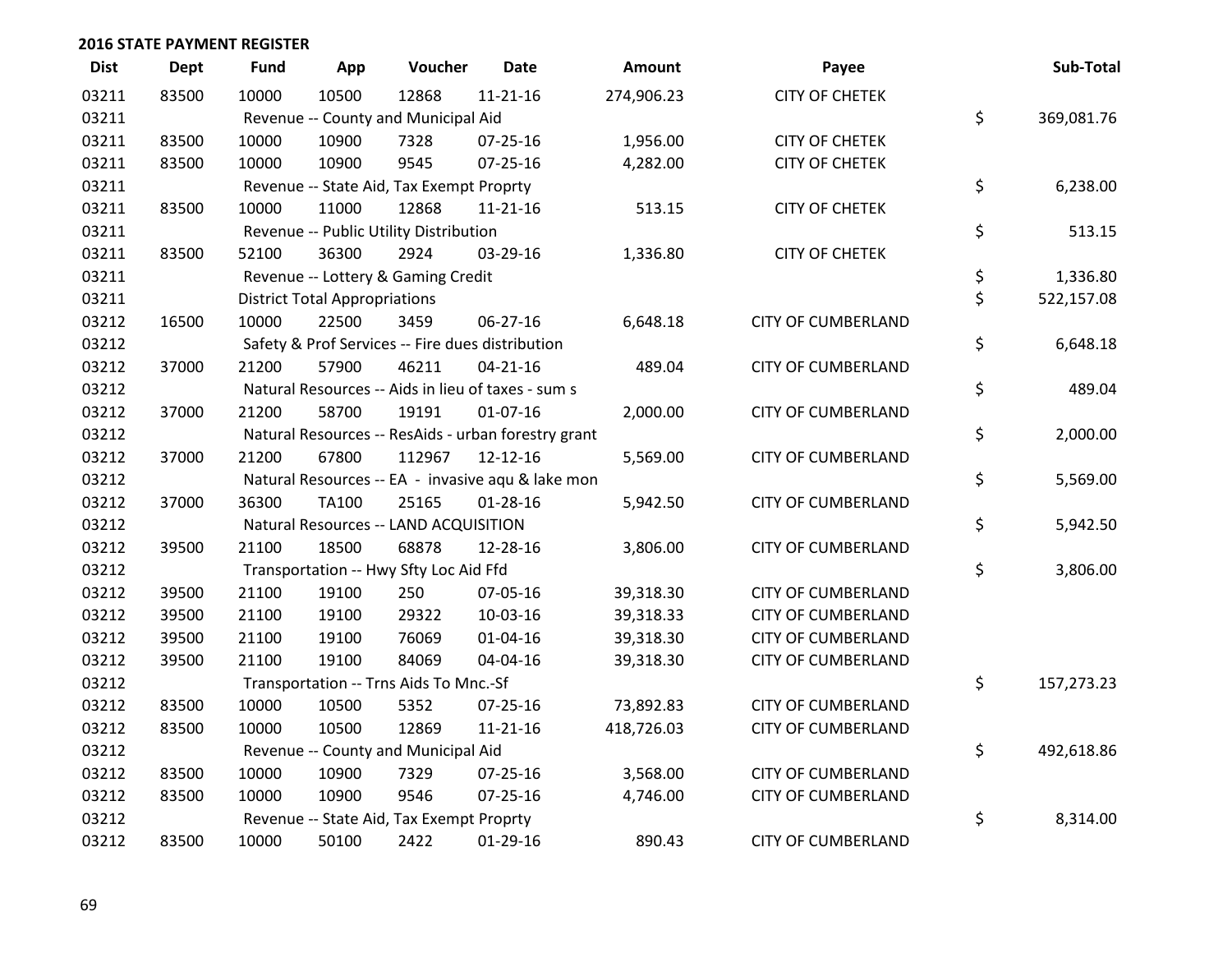| <b>Dist</b> | <b>Dept</b> | Fund  | App                                  | Voucher                                | Date                                                | Amount     | Payee                     | Sub-Total        |
|-------------|-------------|-------|--------------------------------------|----------------------------------------|-----------------------------------------------------|------------|---------------------------|------------------|
| 03212       |             |       |                                      | Revenue -- Payments for municipal svcs |                                                     |            |                           | \$<br>890.43     |
| 03212       | 83500       | 52100 | 36300                                | 2925                                   | 03-29-16                                            | 5,159.00   | <b>CITY OF CUMBERLAND</b> |                  |
| 03212       |             |       |                                      | Revenue -- Lottery & Gaming Credit     |                                                     |            |                           | \$<br>5,159.00   |
| 03212       |             |       | <b>District Total Appropriations</b> |                                        |                                                     |            |                           | \$<br>688,710.24 |
| 03276       | 16500       | 10000 | 22500                                | 5136                                   | 07-07-16                                            | 25,295.52  | <b>CITY OF RICE LAKE</b>  |                  |
| 03276       |             |       |                                      |                                        | Safety & Prof Services -- Fire dues distribution    |            |                           | \$<br>25,295.52  |
| 03276       | 37000       | 10000 | 50300                                | 29114                                  | $02 - 12 - 16$                                      | 417.58     | <b>CITY OF RICE LAKE</b>  |                  |
| 03276       | 37000       | 10000 | 50300                                | 46257                                  | $04 - 21 - 16$                                      | 10.45      | <b>CITY OF RICE LAKE</b>  |                  |
| 03276       |             |       |                                      |                                        | Natural Resources -- Aids in lieu of taxes - gener  |            |                           | \$<br>428.03     |
| 03276       | 37000       | 21200 | 16600                                | 62949                                  | 06-20-16                                            | 29.90      | <b>CITY OF RICE LAKE</b>  |                  |
| 03276       |             |       |                                      |                                        | Natural Resources -- Gen program ops-state funds-FR |            |                           | \$<br>29.90      |
| 03276       | 37000       | 21200 | 57100                                | 62949                                  | 06-20-16                                            | 13.44      | <b>CITY OF RICE LAKE</b>  |                  |
| 03276       |             |       |                                      |                                        | Natural Resources -- ResAids - cnty forst, cl & mfl |            |                           | \$<br>13.44      |
| 03276       | 37000       | 27400 | 67000                                | 55451                                  | $05 - 27 - 16$                                      | 9,034.71   | <b>CITY OF RICE LAKE</b>  |                  |
| 03276       |             |       |                                      |                                        | Natural Resources -- Fin asst for responsible units |            |                           | \$<br>9,034.71   |
| 03276       | 39500       | 21100 | 16200                                | 2035                                   | 07-05-16                                            | 8,270.22   | <b>CITY OF RICE LAKE</b>  |                  |
| 03276       | 39500       | 21100 | 16200                                | 29137                                  | 10-03-16                                            | 8,270.23   | <b>CITY OF RICE LAKE</b>  |                  |
| 03276       |             |       |                                      | Transportation -- Conn Hwy Aids St Fds |                                                     |            |                           | \$<br>16,540.45  |
| 03276       | 39500       | 21100 | 17700                                | 6397                                   | 08-01-16                                            | 5,273.00   | <b>CITY OF RICE LAKE</b>  |                  |
| 03276       | 39500       | 21100 | 17700                                | 32953                                  | 10-06-16                                            | 5,273.00   | <b>CITY OF RICE LAKE</b>  |                  |
| 03276       | 39500       | 21100 | 17700                                | 69123                                  | 12-30-16                                            | 3,164.00   | <b>CITY OF RICE LAKE</b>  |                  |
| 03276       |             |       |                                      | Transportation -- Tc, Trns Oper Aid Sf |                                                     |            |                           | \$<br>13,710.00  |
| 03276       | 39500       | 21100 | 18200                                | 27998                                  | 09-27-16                                            | 16,768.00  | <b>CITY OF RICE LAKE</b>  |                  |
| 03276       | 39500       | 21100 | 18200                                | 31984                                  | 09-30-16                                            | 13,110.00  | <b>CITY OF RICE LAKE</b>  |                  |
| 03276       | 39500       | 21100 | 18200                                | 57949                                  | 12-05-16                                            | 8,908.00   | <b>CITY OF RICE LAKE</b>  |                  |
| 03276       |             |       |                                      | Transportation -- Trnst/Trns-Rel Aid F |                                                     |            |                           | \$<br>38,786.00  |
| 03276       | 39500       | 21100 | 18500                                | 47554                                  | 11-04-16                                            | 3,608.23   | <b>CITY OF RICE LAKE</b>  |                  |
| 03276       |             |       |                                      | Transportation -- Hwy Sfty Loc Aid Ffd |                                                     |            |                           | \$<br>3,608.23   |
| 03276       | 39500       | 21100 | 19100                                | 251                                    | 07-05-16                                            | 184,043.93 | <b>CITY OF RICE LAKE</b>  |                  |
| 03276       | 39500       | 21100 | 19100                                | 29323                                  | 10-03-16                                            | 184,043.93 | <b>CITY OF RICE LAKE</b>  |                  |
| 03276       |             |       |                                      | Transportation -- Trns Aids To Mnc.-Sf |                                                     |            |                           | \$<br>368,087.86 |
| 03276       | 39500       | 21100 | 16200                                | 78002                                  | $01 - 04 - 16$                                      | 8,270.22   | <b>CITY OF RICE LAKE</b>  |                  |
| 03276       | 39500       | 21100 | 16200                                | 82002                                  | 04-04-16                                            | 8,270.22   | <b>CITY OF RICE LAKE</b>  |                  |
| 03276       |             |       |                                      | Transportation -- Conn Hwy Aids St Fds |                                                     |            |                           | \$<br>16,540.44  |